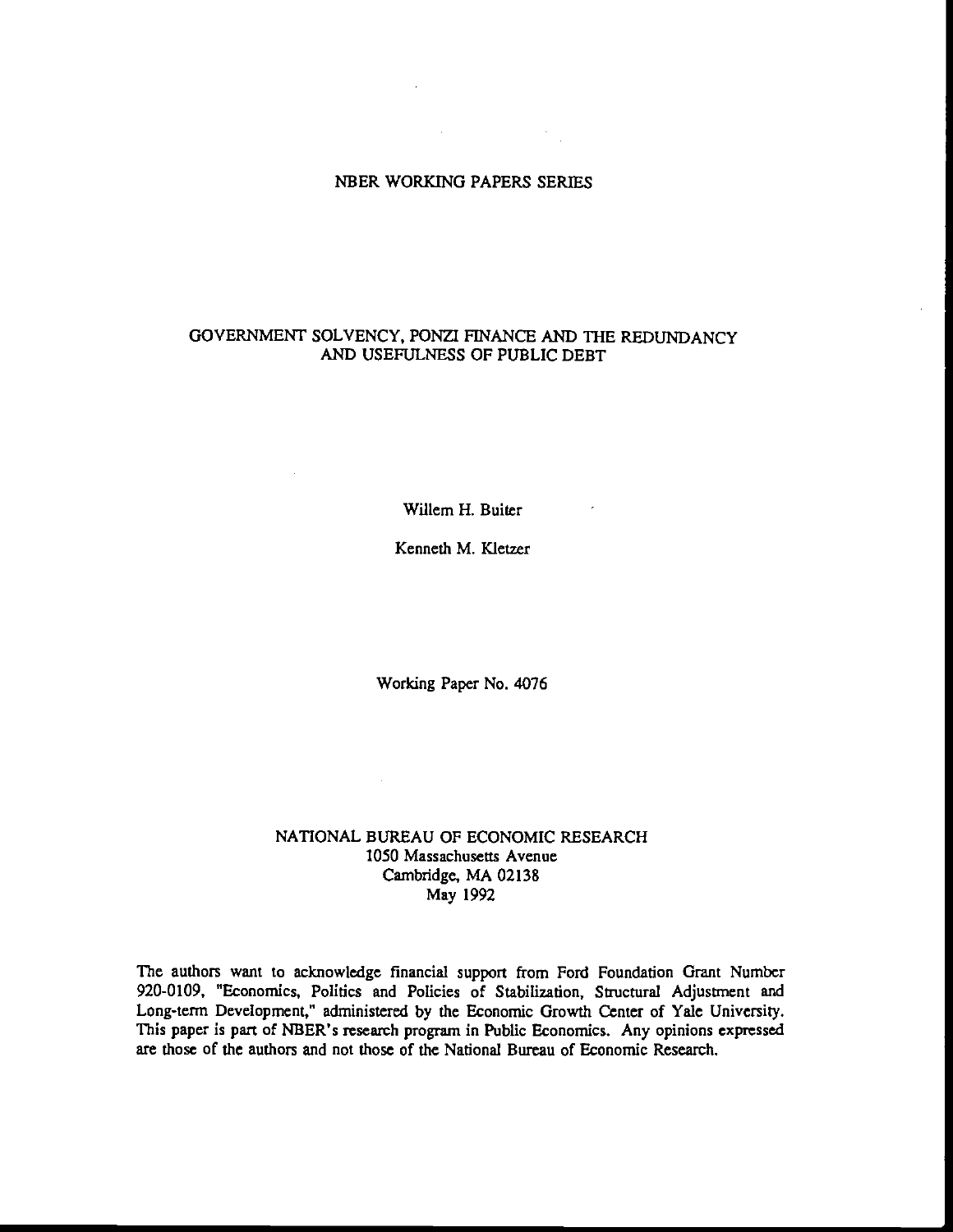NBER Working Paper #4076 May 1992

## GOVERNMENT SOLVENCY, PONZI FINANCE AND THE REDUNDANCY AND USEFULNESS OF PUBLIC DEBT

## ABSTRACT

We investigate how the ability of the government to depart from budget balance and issue debt expands the set of equilibria that can be supported using lump-sum tax-transfer instruments. We show how this depends on the restrictions that exist on the capacity to tax and make transfer payments, and what these restrictions imply for the government's ability to issue debt.

Central to our analysis is the defmition of solvency for an infinite-lived government in an infinite-lived economy with overlapping generations of finite-lived households. Our specification is derived from the demand for public debt by private agents and the non-negativity constraints on the capital stock and on private consumption by all generations. Under fairly tight restrictions on the government's tax-transfer menu, our solvency constraint implies the conventional solvency constraint.

With unrestricted taxes and transfers Ponzi finance is always possible but 'inessential": it does not expand the set of equilibria that can be supported. Ponzi finance can be "essential" when taxes and transfers are restricted. The paper establishes a number of results that demonstrate how the government's ability to issue debt allows restricted tax-transfer schemes to support all equilibria attainable using unresiricted taxes and transfers.

Willem H. Buiter<br>
Denartment of Economics<br>
Denartment of Economics<br>
Sconomic Growth Center Department of Economics<br>
Yale University<br>
Yale University<br>
Yale University Yale University<br>P.O. Box 1972 Yale Station<br>
Yale Station Mew Haven, CT 06520-1972<br>
New Haven, CT 06520-1972 New Haven, CT 06520-1972 and NBER

P.O. Box 1987<br>Yale Station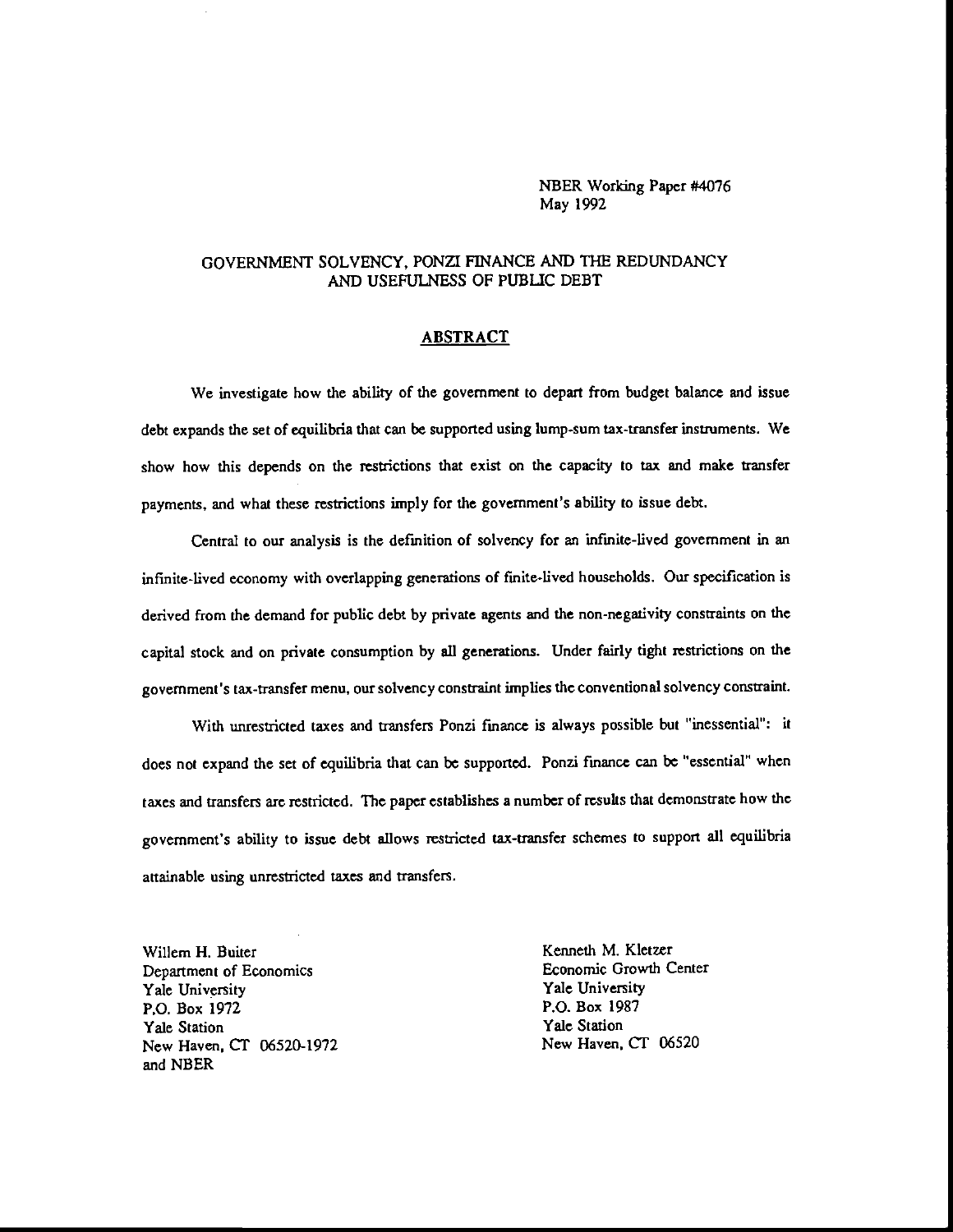## (I) INTRODUCTION.

Does the ability of the government to depart from budget balance and issue or retire debt expand or alter the set of equilibria that can be supported? We address this question for the case in which fiscal policy, involving, in addition to borrowing, the use of lump—sum taxes and transfers only, can be used for redistribution and insurance among heterogeneous households<sup>1</sup>. Heterogeneity is introduced using an OLG model without private intergenerational gifts2.

The answer turns out to depend crucially on the richness of the set of lump—sum tax—transfer instruments available and on the restrictions that this implies for the government's ability to issue debt. Central to the argument is our solvency constraint for an infinite—lived government3 in an infinite—lived economy with overlapping generations of finite—lived households. The government is solvent if its budgetary and financing policies are feasible currently and in all future periods. In our model, government solvency is expressed as a set of three inequality constraints on admissible sequences of taxes, transfers, public debt and exhaustive public spending. They are derived from the requirement that the capital stock and private consumption by each generation be non—negative in each period. In other words, solvency for the infinite—lived government is derived from the (well—understood) requirement of solvency (or non—bankruptcy) for each finite—lived household.

Consider economies in which the long—run real interest rate is above the long-run growth rate of efficiency labor. Under fairly tight restrictions on the ability of the government to use taxes and transfers freely, our solvency constraint implies the conventional solvency constraint, that the sequence of real public debt discounted at the real interest rate converges to zero. The first sufficient condition is that net transfer payments by the government to a generation during a period cannot change sign (from positive when young to negative when old) over that generation's life

1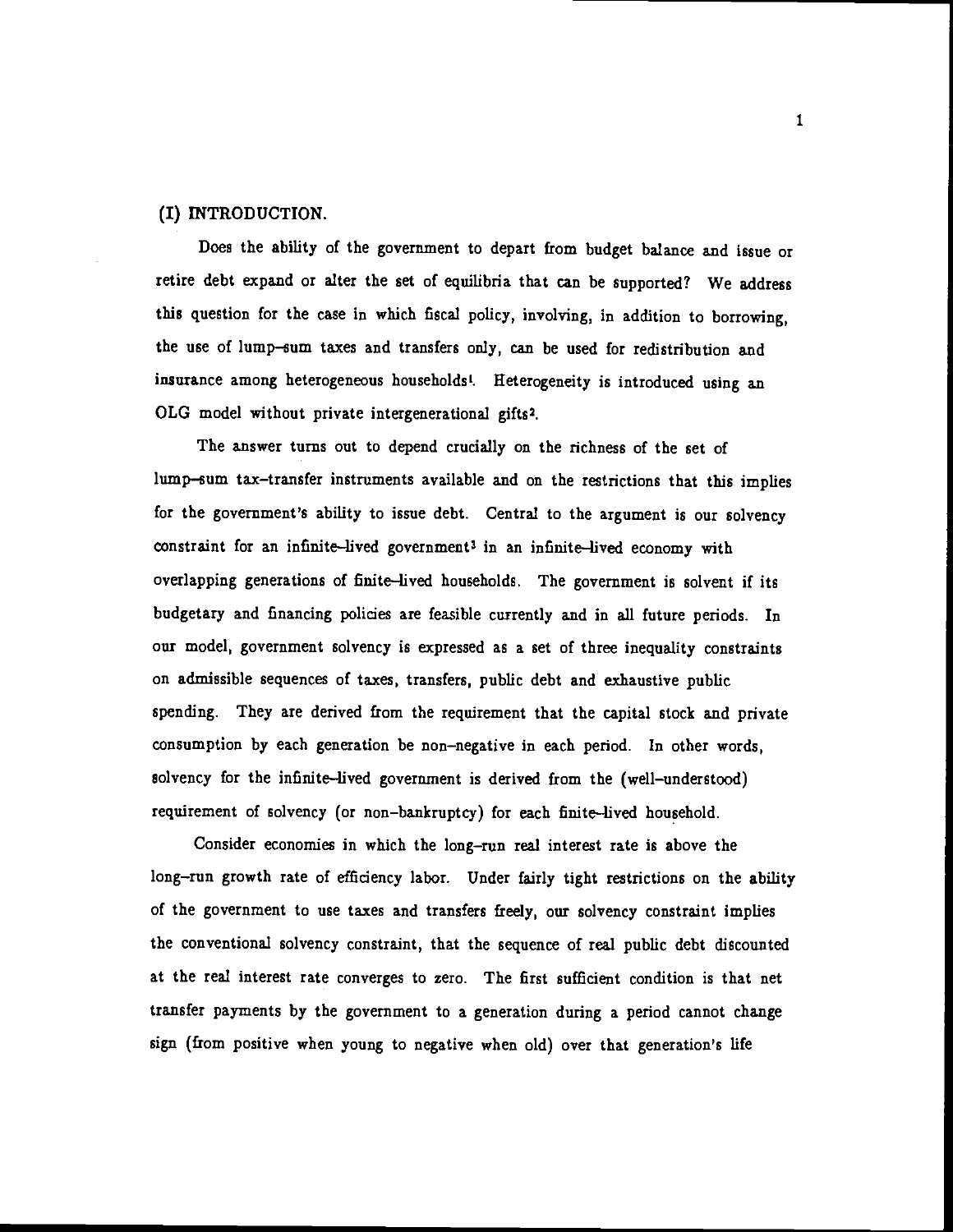cycle. The second sufficient condition is that the long—run growth rate of transfers to the young and taxes on the old is less than the long—run interest rate. If, for instance, taxes and transfers cannot grow faster in the long run than efficiency labor, or equivalently, if the ratio of taxes paid (transfers received) during a period by a generation to the value of the physical resources owned by it, is bounded, the second sufficient condition would be met.

Under less restrictive conditions on taxes and transfers, Ponzi finance may be possible, regardless of the relationship between the long—run real interest rate and the long-run real growth rate, and regardless of whether the economy is dynamically efficient or Pareto—efficient. We distinguish between essential Pouzi finance, that is Ponzi schemes that expand the set of equilibria for consumption and capital formation that can be supported, and inessential Ponzi finance that does not have any real effects. The same essential-inessential distinction is made for public debt as such. Whether or not public debt (Ponzi finance) is essential depends on the restrictions imposed on the government's ability to use taxes and transfers.

We establish three equivalence results'. The first states that with unrestricted time— and age—specific taxes and transfers, the ability to depart from budget balance does not permit additional equilibria to be supported. Specifically, any intergenerational redistribution and insurance that can be provided with government borrowing or lending can also be provided with a balanced government budget.

The second states that, if there are restrictions on the government's ability to levy age—specific taxes and make age—specific transfers during any given period, then the option of unbalancing the budget enhances the set of equilibria that can be supported. Specifically, if the government is constrained to have only age—independent taxes and transfers, the ability to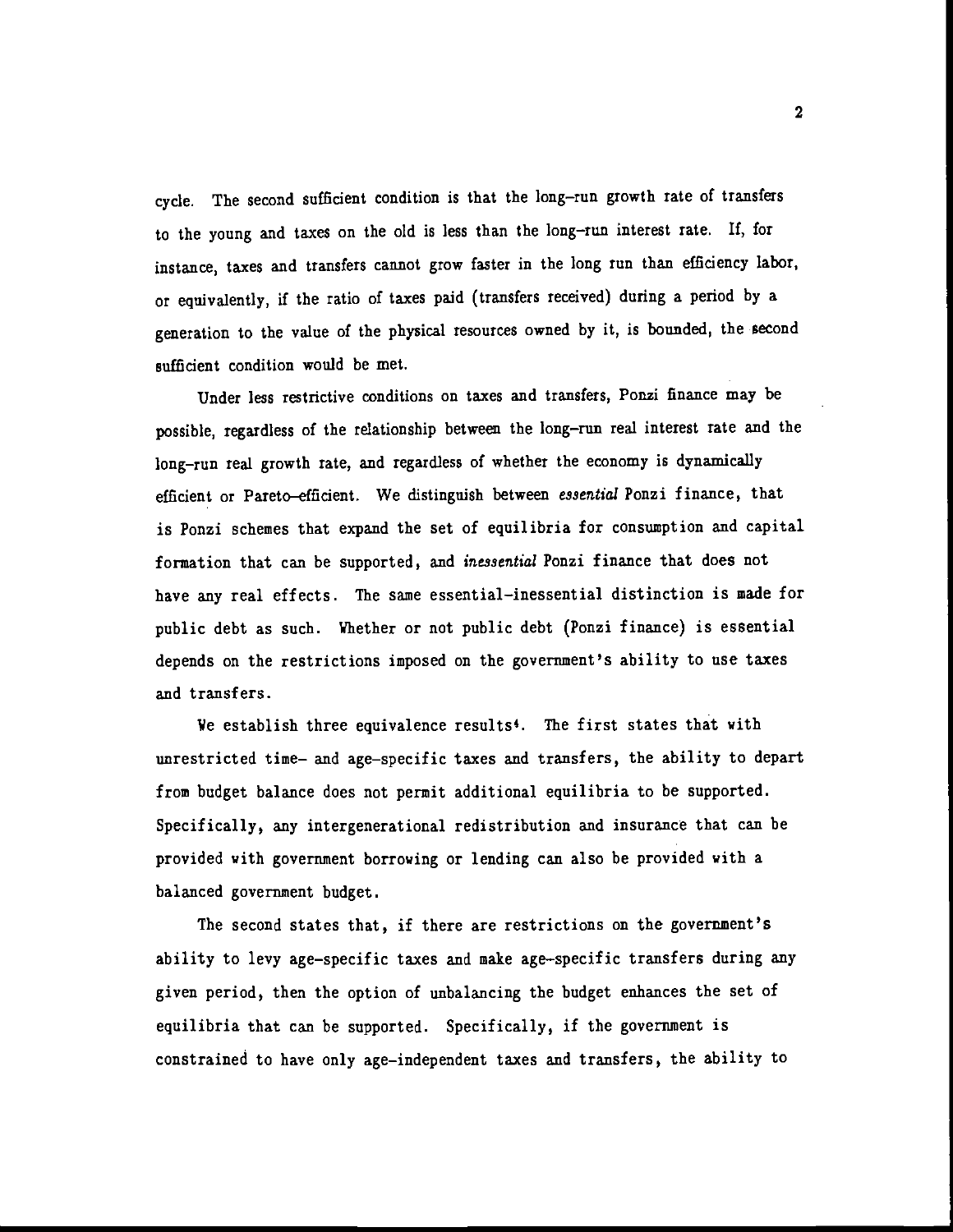unbalance the budget permits the government to support all the equilibria that can be supported with unrestricted age—specific taxes and transfers.

This second proposition will not in general hold if the conventional government solvency constraint is imposed, and requires our less restrictive solvency constraint in order to be valid. Essential Ponzi finance characterizes the age—independent tax—transfer policies.

Our third equivalence proposition is that even rather severe restrictions on the variation of taxes and transfers over the lifetime of a generation do not restrict the equilibria that can be supported, provided unbalanced budgets are permitted. This result holds under the conventional solvency constraint and does not require Ponzi finance.

The substitution of government borrowing for current lump—sum taxes (and such further future changes in lump—sum taxes, transfers and borrowing as may be required to preserve government solvency) will affect the equilibrium of an economy if it redistributes resources among private agents with different marginal propensities to spend. In the Samuelson [1958] overlapping generations (OLC) model used in our paper, there is heterogeneity between generations. Typically, postponing taxation through borrowing or redistributing directly from the young to the old will reduce aggregate saving. Such "financial crowding out" has been a central theme of macroeconomics.

Alternative government financing policies not only effect redistribution among generations, in a stochastic environment they will also permit trades across states of nature or intergenerational insurance. There is by now quite a rich literature on this subject. Such intergenerational redistribution schemes as social security taxes and retirement benefits can provide insurance that either cannot be provided by the market or is provided inefficiently<sup>5</sup>. OLG models have

3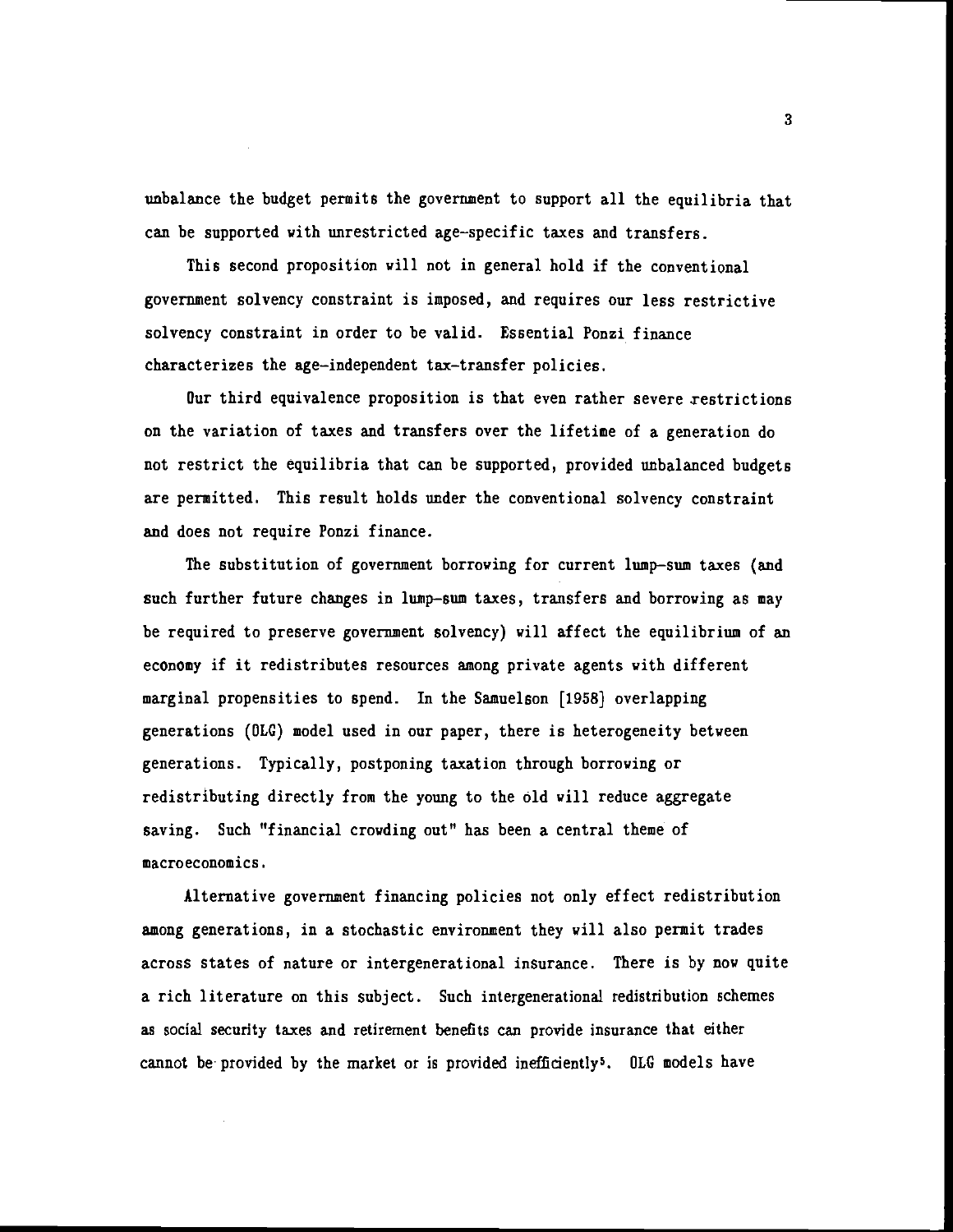incomplete market participation. Because individual households cannot enter into insurance contracts before they are born, there may be incomplete risk—sharing (Blanchard and Veil [1992]). Even in a dynamically.efficient economy, the public provision of this insurance can have implications for Pareto-efficiency (see Zilcha [1990] and Blanchard and Veil [1992]).<sup>6</sup>

Rather than investigating the many interesting positive and welfare aspects of intergenerational redistribution and of the provision of intergenerational insurance through the government budget (see e.g. Fischer (1983), Enders and Lapan [1982], Stiglitz [1983], Merton [1984], Gordon and Varian [1988], Pagano [1988] and Gale [1990]), we shall focus on the equivalence results, on the implications of our definition of government solvency, on the conditions under which Ponzi finance is possible and on the role of Ponzi finance.

The outline of the rest of this paper is as follows. Section II develops the model. Section III introduces our government solvency constraint, relates it to the conventional solvency constraint and discusses what it implies for the scope for Ponzi finance. Section IV contains our three equivalence results and analyzes how they depend on the ability of the government to engage in Ponzi finance. Section V concludes.

### (II) TEE IDDEL.

Consider the closed economy one—good version of Diamond's [1965] two—period OLG model with government borrowing or lending and lump—sum taxes or transfers. Individuals of the same generation are identical. Successive generations have the same utility functions and maximize expected utility. People live for two periods, work in the first period of life and retire in the second. There is no intergenerational gift or bequest motive. Labor supply is inelastic and scaled to unity for each young worker. The young

4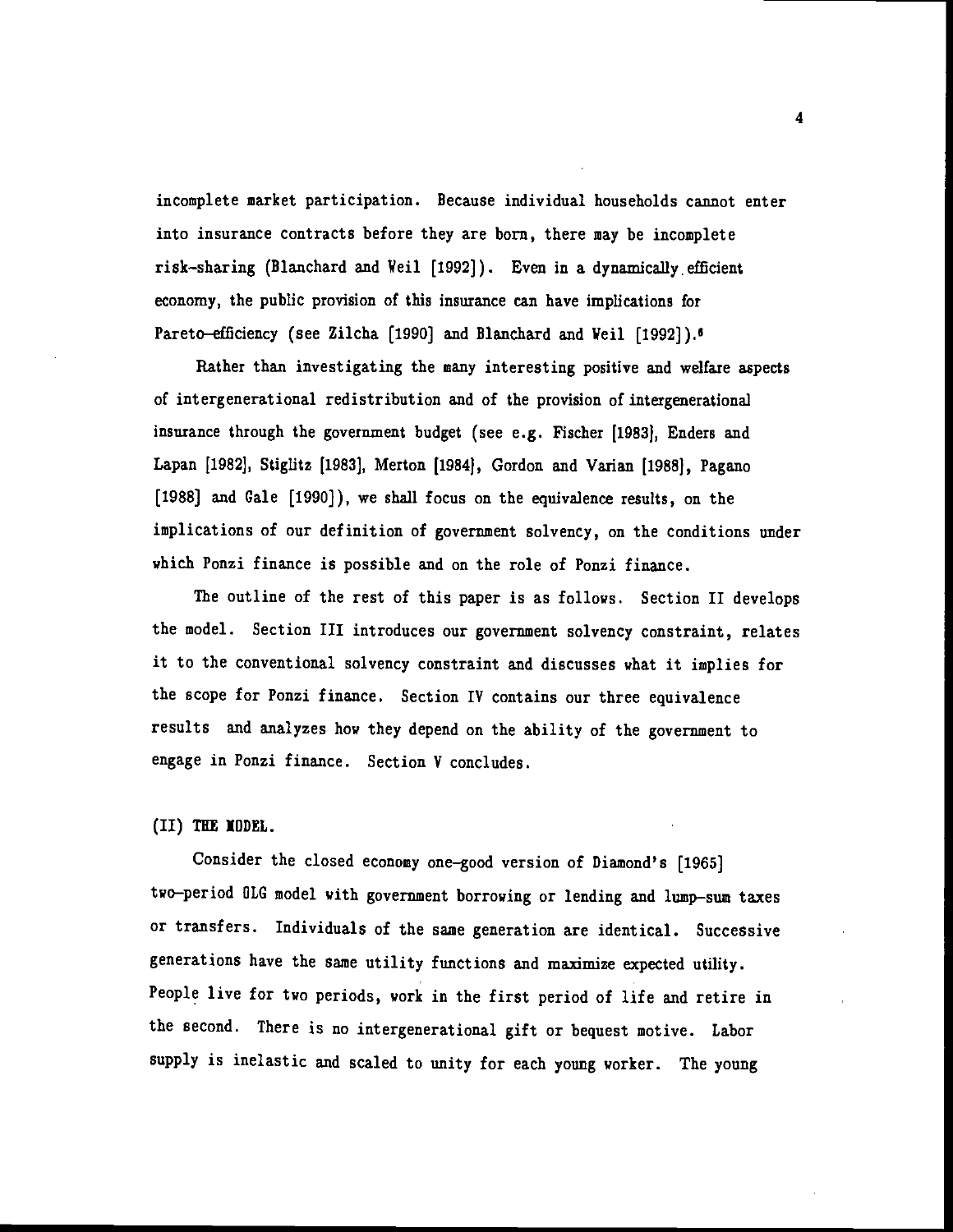have access to two stores of value, claims on risky real capital and potentially risky public debt.'

The optimization problem of a competitive representative consumer born in period t is given in equations (II.2) and (II.3a,b).  $c_t^1$  and  $\tau_t^1$ , i = 1, 2, are consumption, respectively taxes paid, by a member of generation  $t$  in the  $i<sup>th</sup>$ period of her life.  $w_t$  is the wage rate in period t.  $\tilde{k}_t^d$  and  $\tilde{b}_t^d$  are the amounts of capital, respectively bonds or securities, held by a member of generation t at the end of period t. For simplicity, all securities are assumed to have a one-period maturity.  $p_t$  is the price in period t of a security that entitles one to a gross payment (coupon) of  $\tau_{t+1}$  units of output in period t+1, with  $\infty$  >  $\tau_{t+1}$  > 0. This payment may be stochastic. The one-period interest rate on debt carried into period  $t+1$ ,  $r_{t+1}$  is defined by

(II.1) 
$$
1 + r_{t+1} = \tau_{t+1}/p_t
$$

 $\rho_{t+1}$  is the rental rate of a unit of capital in period t+1.  $E_t$  is the expectation operator conditional on information held at the beginning of period t.

(II.2) 
$$
\max_{\substack{c_t^I, k_t^d, b_t^d, c_t^2}} v(c_t^I) + \beta E_t v(c_t^2)
$$

subject to the sequence of budget constraints given in (II.3a,b).

(II.3a)  $w_t - \tau_t^I - c_t^I \geq \tilde{k}_t^d + p_t \tilde{b}_t^d$ 

(II.3b) 
$$
c_t^2 + \tau_t^2 \leq (1 + \rho_{t+1}) \bar{k}_t^d + \gamma_{t+1} \bar{b}_t^d
$$

Since utility is strictly increasing in  $c^1$  and  $c^2$ , (II.3a,b) will hold with equality.

The interior first-order conditions<sup>11</sup> for a member of generation t are

(II.4a) 
$$
v'(c_t^1) = \beta E_t[(1 + \rho_{t+1})v'(c_t^2)]
$$

(II.4b) 
$$
v'(c_t^1) = \frac{\beta}{p_t} E_t[\tau_{t+1} v'(c_t^2)] \equiv \beta E_t[(1 + r_{t+1})v'(c_t^2)] \qquad {}^{12}
$$

Output  *is produced by a twice continuously differentiable production* function with constant returns to capital  $I$  and labor in efficiency units  $\theta L$  and

S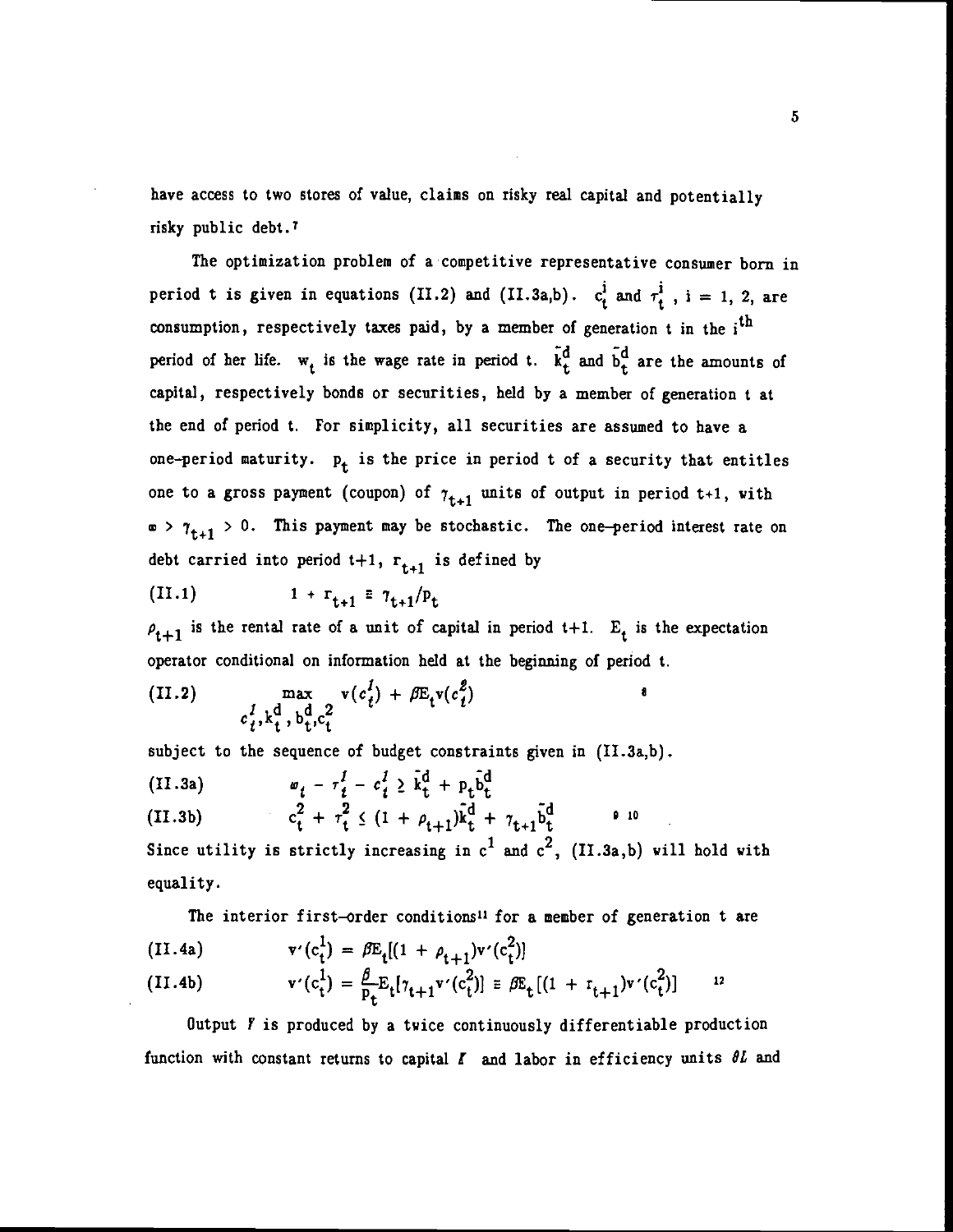positive and diminishing marginal products:  $\frac{Y_t}{\theta_t L_t} = y_t = f(\frac{K_t}{\theta_t L_t}) = f(k_t)$ ,  $f' > 0$ ;  $f'' < 0$ . It also satisfies the Inada conditions. Productivity is modeled as labor-augmenting. L is labor in natural units and  $\theta$  the level of labor-augmenting productivity.  $\theta$  can be random and is assumed to have positive support; for finite t,  $\theta_t$  is also assumed to be bounded from above. Our equivalence results do not depend on this particular parameterization of uncertainty. The growth rate of labor-augmenting productivity  $\psi_t$  is defined by  $1 + \omega_t \equiv \theta_t / \theta_{t-1}$ .

The labor market and capital rental market are competitive and clear, so (II.5)  $w_t = \theta_t[f(k_t) - k_t f'(k_t)]$ 

(II.6) 
$$
\rho_{t+1} = f'(k_{t+1}).
$$

The government imposes lump—sum taxes (transfers when negative) on the young and/or the old, spends a non-negative amount on public consumption<sup>13</sup> and satisfies its single-period budget identity by borrowing or lending.  $B_t$  is the stock of government bonds at the beginning of period t and  $G_t$  the amount of exhaustive public spending. The single—period government budget identity is

$$
P_t^B t + I = 7t^B t + G_t - \tau_t^2 L_t - \tau_{t-1}^2 L_{t-1}.
$$

Population (assumed equal to the labor force) grows at the constant proportional rate  $n > -1$ . By choice of units we set  $L_0 = 1$ . With  $b_t = B_t/(\theta_t L_t)$ , and  $g_t = G_t/(\theta_t L_t)$ , the single-period government budget identity can be rewritten as

(II.7) 
$$
p_{t}b_{t+1}(1+n)(1+\omega_{t+1}) = \tau_{t}b_{t} + g_{t} - \theta_{t}^{-1}[\tau_{t}^{1} - \tau_{t-1}^{2}(1+n)^{-1}]
$$

$$
= (1 + \tau_{t})p_{t-1}b_{t} + g_{t} - \theta_{t}^{-1}[\tau_{t}^{1} - \tau_{t-1}^{2}(1+n)^{-1}]
$$

The economy—wide asset market equilibrium conditions are given by

$$
B_{t+1} = L_t \hat{b}_t^d
$$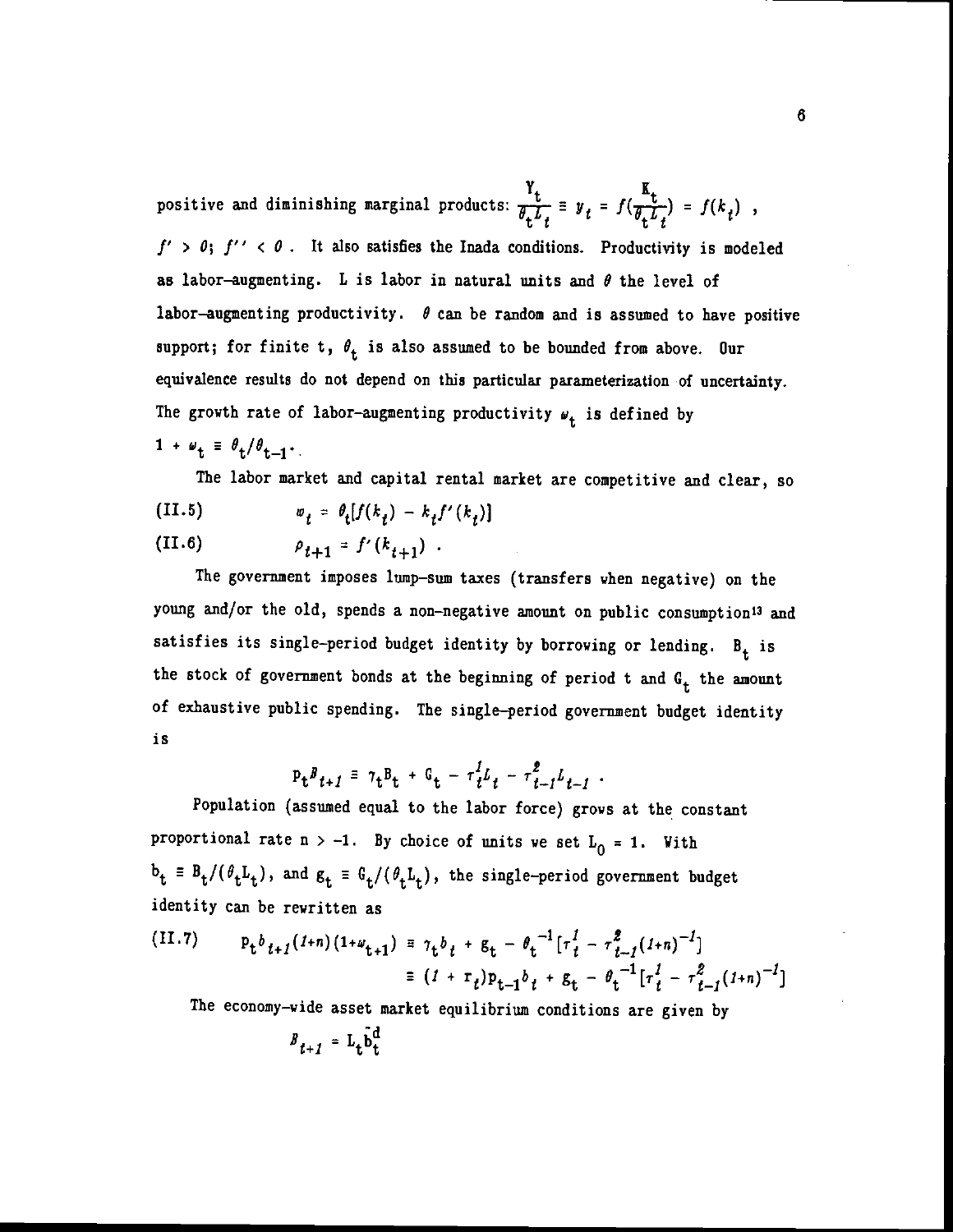$$
I_{t+1} = L_t \tilde{k}_t^d
$$

Substituting the asset market equilibrium conditions into (II.3a) yields: (II.8)  $(p_t b_{t+1} + k_{t+1})(1 + n)(1 + \omega_{t+1}) = (\omega_t - \tau_t^1 - c_t^1)\theta_t^{-1}.$ 

The lump—sum taxes levied (transfers paid) by the government and the coupon payment on the public debt can be stochastic. We assume for simplicity that the government does not introduce additional noise into the system  $(G_t$  is non—stochastic), but that taxes and debt coupon payments can be made contingent on current and past realizations of the random variable  $\theta$ . Let  $\Theta_t$  be the sequence of current and past realizations of  $\theta$ , that is  $\Theta_t \equiv {\theta_{t-i}}$ ; i  $\geq 0$ .

- (II.9a)  $\tau_t^1 = \tau_t^1(\Theta_t)$
- (II.9b)  $\tau_t^2 = \tau_t^2(\Theta_{t+1})$
- (II.9c)  $\tau_t = \tau_t(\Theta_t)$

## (III) GOVERNMENT SOLVENCY AND PONZI FINANCE IN AN INFINITE-LIVED ECONOMY.

Solving the government single—period budget identity forward in time for  $T \ge 0$  periods, we get for all  $t \ge 0$ 

(III.1) 
$$
\delta_{t-1}P_{t-1}b_t \equiv \sum_{i=0}^{T-1} (\theta_{t+i+1})^{-1} \left[ \frac{\tau_{t+i}^f}{1+n} + \left[ \frac{1}{1+n} \right]^2 \tau_{t+i-1}^2 - \frac{g_{t+i}}{1+n} \right] \delta_{t+i} + \delta_{t-1+1}P_{t-1+1}b_{t+1}
$$
  
\n(III.2) 
$$
\delta_{t+i} \equiv \prod_{j=0}^{t+i} \left[ \frac{(1+n)(1+\omega_{j+1})}{1+r_j} \right] \text{ for } t+i \ge 0.
$$

$$
\equiv 1 \qquad \text{for } t+i = -1
$$

We also define the market discount factor  $\Delta$  as follows:

$$
\Delta_{t+i} \equiv \prod_{j=0}^{t+i} [\frac{1}{1+\frac{1}{r_j}}] = \delta_{t+i}/(\theta_{t+i+1}L_{t+i+1}).
$$

Note that  $\delta$  is the "labor-force-growth-and-productivity-growth-adjusted" discount factor. Both  $\Lambda_{t+i}$  and  $\delta_{t+i}$  are assumed to be positive for finite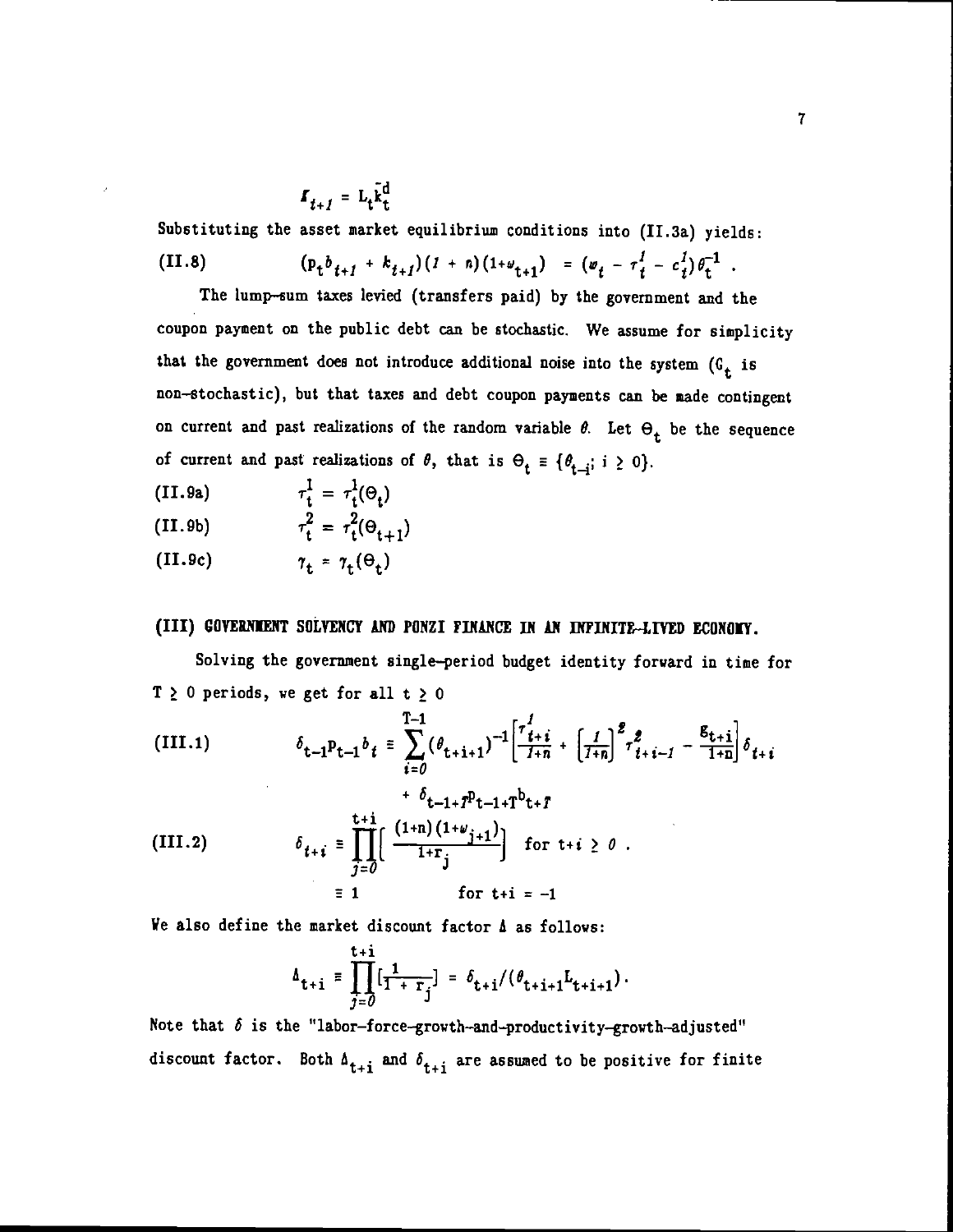values of  $t+i$  and non-negative in the limit as  $t+i-w$ .

The conventional government solvency constraint, given in (111.3) requires the discounted public debt to vanish in the long run for any realization of the discounted debt sequence.

(III.3) 
$$
\lim_{T \to \infty} \delta_{t-1+T} p_{t-1+T} b_{t+T} = \lim_{T \to \infty} \Delta_{t-1+T} p_{t-1+T} B_{t+T} = 0.
$$

Equations (111.3) implies (111.4)

(III.4) 
$$
\delta_{t-1} p_{t-1} b_t = \lim_{T \to \infty} \sum_{i=0}^{T-1} (\theta_{t+i+1})^{-1} \left[ \frac{\tau_{t+i}^1}{1+n} + \left[ \frac{1}{1+n} \right]^2 \tau_{t+i-1}^2 - \frac{g_{t+i}}{1+n} \right] \delta_{t+i} \quad \text{is}
$$

The solvency condition (111.3) has the prima facie attractive property of implying the same kind of present value or intertemporal budget constraint (111.4) for the infinite horizon case as for the finite horizon case. If t—1+T is the finite terminal period, then the standard (and uncontroversial) government solvency constraint is  $p_{t-1+T}b_{t+T} \le 0$  (the government doesn't owe anything at the end of the last period). A rational household sector ensures that  $P_{t-1+T}b_{t+T} \geq 0$ . From (III.1) these two weak inequalities imply, that the value of the current stock of debt is equal to the (expectation of) the present discounted value of future primary (non—interest) surpluses. This is the same as (III.4), with lim dropped. The imposition of (III.3) has been quasi—automatic in moden macroeconomic analysis. For a very small sample see Barro [1979] , Buiter [1985] , Pagano [1988] and Blanchard et. al. [1990]. It has been the subject of extensive empirical testing (see e.g. Hamilton and Flavin [1986J, Wilcox [1989], Corsetti [1990], Grilli [1990) and Buiter and Patel  $[1991]$ .

We believe that the analogy with the finite—horizon case is potentially misleading. It is by no means obvious what are, in an economy without a terminal date, the feasible debt strategies of an infinite—lived government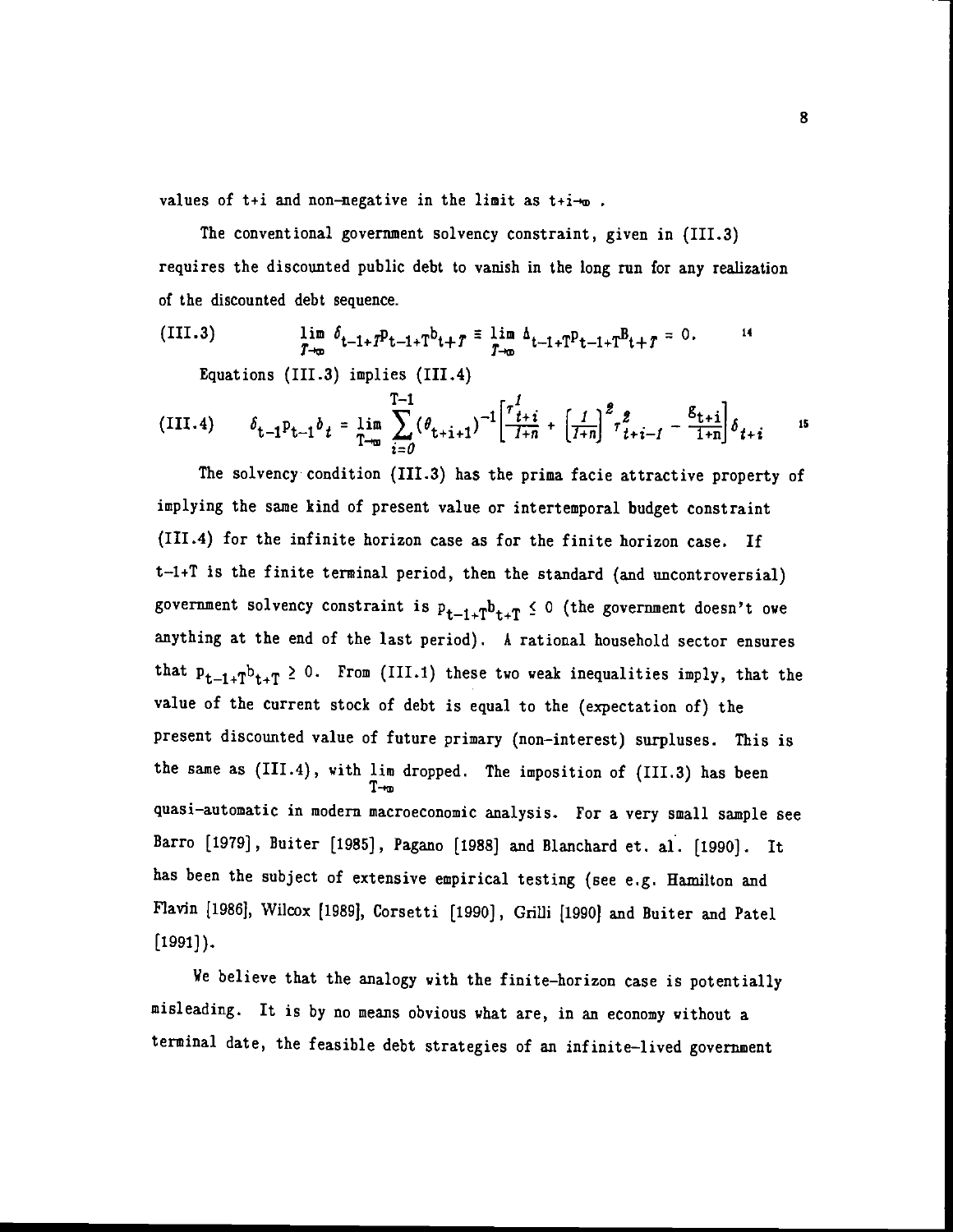facing an infinite sequence of finite—lived overlapping generations (see e.g. Shell [1971] and Vilson [1981]). As we shall see, without a—priori restrictions on taxes and transfers, our model has a surprising range of feasible debt strategies, many of which allow for Ponzi finance. Formally, Ponzi finance can be defined as follows for our model:

Definition 1: Pouzi finance.

The government engages in Ponzi finance if

(III.5)  $p_t B_{t+1} \geq \gamma_t B_t \equiv (1 + r_t) p_{t-1} B_t$  for all  $t \geq 0$ . 16

The government engages in Ponzi finance if, in each period, t, the value of the debt carried into the next period, t+1, is at least as large as the cost of servicing the debt carried into period t. From the government's single—period budget identity it follows, that a government engages in Ponzi finance if  $G_t - (r_t^L L_t + r_{t-1}^2 L_{t-1}) \ge 0$  for all t, that is, if it never runs a primary (non—interest) budget surplus.

In Section IV we are also interested in sequences of new debt minus old debt service,  $\{p_tB_{t+1} - (1 + r_t)p_{t-1}B_t\}_{t=0}^{\infty}$  that, while not themselves Ponzi schemes, possess infinite subsequences  $\{p_t^{\phantom{I}}\}_{t_j\neq1}^B - (1 + r_t)p_{t_j-1}B_t\}_{t_j=0}^{\infty}$  that are Ponzi schemes.

Ye proceed by investigating what kind of constraints the model of Section II imposes on the government's ability to issue debt. Equation (11.8), stating that the savings of the young in period t equal the sum of the capital stock and the value of the stock of government debt carried into period  $t+1$ , can be rearranged as equation (111.6)

(III.6) 
$$
p_t B_{t+1} + \tau_t^1 L_t = -K_{t+1} + [v_t - c_t^1] L_t
$$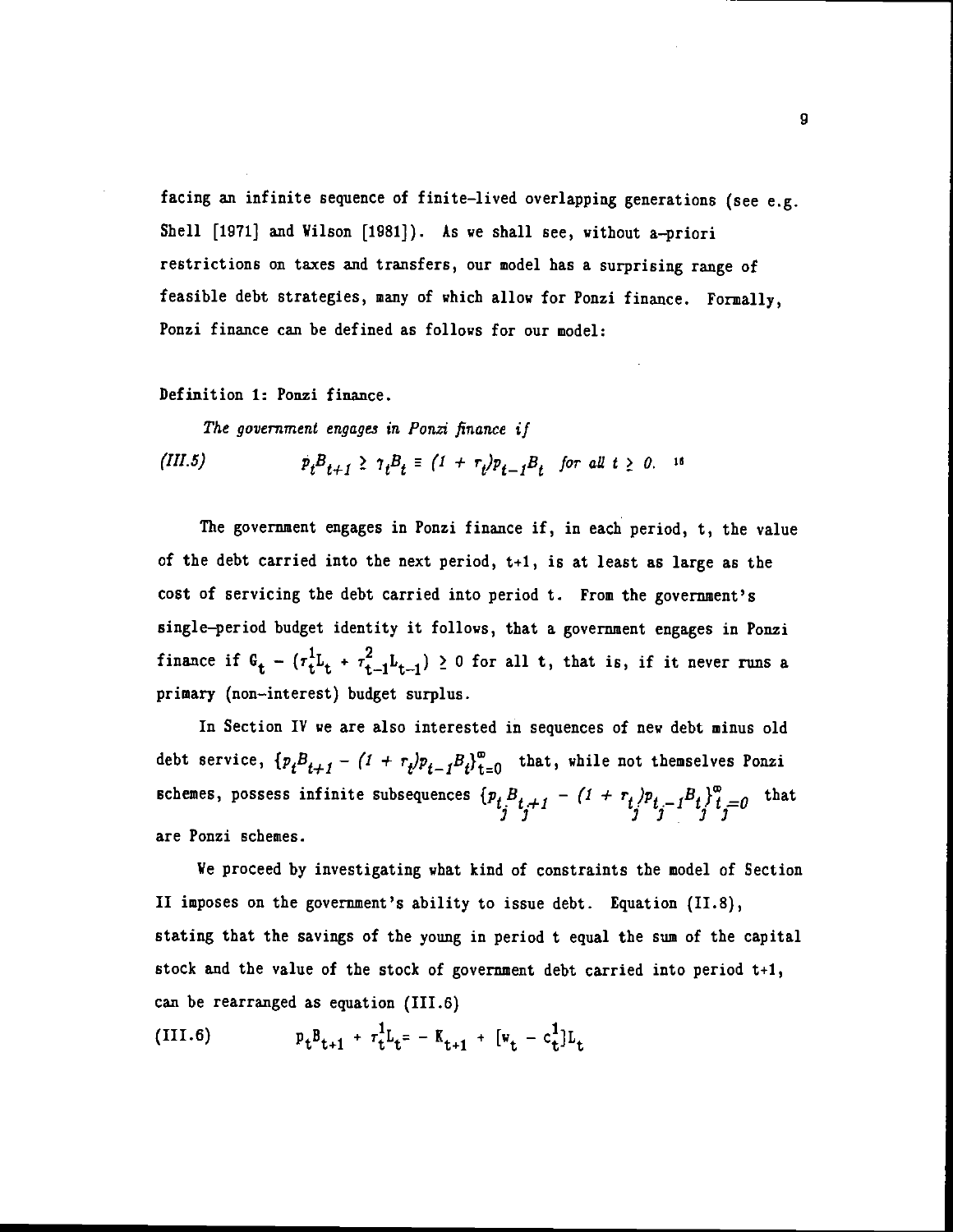Equation (II.3b) (holding with equality), stating that the old consume all their after—tax resources, can be arranged as equation (111.7)

(III.7) 
$$
(1+r_{t+1})p_tB_{t+1} - r_t^2L_{t-1} = -(1+\rho_{t+1})R_{t+1} + c_t^2L_t
$$

It is immediately obvious from (III.6) that, for given  $K_{t+1}$ ,  $w_t$ ,  $c_t^2$  and  $L_t$ , the value of the public debt issued in period t,  $p_tB_{t+1}$  can be made arbitrarily large (positive or negative) by making matching large (positive or negative) period t transfers to the young,  $-r_t^1L_t$ . Such an arbitrarily large (positive or negative) value of  $p_tB_{t+1}$  is consistent with equation (III.7) for given  $r_{t+1}$ ,  $K_{t+1}$ ,  $\rho_{t+1}$ ,  $c_t^2$  and  $L_t$ , as long as period t+1 taxes on the old,  $\tau_t^2 L_t$ are assigned a matching large (positive or negative value).

Since  $c_t^1$  and  $K_{t+1}$  are non-negative, the constraint on public debt implied by (III.6) is  $p_t B_{t+1} + \tau_t^1 L_t \leq v_t L_t$ . There also is a lower bound on the amount of public debt that can be issued (or an upper bound on the stock of public credit to the private sector). It follows from non—negativity of consumption by the old in period t. From the resource constraint  $K_{t+1} - K_t = v_t L_t + \rho_t K_t - c_t^1 L_t - c_{t-1}^2 L_{t-1} - G_t$  and  $c_{t-1}^2 \geq 0$  it follows that  $(v_t - c_t^1)L_t - G_t + (1 + \rho_t)K_t - K_{t+1} \ge 0$ . From (III.6) this implies  $P_t B_{t+1} + \tau_t^1 L_t \ge G_t - (1+\rho_t)K_t$ 

These upper and lower bounds on the public debt in each period, together with the requirement that exhaustive public spending cannot be negative and cannot exceed the total physical resources available in any period, constitute our definition of feasible fiscal policy. A solvent government is a government whose fiscal policy is feasible in a world with rational private agents<sup>17</sup>.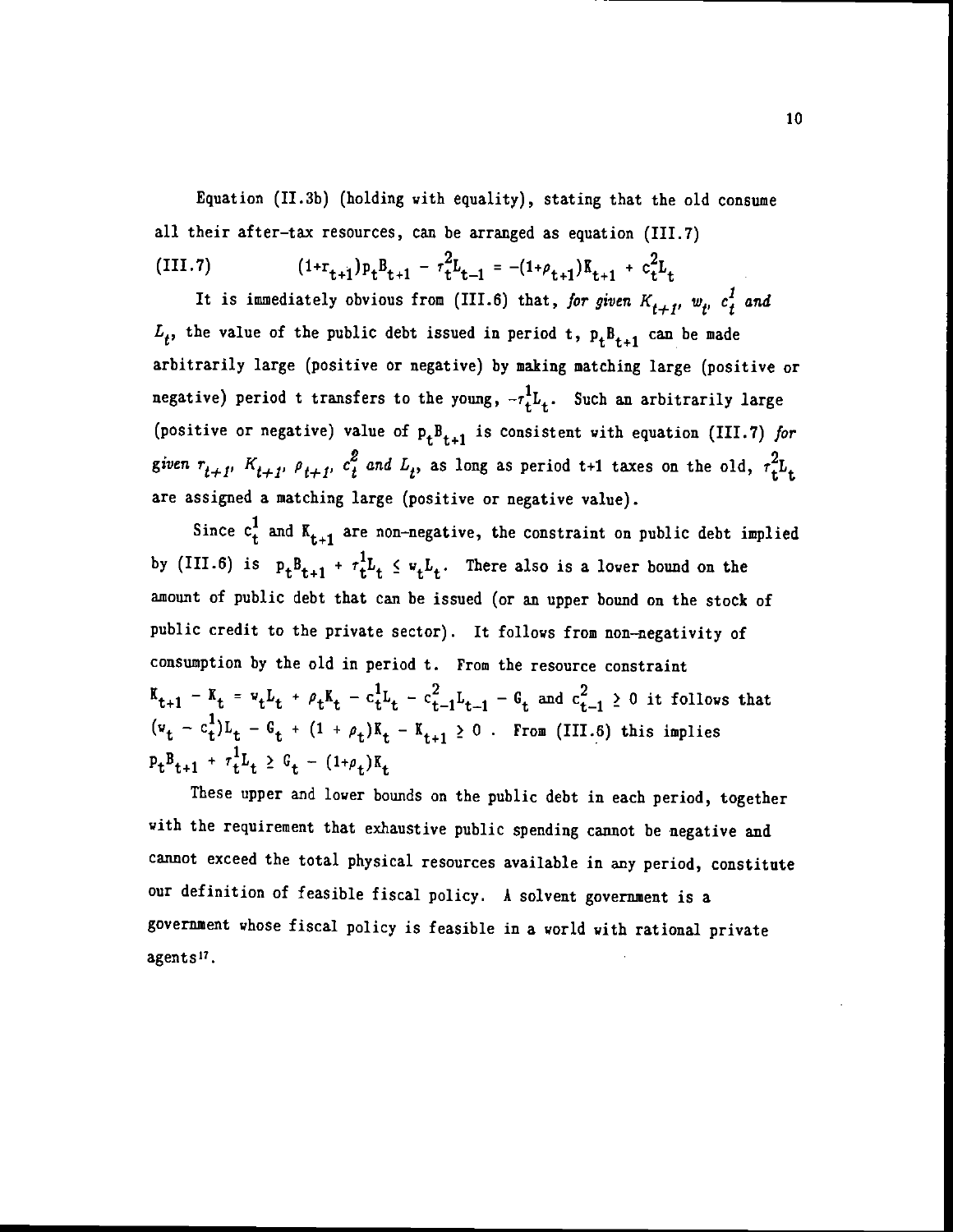#### Definition 2: Government solvency.

A government is solvent if and only if its debt, taxes, transfer payments and exhaustive spending satisfy, for all  $t \geq 0$ 

(III.8a)  $p_t B_{t+1} + \tau_t^1 L_t \leq w_t L_t$ or, equivalently (III.8a')  $(1+r_i)p_{i-1}B_i - r_{i-1}^2L_{i-1} \leq w_iL_i - G_i$ and (III.8b)  $p_t B_{t+1} + \tau_t^1 L_t \geq G_t - (1 + \rho_t) K_t$ or, equivalently, (III.8b')  $(1+r_t)p_{t-1}B_t - r_{t-1}^2L_{t-1} \ge -(1+\rho_t)K_t$ Equations (III.8a and b) plus non-negativity of  $G_t$  imply: (*III.8c*)  $0 \le G_t \le w_t L_t + (1+\rho_t)K_t$ 

Note that this definition of solvency can be generalized easily to all OLG models with finite household horizons. It relies only on the reasonable postulate that in the last period of its life, each household disposes of all real and financial assets (including public debt) and pays off any debts it has carried into that period and does not purchase any new assets or incur any new debt.

Since the government solvency constraint is derived from the requirement that  $c_t^1$ ,  $c_{t-1}^2$  and  $K_t \ge 0$  for all  $t \ge 0$ , another way of interpreting it is that the government refrains from policies that will bankrupt the private sector: it does not select sequences for taxes, transfer payments, debt and exhaustive spending that will cause the non—negativity constraints on consumption by both generations and on the capital stock to become binding'8.

The solvency conditions (III.Sa and b') can be rewritten as

(III.9a) 
$$
p_t B_{t+1} + \tau_t^1 L_t \leq [f(k_t) - k_t f'(k_t)] \theta_t (1+n)^t
$$
  
(III.9b') 
$$
\tau_{t-1}^2 L_{t-1} - (1+r_t) p_{t-1} B_t \leq [1+f'(k_t)] k_t \theta_t (1+n)^t
$$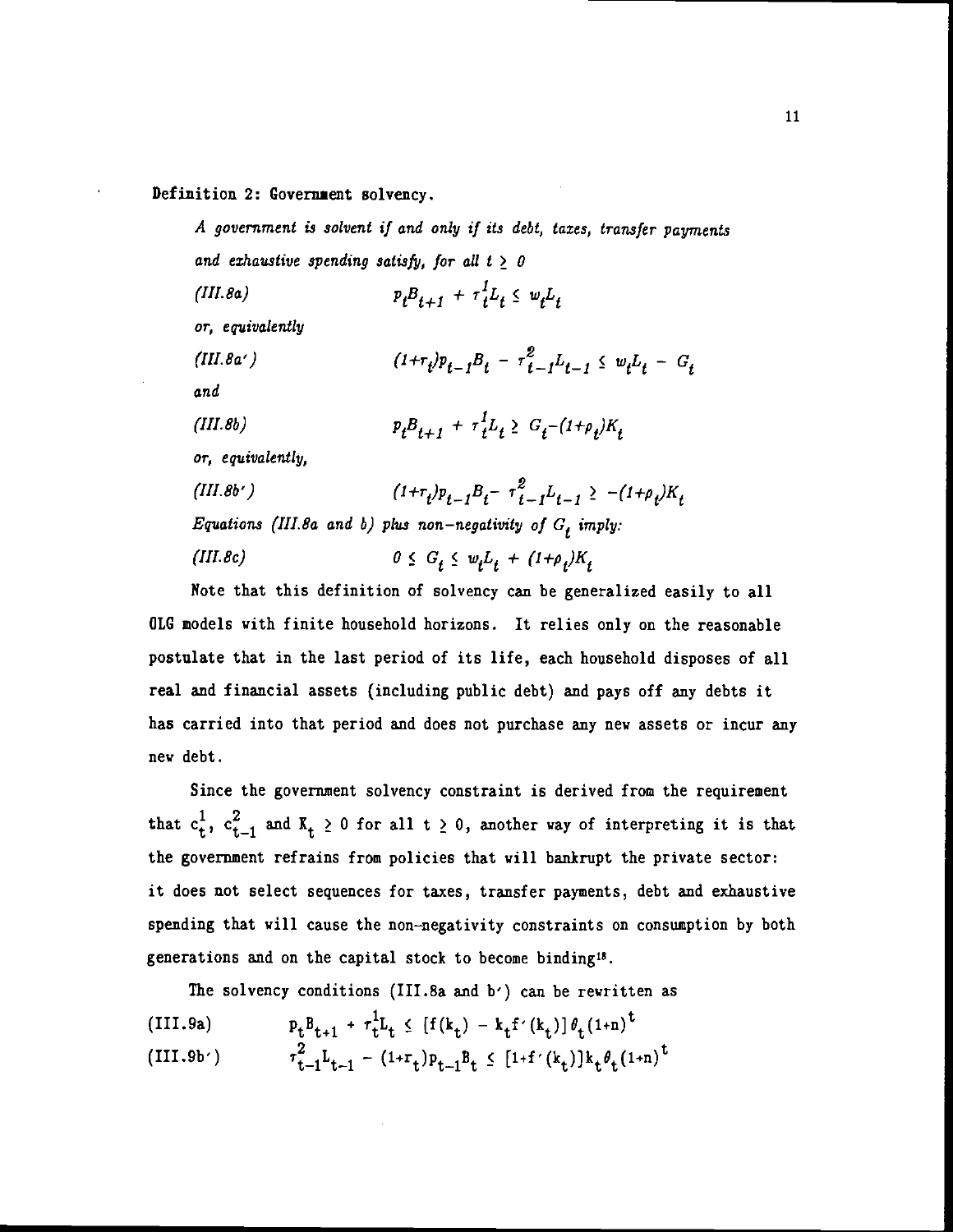Equation (III.9a) implies that the long-run growth rate of the total resource transfer from the young generation to the government (whether through purchases by the young of government debt or through taxes on the young) cannot exceed the long—run growth rate of efficiency labor. Note that there is no constraint on  $p_t B_{t+1}$  or  $\tau_t^1 L_t$  separately, only on their sum.

Equation (III.Db') implies that the long—run growth rate of the total resource transfer from the old generation to the government (whether through explicit taxes on the old or through the servicing of debt to the government incurred by the old) cannot exceed the long—run growth rate of efficiency labor. Note that there is no constraint on  $\tau_{t-1}^2 L_{t-1}$  or  $(1+r_t)p_{t-1}B_t$ separately, only on their sum.

If the long-run interest rate exceeds the long-run growth rate of efficiency labor ( $\lim_{t \to \infty} \Delta_t \theta_t (1+n)^t = 0$ ) then the solvency constraints (III.8a and b) imply

$$
\lim_{t' \to \infty} \inf_{t' \leq t \leq \infty} {\{\Delta_t \left[ P_t B_{t+1} + \tau_t^1 L_t \right] \}} \leq 0
$$
\n
$$
\lim_{t' \to \infty} \sup_{t' \leq t \leq \infty} {\{\Delta_t \left[ P_t B_{t+1} + \tau_t^1 L_t \right] \}} \geq 0,
$$

If the limit inferior and the limit superior are the same, we get (III.10)  $\lim_{t\to\infty} \Delta_t [p_t B_{t+1} + r_t^L L_t] = \lim_{t\to\infty} [r_{t-1}^2 L_{t-1} - (1+r_t) p_{t-1} B_t] = 0$ Note how this differs from the conventional solvency constraint

lim  $\Delta_t P_t B_{t+1} = 0$ . Equation (III.10) states that the present discounted value of the total resource transfer from the young to the government and the present discounted value of the total resource transfer from the old to the government should converge to zero. Without further restrictions on  $\tau_t^1$  and  $\tau_{t-1}^2$ , equation (III.10) does not constrain the behavior of the public debt or the public credit in the long run.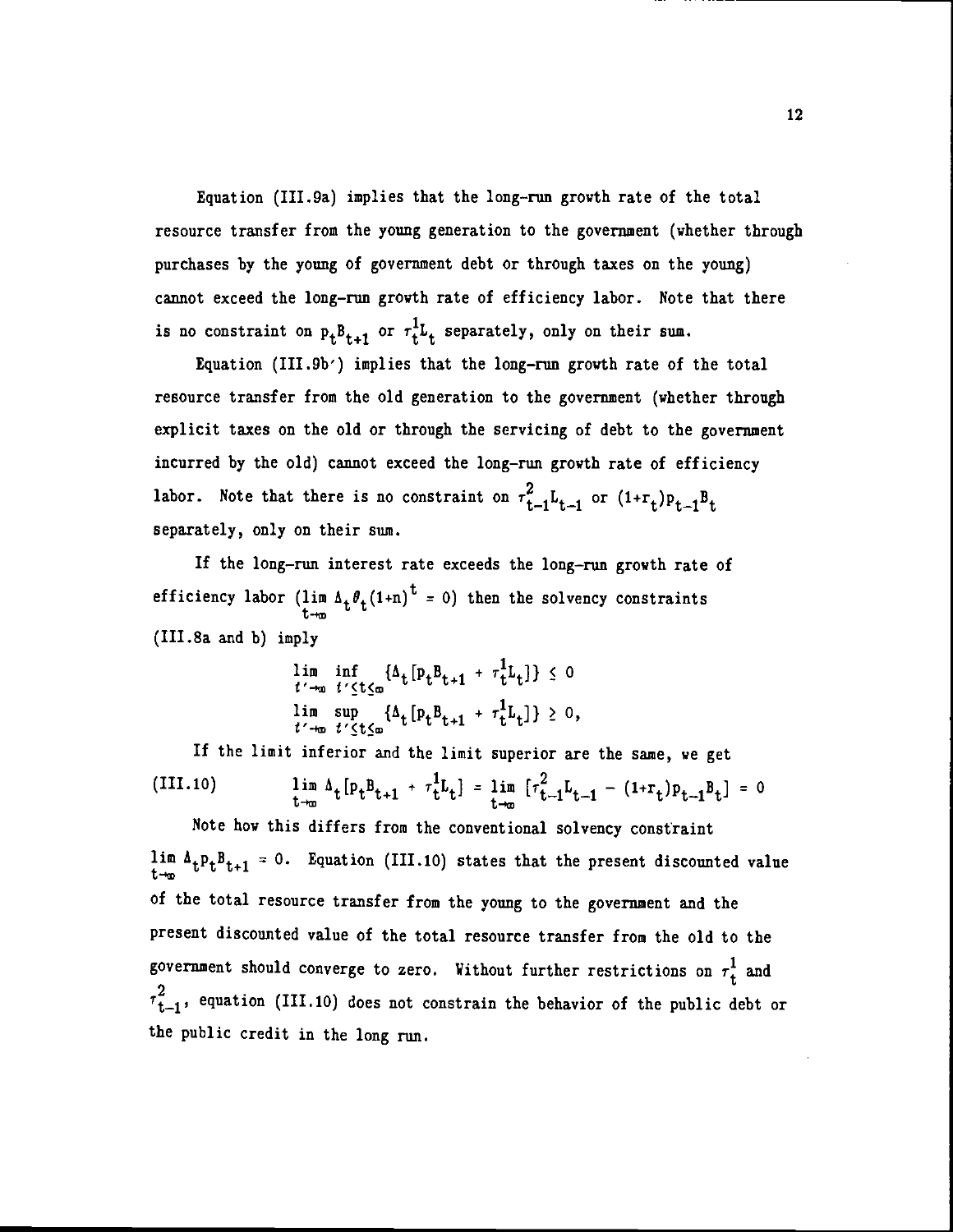Ponzi finance with unrestricted taxes and transfers: a simple example.

As a simple illustration of the kind of borrowing policies that are feasible with unrestricted taxes and transfers, consider the deterministic version of our model with a logarithmic utility function,  $v(c_t^+)$  +  $\beta v(c_t^+)$  =  $(1-\eta)\ln c_t^+$  +  $\eta\ln c_t^2$  ,  $0 \leq \eta \leq 1$ . The consumer's equilibrium in this case is given by

- 2 (III.11)  $c_t^1 = (1-\eta)(v_t - r_t^1 - \frac{t}{1+r_{t-1}})$
- (III.12)  $c_t^2 = (1+r_{t+1})\eta(v_t r_t^1 \frac{r_t^2}{1+r_{t-1}})$
- (III.13)  $P_t B_{t+1} + K_{t+1} = (v_t c_t^1 \tau_t^1) L_t$ =  $[\eta(\mathbf{w}_t - \tau_t^1) + (1-\eta)\frac{\tau_t}{1+\tau_{t+1}}]L_t$

Consumption when young and old,  $c_t^1$  and  $c_t^2$ , are functions only of the present discounted value of life-time resources,  $w_t - \tau_t^2 - \frac{v}{1 + r_{t+1}}$ . Saving by the young (their aggregate demand for government bonds and real capital), however, is, for well—how life—cycle reasons, not a function of the present discounted value of life—time resources alone. We can rewrite (111.13) as follows:

$$
B_{t+1} + K_{t+1} = [\eta(v_t - \tau_t^1 - \frac{\tau_t^2}{1 + r_{t+1}}) + \frac{\tau_t^2}{1 + r_{t+1}}]L_t
$$

The young of period t will demand more financial assets, cet. par., if they expect to have to pay a larger tax  $\tau_t^2$  when they are old, regardless of the present discounted value of their life—time resources. The demand for saving by the young depends on the actual distribution of disposable (after—tax) resources over the lifetime. They will save more while young if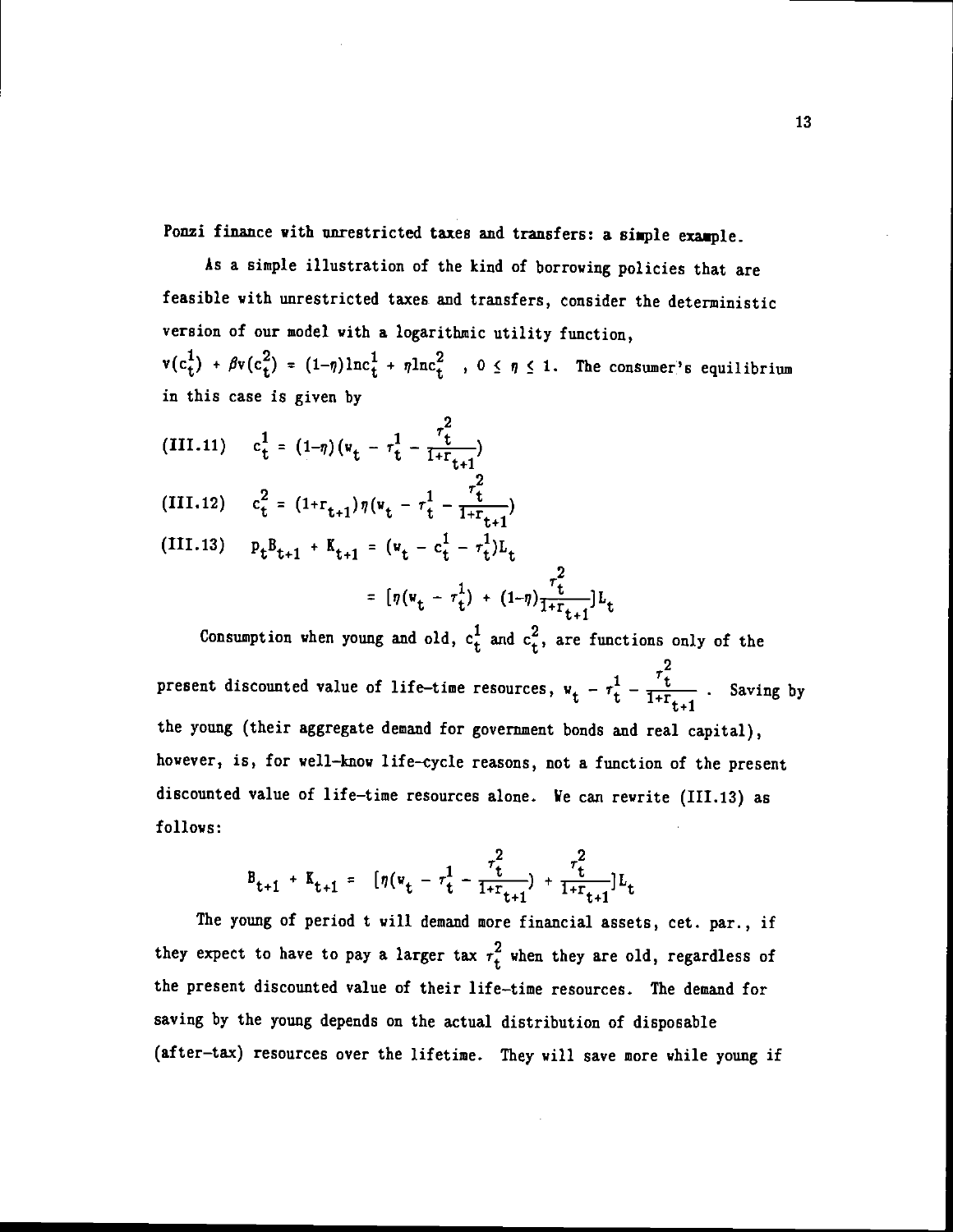the distribution of lifetime disposable resources is skewed towards youth. If the government has the ability to tax the members of any given generation differently when they are young than when they are old, it can influence the savings behavior of the young and with it the demand for its debt. By raising

$$
[\n-\eta\tau_t^1 + (1-\eta)\frac{\tau_t^2}{1+\Gamma_{t+1}}]L_t
$$
 while keeping  $\tau_t^1 + \frac{\tau_t^2}{1+\Gamma_{t+1}}$  and  $G_t$  constant, the  
government can raise saving by the young by any amount without affecting  
consumption by the young or the old (or the demand for capital as a productive  
input). The government can therefore increase its debt without bound.  
Consider two equilibria, the single-star equilibrium and the double-star  
equilibrium. Assume that (III.14) holds for all  $t \ge 0$ , and that the initial  
capital stock  $K_0$  and the sequence of exhaustive public spending in the two  
equilibria are identical.

(III.14) 
$$
\tau_{t}^{1^{**}} + \frac{\tau_{t}^{2^{**}}}{1 + r_{t+1}^{**}} = \tau_{t}^{1^{*}} + \frac{\tau_{t}^{2^{*}}}{1 + r_{t+1}^{*}}
$$

 $\ddot{\phantom{a}}$ 

For concreteness, let the single—star equilibrium have a balanced budget in each period and zero public debt, that is

$$
\tau_t^{1^*}L_t + \tau_{t-1}^{2^*}L_{t-1} = G_t \text{ and } B_t^* = 0 \text{ for all } t \ge 0
$$
  
We define  $\tau_t^{1^{**}}$  and  $\tau_{t-1}^{2^{**}}$  as follows:  
 $\tau_t^{1^{**}} = \tau_t^{1^*} - \epsilon_t$  and  $\tau_{t-1}^{2^{**}} = \tau_{t-1}^{2^*} + (1 + \tau_t)\epsilon_{t-1}$   
It follows that

(III.15) 
$$
p_t B_{t+1}^{T^*} - (1+r_t) p_{t-1} B_t^{T^*} \equiv G_t - [r_t^{1**} L_t + r_{t-1}^{2**} L_{t-1}]
$$

$$
= G_t - [ (r_t^{1*} - \epsilon_t) L_t + (r_{t-1}^{2*} + (1+r_t) \epsilon_{t-1}) L_{t-1}]
$$

$$
= [(1+n) \epsilon_t - (1+r_t) \epsilon_{t-1}] L_{t-1}^{19}.
$$

Thus, by choosing appropriately growing values for  $\epsilon_t$ , t  $\geq 0$ , (that is values such that  $\epsilon_t/\epsilon_{t-1}$  >  $(1+n)^{-1}(1+r_t)$ , we can raise the growth rate of public debt in any period to any level. Since the present discounted value of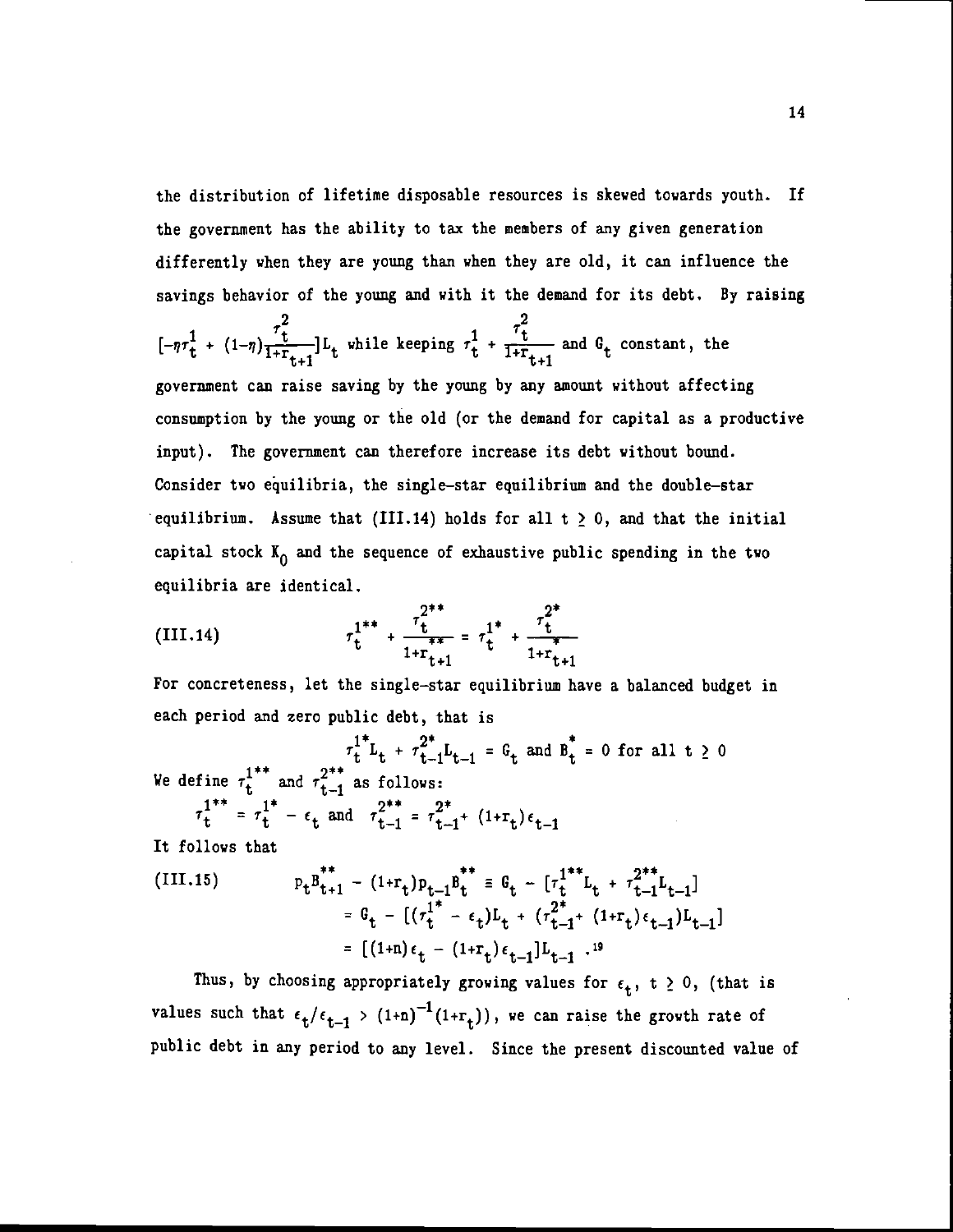lifetime taxes is the same in the single star and the double star equilibrium, the equilibrium private consumption sequences are the same, and so will be the wage rate, capital stock, interest rate and debt price sequences. By making a larger transfer to the young of generation t, the government provides the young with the means for increasing their saving. By levying a larger tax on that same generation when old, the government provides the young with an incentive to save in order to pay these higher taxes.

Since  $\tau_t^{1^{**}} L_t = \tau_t^{1^{*}} L_t - \epsilon_t L_t$  and  $\tau_{t-1}^{2^{**}} L_{t-1} = -\tau_t^{*1} L_t + (1+\tau_t)\epsilon_{t-1}L_{t-1} + G_t$ , we note that when a Ponzi game is played  $(\epsilon_t/\epsilon_{t-1} > (1+n)^{-1}(1+r_t))$ , the total tax on the young,  $\tau_t^{1**}L_t$ , will ultimately become negative and increasingly large in absolute value, while the tax on the old,  $\tau_{t-1}^{2^{**}}L_{t-1}$ , will become an increasingly large positive number. Ye will therefore see the lifetime pattern of taxes becoming one of ever increasing receipts of transfer payments when young and ever increasing tax payments when old. The lifetime pattern of taxes therefore has to change sign or zig—zag.

It is obvious that this property generalizes to any finite household horizon OLG model: what is required is that in the last period of a household's life, the government be able to recoup in present value terms the non—balanced budget component of what it has transferred to the household in the earlier periods of its life.

Another way of interpreting this is that the debt can grow without bound (and at a rate higher than the interest rate) without affecting the equilibrium allocations for consumption and the capital stock, because the government can, effectively, tax the debt held by the old to pay for the servicing of the debt held by the old. Government debt held by the old increases the "base" on which lump—sum taxes on the old can be levied 20• McCallum [1984] , made this point in the context of an infinite—lived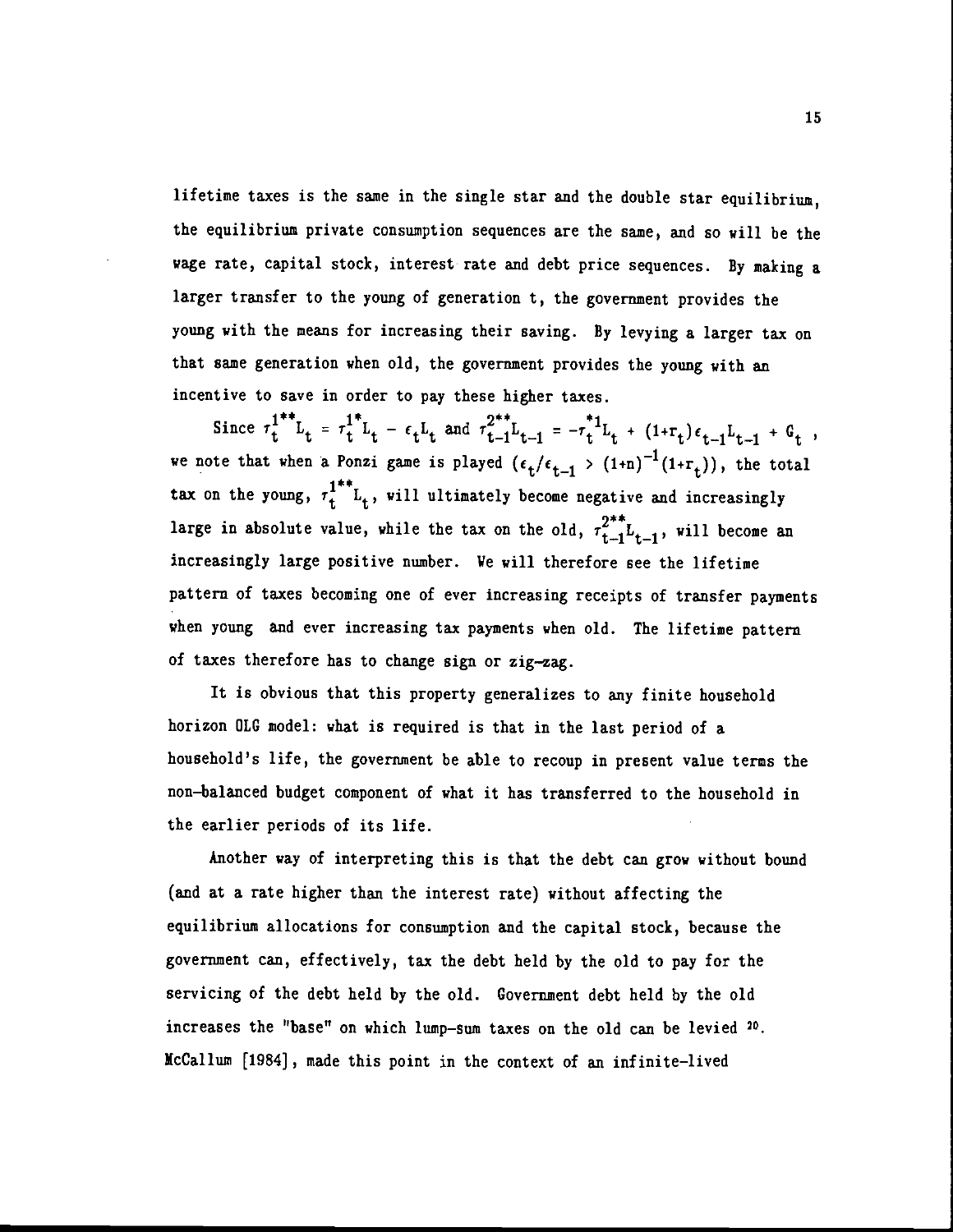representative agent model 21(see also Bohn [1991]). Spaventa [1987, 1988] also emphasizes the distinction between models in which only endowments can be taxed (such as Pagano [1988]) and models in which interest income too is taxable. He, however, does not make the distinction between taxes on the young, taxes on the old and aggregate taxes. As we shall see below, aggregate taxes can be zero, and therefore less than the endowment (wage income) and less that the sum of the endowment and interest income, while the debt grows at a rate at least equal to the rate of interest forever.

Govemaent solvency and Ponzi finance with and without restrictions on taxes and transfers.

The same point can be made slightly more generally by considering the full set of equilibrium conditions for our model. Given  $k_0$  and  $\tau_0$ b<sub>0</sub> =  $(1+r_0)p_{-1}b_0$ , a competitive equilibrium of the two-period OLG model satisfies equations (III.16) to (III.20) for all  $t \geq 0$ . (III.16)  $v'(c_t^1) = \beta E_t[(1 + f'(k_{t+1})]v'(c_t^2)]$ 

(III.17) 
$$
v'(c_t^1) = \frac{\beta}{p_t} E_t[\tau_{t+1}(\Theta_{t+1})v'(c_t^2)] \equiv \beta E_t[(1 + r_{t+1})v'(c_t^2)]
$$

(III.18) 
$$
c_t^2 + \tau_t^2(\Theta_{t+1}) = \theta_{t+1}(1+n)[(1 + f'(k_{t+1}))k_{t+1} + \gamma_{t+1}(\Theta_{t+1})b_{t+1}]
$$

$$
\equiv \theta_{t+1}(1+n)[(1 + f'(k_{t+1}))k_{t+1} + (1 + r_{t+1})p_t b_{t+1}]
$$

(III.19) 
$$
\{ \theta_t [f(k_t) - k_t f'(k_t)] - \tau_t^1 (\Theta_t) - c_t^1 \} \theta_t^{-1} = (k_{t+1} + p_t b_{t+1}) (1 + n) (1 + \psi_{t+1})
$$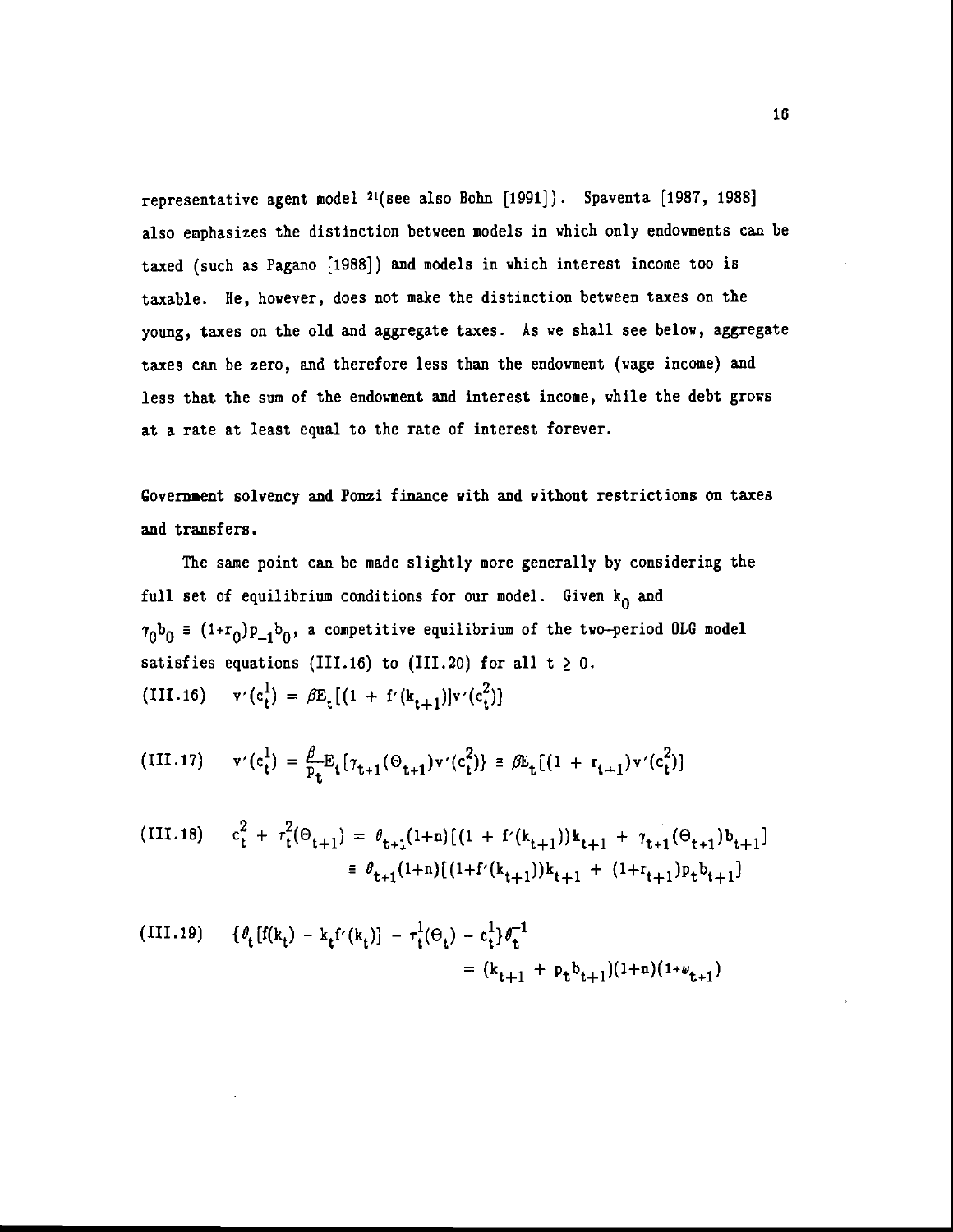(III.20) 
$$
p_{t}b_{t+1}(1+n)(1+\omega_{t+1}) = \gamma_{t}(\Theta_{t})b_{t} + g_{t} - \theta_{t}^{-1}[\tau_{t}^{1}(\Theta_{t}) + (1+n)^{-1}\tau_{t-1}^{2}(\Theta_{t})]
$$

$$
= (1+r_{t})p_{t-1}b_{t} + g_{t} - \theta_{t}^{-1}[\tau_{t}^{1}(\Theta_{t}) + (1+n)^{-1}\tau_{t-1}^{2}(\Theta_{t})]
$$

It is clear by inspection of equations (111.16) to (111.19), that given the initial capital stock and government debt service, and for a give sequence of exhaustive public spending  $g_t$ , the solutions for consumption,  $c_t^1$  and  $c_{t-1}^2$ , and the capital-labor ratio (in efficiency units),  $k_{t+1}$ , for all t  $\geq 0$  are influenced by the remaining budgetary variables (taxes, transfers, public debt issues and public debt service) only through two terms. The first is  $(1+\omega_{t+1})(1+n)p_t b_{t+1} + \theta_t^{-1} \tau_t^1$ , the total resource transfer from the young in period t to the government, both through purchases of government debt and through explicit taxes. The second is  $(1+r_t)p_{t-1}b_t - (1+n)^{-1}\theta_{t-1}^{-1}\tau_{t-1}^2$ +  $g_t$  -  $(1+n)^{-1}\theta_{t-1}^{-1}\tau_{t-1}^2$ , the total resource transfer from the government to the old in period t, both through debt service and through explicit transfers to the old.

Note that, from (III.20),  $(1+n)(1+\omega_{t+1})p_t b_{t+1} + \theta_t^{-1} \tau_t^1$ =  $g_t$  +  $\gamma_t b_t$  -  $(1+n)^{-1} \theta_t^{-1} \tau_{t-1}^2$  : what the government takes from the young in any given period, whether through borrowing or through taxes, it must either use to finance its exhaustive spending program or give to the old, through debt service or transfer payments. What the single—period government budget identity in (III.20) implies for the behavior of  $p_t b_{t+1}$ ,  $\tau_t b_t$ ,  $\tau_t^1$  and  $\tau_{t-1}^2$ individually, is of no interest from the point of view of the behavior of consumption and the capital stock, once we know the behavior of  $(1+n)(1+\omega_{t+1})p_tb_{t+1} + \theta_t^{-1}\tau_t^1$  or of  $\tau_t b_t - (1+n)^{-1}\theta_t^{-1}\tau_{t-1}^2$ .

We now investigate how the solvency constraint, given in (III.8a,b and c), is affected by various restrictions on the ability of the government to set age— and time—contingent taxes and transfers. Ve also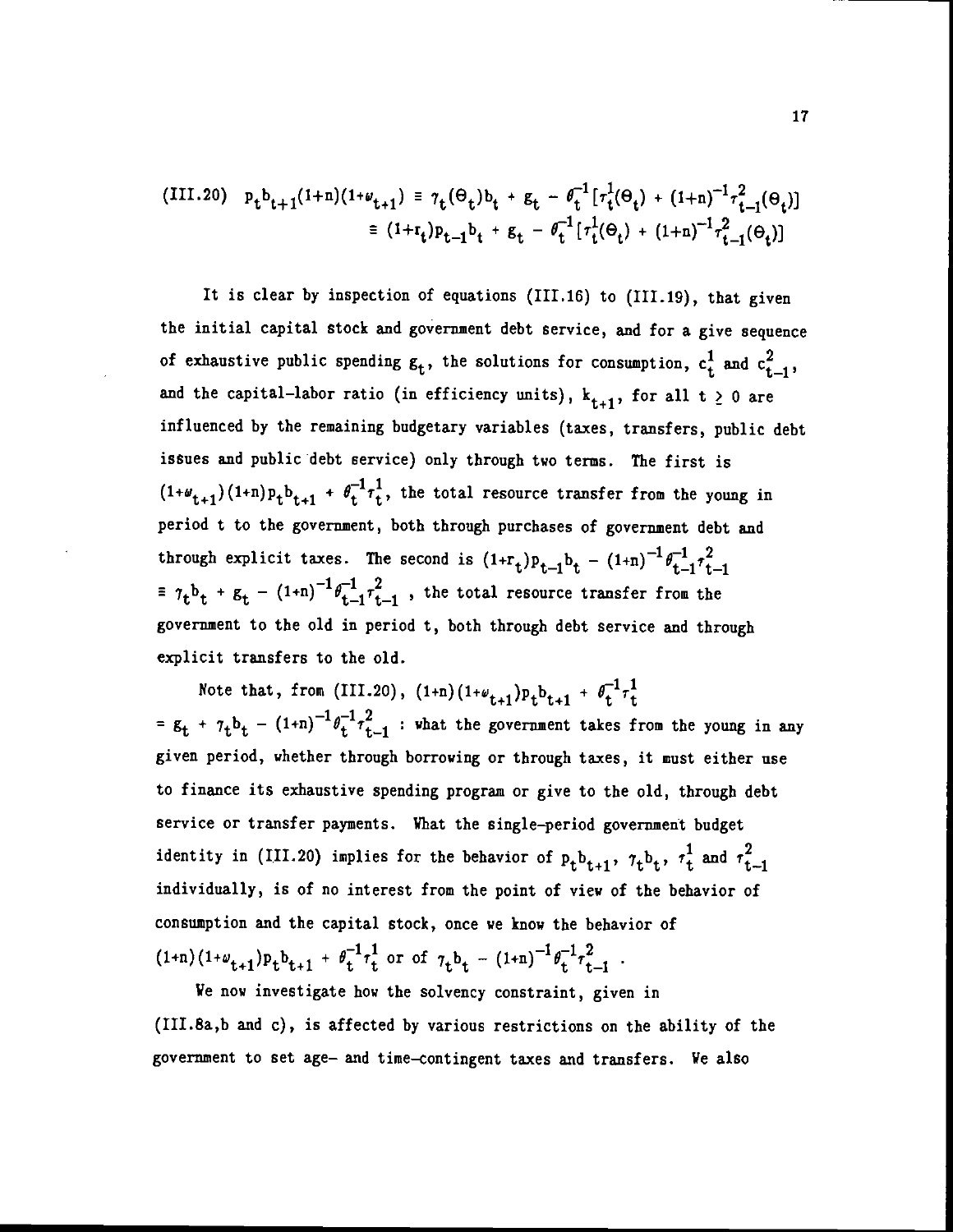investigate how such restrictions affect the government's ability to run Ponzi schemes and the implications for resource allocation of feasible Ponzi schemes.

Case 1: Unrestricted age— and time-contingent taxes and transfers.

When there are no restrictions, other than those implied by (III8.a and b) on taxes and transfers, we can establish the following result.

Proposition 1.

With unrestricted age-, time- and state-contingent taxes and transfers, any equilibrium for consumption by the young and the old and for the capital stock, can be supported with an infinity of Ponzi schemes.

Proof: Ye assert that, if there exists an equilibrium (the single star Proof: We assert that, if there exists an equilibrium (the single star<br>equilibrium, say)  $c_t^{1^*}$ ,  $c_{t-1}^{2^*}$ ,  $w_t^*$ ,  $k_t^*$ ,  $r_t^*$ ,  $p_t^*$ ,  $\tau_t^{1^*}$ ,  $\tau_t^{2^*}$ ,  $b_t^*$  for  $t \ge 0$ , for a given feasible sequence of exhaustive public spending,  $g_t$ ,  $t \geq 0$ , then there also exist, for the same sequence of exhaustive public spending, (infinitely many) equilibria (the double star equilibria)  $c_t^{1**}$ ,  $c_{t-1}^{2**}$ ,  $w_t^{**}$ ,  $k_t^{**}$ ,  $r_t^{**}$ ,  $p_t^{**}$ ,  $\tau_1^{1**}, \tau_1^{2**}, \tau_1^{**}$  for  $t \ge 0$  such that  $c_1^{1**} = c_1^{1*}, c_{t-1}^{2**} = c_{t-1}^{2*}, w_t^{**} = w_t^{*}$ ,  $x_{t}^{**} = x_{t}^{*}, r_{t}^{**} = r_{t}^{*}, p_{t}^{**} = p_{t}^{*}$  and  $p_{t}^{**}b_{t+1}^{*} - p_{t-1}^{**}b_{t}^{*}(1+n)^{-1}(1+w_{t+1})^{-1} \geq r_{t}^{**}p_{t-1}b_{t}^{*}(1+n)^{-1}(1+w_{t+1})^{-1}$  for all t  $\geq 0$ 

For the double star taxes and debt to support the same consumption and capital stock equilibrium, it is necessary and sufficient that (III.21a)  $(1+n)(1+\omega_{t+1})^{-1}p_t^*b_{t+1}^* + \theta_t^{-1}\tau_t^{1*} = (1+n)(1+\omega_{t+1})^{-1}p_t^*b_{t+1}^* + \theta_t^{-1}\tau_t^{1**}$ or

(III.21b)  $\gamma_t b_t - (1+n)^{-1} \theta_t^{-1} \tau_{t-1}^2 = \gamma_t b_t^{\top} - (1+n)^{-1} \theta_t^{-1} \tau_{t-1}^{2\top}$  for all t  $\geq 0$ .

For the debt to grow at least as fast as the rate of interest forever, it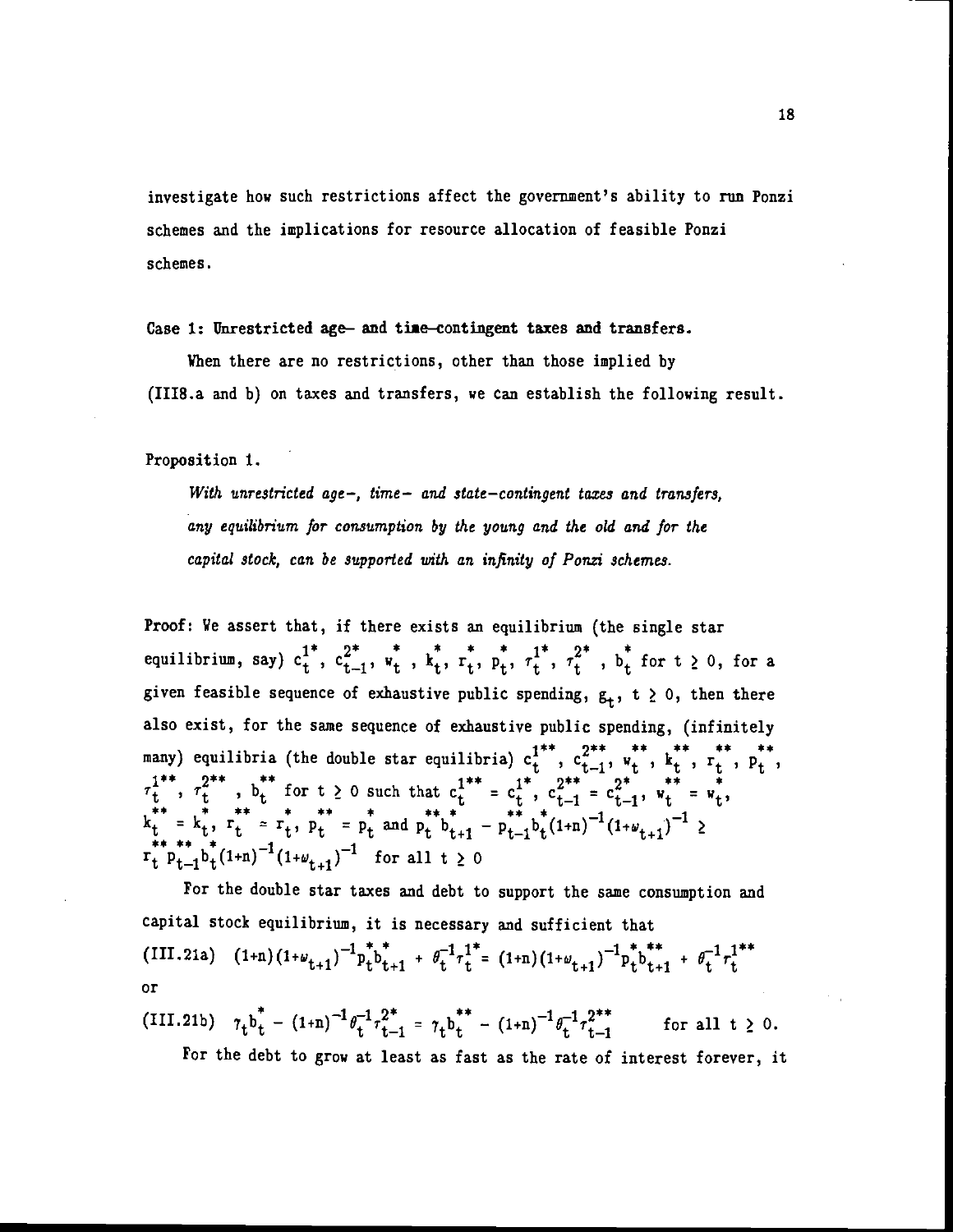must be true that for all  $t \geq 0$ 

\* \*\* \* \* \* \*  $h = g - \theta^{-1} [r^{1**} + r^{2**} (t_{1:n})^{-1}] \times \theta$ (111.22)  $(1+1)(1+\omega_{t+1})p_t^b t_{t+1}-(1+r_{t+1})p_{t-1}^b t = g_t^{\omega}e^{-\omega}e^{-\omega}e^{-\omega}t^{-\frac{1}{2}}t + \frac{1}{2}(1+n)^{-\frac{1}{2}} \geq 0$ 

The two choice variables during period t in equation (III.22) are  $\tau_{+}^{1**}$ and  $\tau_{t-1}^{2^{**}}$ . No matter what value is assigned to  $\tau_{t-1}^{2^{**}}$ ,  $\tau_t^{1^{**}}$  can always be assigned a large enough negative value to ensure that (111.22) is satisfied: the debt grows at least as fast as the rate of interest.

From the single—period government budget identity, it follows that (III.21a) and (III.21b) are the same constraint. No matter what value is assigned to  $\tau_t^{1^{**}}$ , a value can be assigned to  $\tau_{t-1}^{2^{**}}$  that ensures that (III.21a,b) are satisfied for any values of  $\tau_t^{1^*}$ ,  $\tau_{t-1}^{2^*}$ ,  $b_t^*$ ,  $b_{t+1}^*$ ,  $b_t^{**}$ and  $b_{t+1}$  .no

Another way of putting this is that, by increasing  $-r_t^{1**}L_t$  for any given values of  $\tau_{t-1}^{2^{**}}L_{t-1}$  and  $G_t$  and for any inherited value of  $(1+r_t)p_{t-1}B_t^{**}$ , it is possible to raise the growth rate of the public debt to any positive level without affecting  $p_tB_{t+1}^{**} + r_t^{1**}L_t$ , the term on the left-hand side of the solvency constraints (III.8a and b).  $\tau_{t-1}^{2^{**}}L_t$  can then be chosen to ensure that  $(1+r_t)p_{t-1}B_t^{**} - r_{t-1}^{2**}L_{t-1}$ , the term on the left-hand side of (III.8a' and b') satisfies these inequalities. The government simply reshuffles a constant total resource transfer away from the young in period t,  $p_t p_{t+1}^{**} + \tau_t^{1**} L_t$ , between borrowed resources,  $p_t B_{t+1}^{**}$ , and explicit taxes,  $\tau_t^{1**} L_t$ . Appropriating for its own use an amount of resources equal to the value of exhaustive public spending,  $G_t$ , it pays out the remainder to the old, either as debt service,  $(1+r_t)p_{t-1}b_t$  or as transfers  $-r_{t-1}^Lb_t$ . Again it is only the total,  $(1+r_t)p_{t-1}B_t^{**} - r_{t-1}^{2**}L_t$  that matters for the consumption of the old.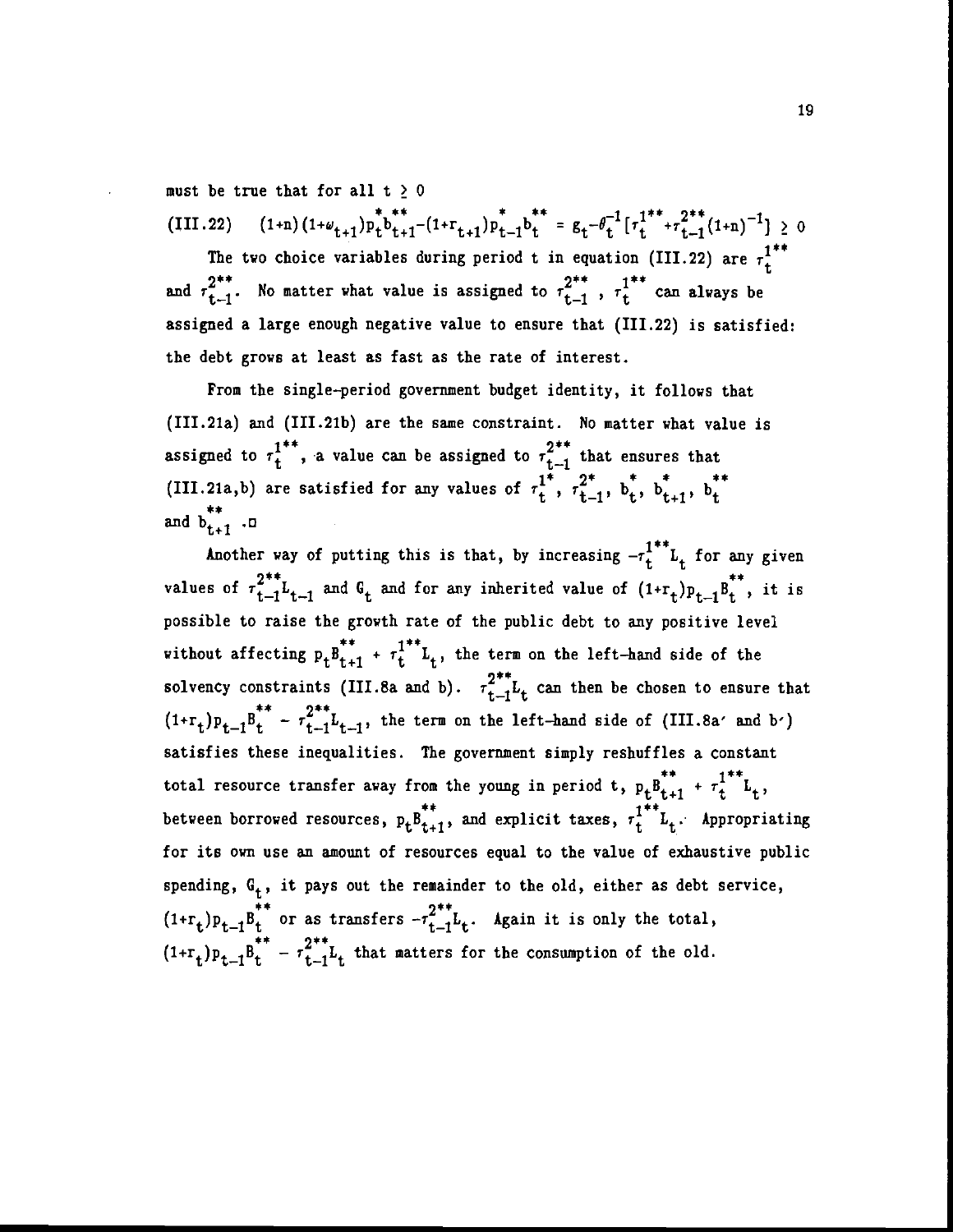Corollary.

With unrestricted taxes and transfers, the competitive equilibrium model with the finite—lived OLG household sector does not require any bounds on the level or rate of growth of public debt. Ponzi finance is therefore always possible, regardless of the relationship between the interest rate and the growth rate, regardless of whether the economy is dynamically efficient and regardless of whether the economy is Pareto-efficient.

Case 2: Restrictions on differences in taxes and transfers in any period for overlapping generations.

Three interesting restrictions fitting this category come to mind.

(a) Equal taxes or transfers per generation for all generations alive daring any given period.

In this case  $\tau_{t}^{1}(1+n) = \tau_{t-1}^{2}$  for all  $t \geq 0$ . In Section (IV) we show that this restriction does not bite. The long—run growth rate of the debt (over 2—period intervals) equals the interest rate, even when the interest rate is above the growth rate of efficiency labor. Such Ponzi finance subsequences are "essential": without them the restrictions on taxes and transfers would affect the equilibria that can be supported.

(b) Equal per capita taxes or transfers for all generations alive during any given period.

In this case  $\tau_t^1 = \tau_{t-1}^2$  for all  $t \ge 0$ . In Section (IV) we show that this restriction too does not bite. The long—run growth rate of the debt (over 2 period intervals) equals the sum of the interest rate and the growth rate of the labor force. Essential Ponzi finance subsequences therefore play a role whenever the growth rate of the labor force is non—negative.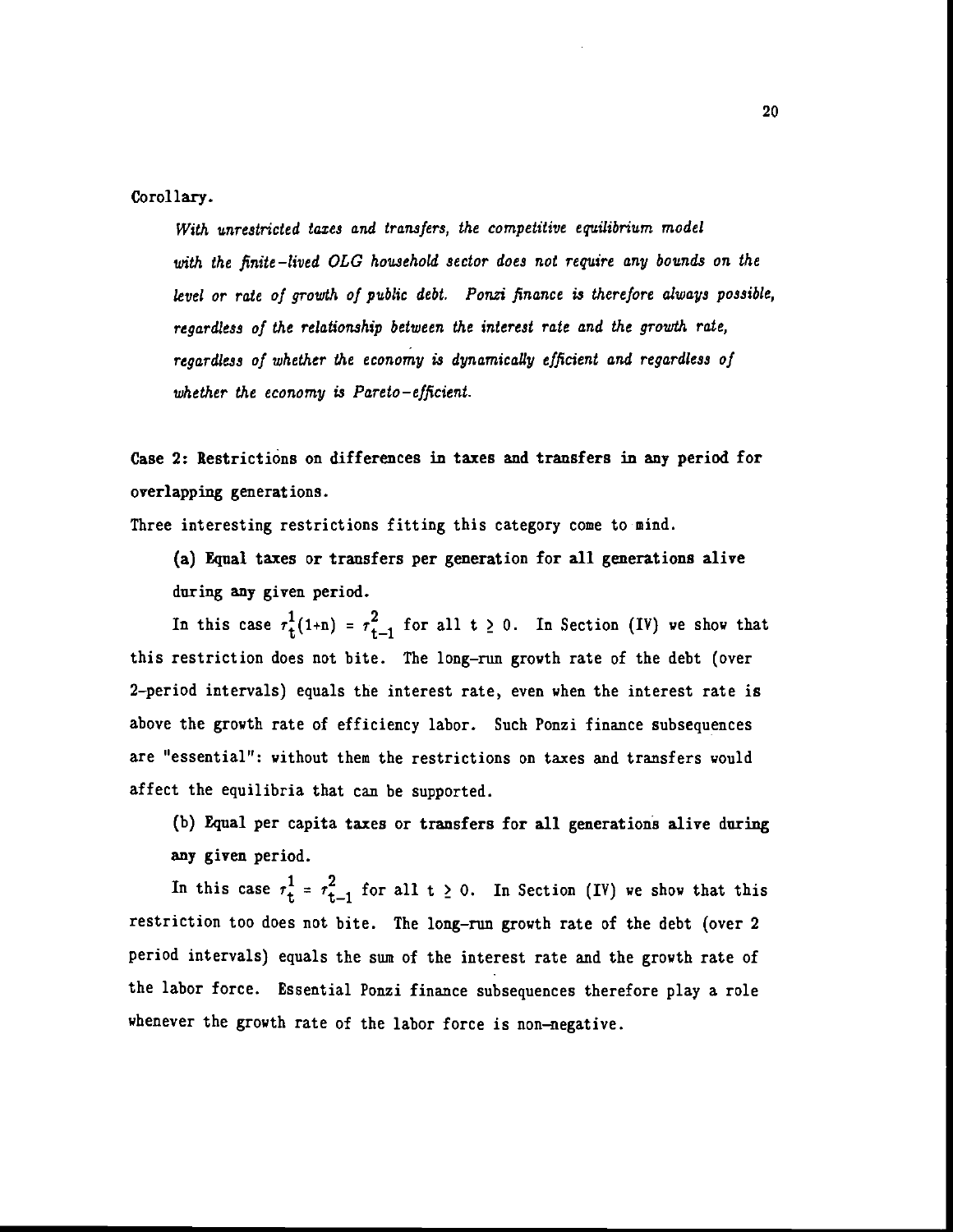(c) Equal taxes per unit of efficiency labor for all generations alive during any given period.

In this case  $\tau_t^{\perp}$  =  $(1+\nu_t)\tau_{t-1}^2$  for all t  $\geq 0$ . In Section (IV) we also show this restriction to be toothless. The long—run growth rate of the debt (over 2—period intervals) is the sum of the interest rate and the growth rate of efficiency labor. Such Ponzi finance subsequences are essential.

What drives these results is that even though the two generations (the young and the old) alive in any given period are treated in the same way during that period, we can still vary taxes and transfers freely over the life—cycle of each generation, making transfer payments to them while young and taxing them when old.

Case 3: Restrictions on variations in taxes and transfers over its lifetime for any given generation.

The most interesting restriction is that net taxes in each of the two periods of a household's life must have the same sign, that is

 $\tau_t^2 = \lambda_t \tau_t^1$   $\lambda_t \geq 0$  for all  $t \geq 0$ .

We need just one of the weak inequalities of the solvency constraint in order to show that, under this restriction, Ponzi finance is possible only if the interest rate is below the growth rate of efficiency labor. Consider equations (III.8a) and (III.Ba'), rewritten for this case as (III.23a)  $p_t B_{t+1} \leq [f(k_t) - k_t f'(k_t)] \theta_t L_t - \tau_t^1 L_t$ (III.23b)  $(1+r_{t+1})p_tB_{t+1} \leq [f(k_{t+1}) - k_{t+1}f'(k_{t+1})]\theta_{t+1}L_{t+1} + \lambda_t\tau_t^1L_t - G_{t+1}$ 

From (III.23a), the only way for the debt to grow faster than the growth rate of efficiency labor forever, is for  $\tau_t^1$  to be negative and for  $-\tau_t^1$  to grow at a rate higher than the growth rate of labor productivity. If the debt grows faster than the growth rate of efficiency labor forever, (III.23b) can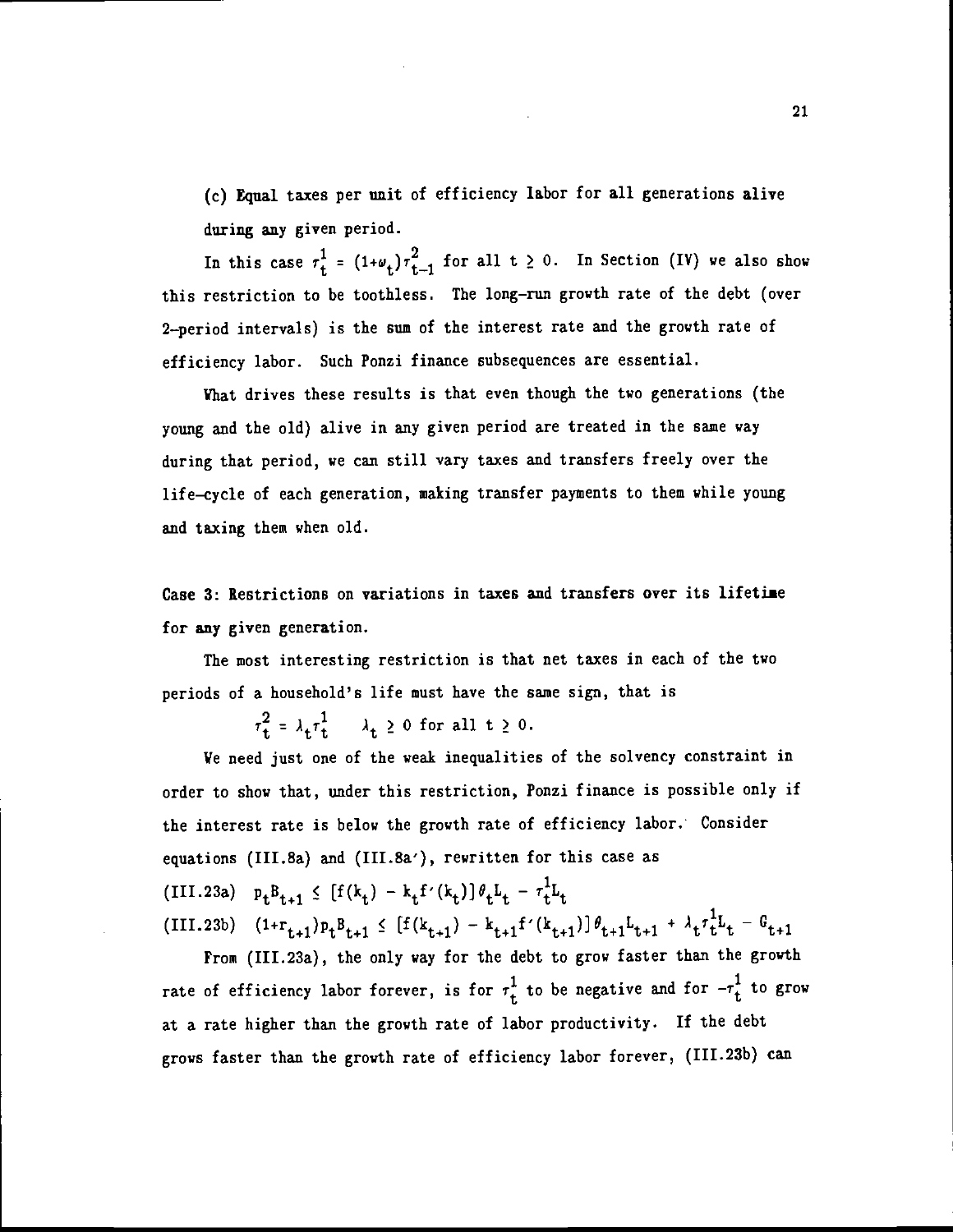only be satisfied if  $\lambda_t \tau_t^1$  is positive and has a growth rate higher than the growth rate of efficiency labor. That is impossible since  $\lambda_t \geq 0$ . We conclude that  $-r_t^1$  can grow no faster than the growth rate of lahor productivity and that the growth rate of the debt can therefore be no higher than the growth rate of efficiency labor. The debt can therefore grow faster than the interest rate forever only if the interest rate is below the growth rate of efficiency labor.

Note that Case 3 includes quite a variety of fiscal rules, including per capita taxes (or transfers) constant across generations at a point in time, and growing over time at a constant proportional rate  $\nu$ , that is  $\tau_t^1 = \tau_{t-1}^2$  =  $\tau_t = \tau_0(1+\nu)^t$  for all t  $\geq 0$ . Note that our argument implies that  $\nu$  cannot be permanently higher that the growth rate of labor productivity.

Blanchard and Weil [1992] considered the special case of this model where the labor force is constant (n = 0), there is no productivity growth ( $\theta_t = \theta$ for all  $t \ge 0$ ), there is no exhaustive public spending  $(G_t = 0 \text{ for all } t \ge 0)$ and there are no taxes or transfers  $(\tau_0 = 0)$ . In their model, debt obviously cannot grow faster than wage income in the long run. In the deterministic version of their model, this means that only in a dynamically inefficient equilibriwn can there be viable Ponzi schemes, with the public debt growing forever at least as fast as the interest rate but no faster than the growth rate of labor income.

In general (that is, even if net taxes can change sign over the life cycle), if the long-run rate of interest exceeds the long-run growth rate of the disposable income of the young (wages net of taxes on the young), that is, if  $\lim_{t\to\infty} {\{\Delta_t [ \theta_t (f(k_t)-k_tf'(k_t))-\tau_t^1\}(1+n)^t \}} = 0$ , equations (III.8a, or a') imply

22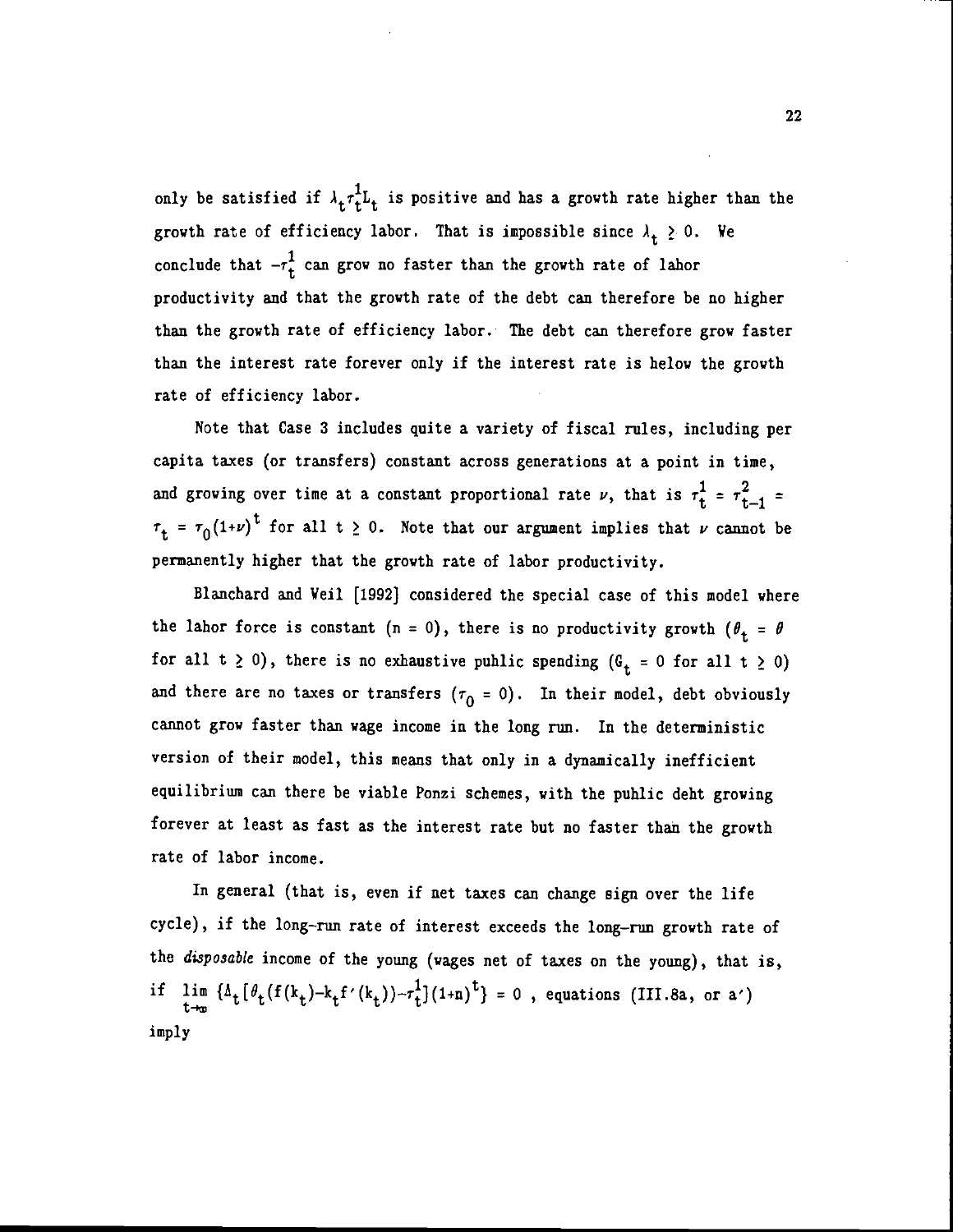(III.24) 
$$
\lim_{t' \to \infty} \inf_{t' \leq t \leq \infty} {\{\Delta_t p_t B_{t+1}\}} \leq 0
$$

From the public credit constraint (III.8b) or (III.8b') it follows that, if the long—nm rate of interest exceeds the rate of growth of the disposable income of the old (capital income minus taxes on the old), that is, if  $\lim_{t\to\infty} {\{\Delta_t\big[(1+f'(k_t))k_t\theta_t-(1+n)^{-1}\tau_{t-1}^2](1+n)^t\}} = 0$  22, we have

(111.25) lim sup  $\{A_{t}p_{t}B_{t+1}\}\geq 0$ V-kr t'<t0

If  $\lim_{t'\to\infty} \inf_{t'\leq t\leq \infty} {\{\Delta_t p_t B_{t+1}\}} = \lim_{t'\to\infty} \sup_{t'\leq t\leq \infty} {\{\Delta_t p_t B_{t+1}\}} = 0$ , then we also have lim  $\Delta_t p_t B_{t+1} = 0$ . This means that when the long-run rate of interest exceeds the long-run growth rate of the disposable income of the young and of the old, the conventional solvency constraint emerges.

If the taxes paid (transfers received) by each generation are distortionary, it is unlikely that the long—run growth rate of per capita taxes (transfers) can exceed the long-run growth rate of productivity. There will be some finite upper bound on the ratio of taxes and transfers per generation to the real (physical) resources owned by that generation. Tax administration and collection costs that are strictly convex functions of the amount of taxes raised, will also put a finite upper bound on the ratio of taxes paid to real resources owned (see Barro [1976], Iccallun [1984] , Kremers [1989) and Bohn [1991}).

We summarize the foregoing discussion in the following Proposition:

٦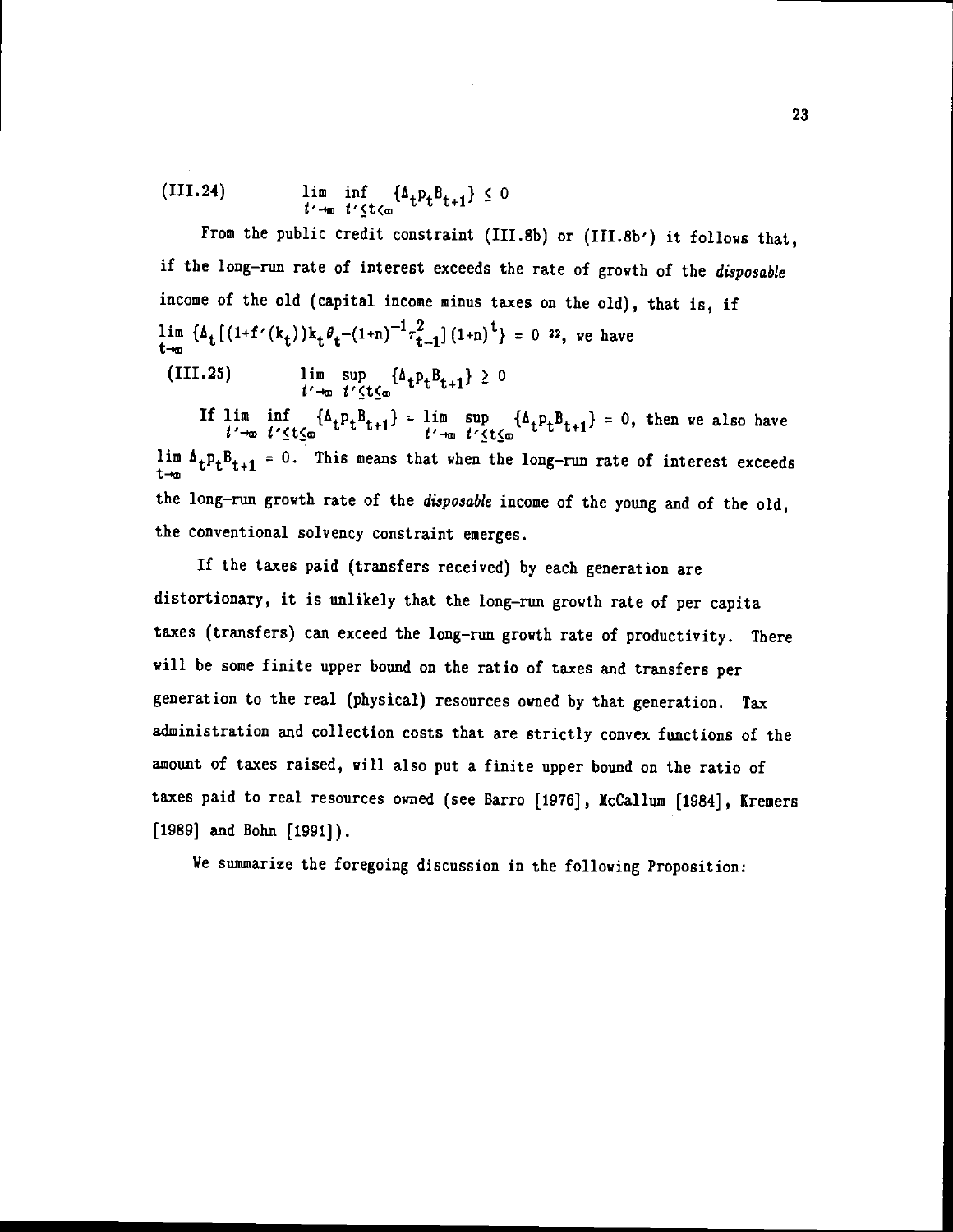Proposition 2.

The conventional government solvency constraint  $(\lim_{t\to\infty} \Lambda_t p_t B_{t+1} = 0)^{23}$  is implied by our solvency constraint (IIL8a,b and c) if  $(a)$  The long-run interest rate exceeds the long-run growth rate of efficiency labor (lim  $\int_{t\to\infty}^t \int_{t}^{\theta} f(t+n)^t = 0$ )

and

(6) Either, the net tax paid by any generation at a given age cannot change sign over the lifetime of that generation,

or, the long—run growth rate of taxes paid or transfers received at a given age by a generation is less than the long—run rate of interest.

In order for the public debt to grow at least as fast as the rate of interest forever, when the rate of interest is above the growth rate of efficiency labor, it must be possible to make transfer payments to a generation when it is young and to tax it when it is old; in addition, the growth rate of these taxes and transfers must be at least as high as the interest rate24. Note that it is only the taxes on or transfers to each generation that must have a growth rate at least as high as the interest rate. Aggregate taxes net of transfers,  $\tau_t^1L_t + \tau_{t-1}^2L_t$ , need not grow at all, as Case 4 below makes clear.

Case 4: Restrictions on how taxes can change from period to period.

Ye consider the example of age—specific taxes growing at a common (but not necessarily constant) growth rate, that is  $\tau_t^1 = \tau_{t-1}^1(1+\psi_t)$  and  $\tau_{t-1}^2 = \tau_{t-2}^2(1+\psi_t)$  for all  $t \geq 0$ . This is an interesting case because in many models, taxes on the young will grow, from one generation to the next, at the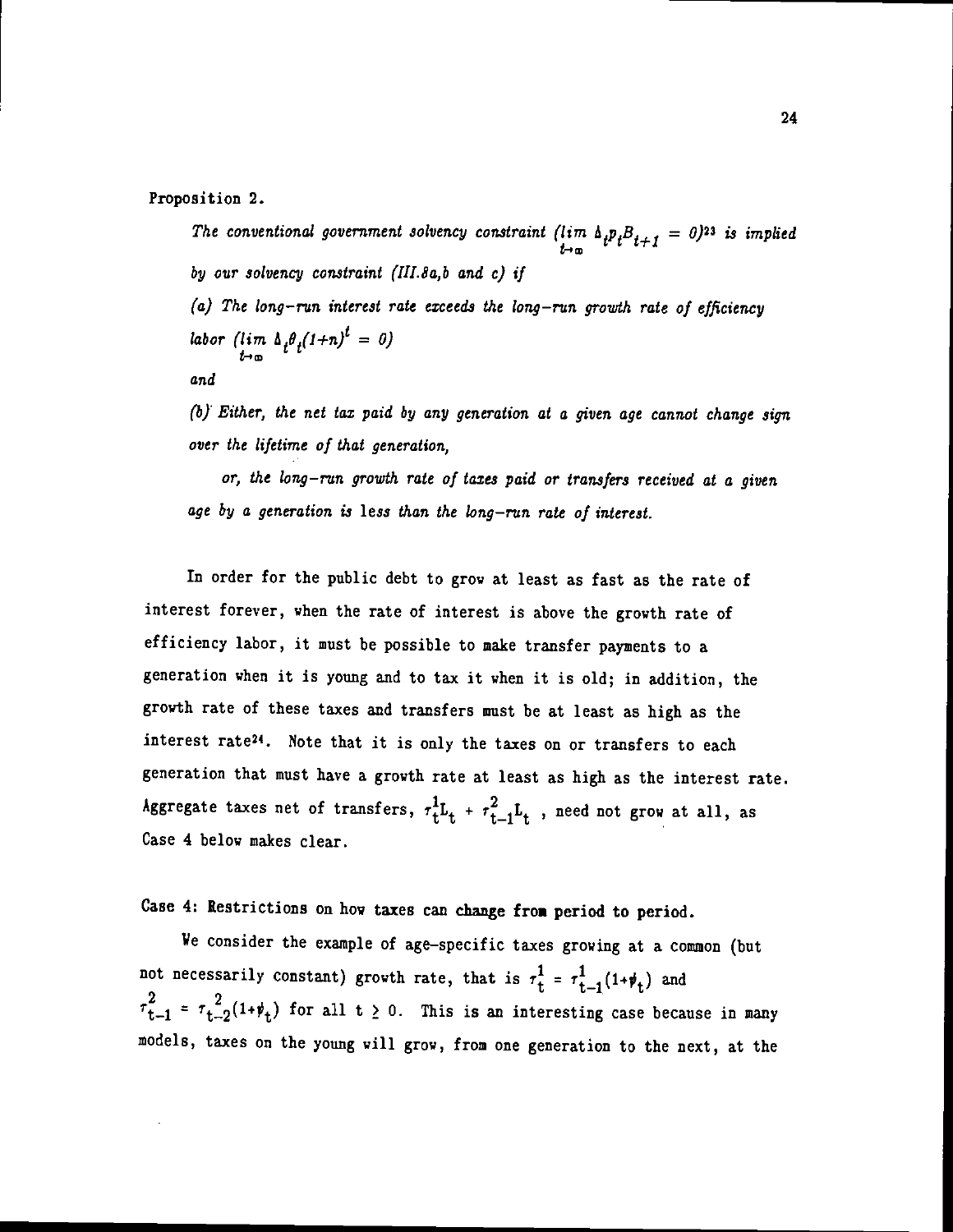same rate as taxes on the old in steady state. We define

$$
\Psi_{t} \equiv \prod_{j=0}^{t} (1+\psi_{j}), \quad t \geq 0.
$$

In this case the relevant solvency constraints become

$$
G_t - (1+\rho_t)K_t \leq P_t B_{t+1} + r_0^1 \Psi_t (1+n)^{t} \leq \Psi_t L_t
$$
  
\n
$$
-(1+\rho_t)K_t \leq (1+r_t)P_{t-1}B_t - r_{-1}^2 \Psi_t (1+n)^{t-1} \leq \Psi_t L_t - G_t
$$
  
\nLet  $r_0^1$  be negative and  $r_{-1}^2$  positive, with  $r_0^1 + (1+n)^{-1}r_{-1}^2 = 0$ . As long  
\nas  $\Psi_t$  is positive, the public debt always grows at least as fast as the rate  
\nof interest, since  $p_t B_{t+1} - (1+r_t) p_{t-1} B_t \equiv G_t - [r_0^1 + (1+n)^{-1}r_{-1}^2] \Psi_t (1+n)^{t}$  and  
\n $G_t \geq 0$ . The actual value of  $\psi_t$  (and thus of  $\Psi_t$ ) each period can be chosen so  
\nas to keep  $p_t B_{t+1} + r_0^1 \Psi_t (1+n)^{t}$  invariant under different choices of  $\psi_t$ , and  
\nindependent of the growth rate of of  $p_t B_{t+1}$ .

Despite these restrictions, we can still make transfer payments to the young and impose taxes on the old. In addition, we can choose, each period, the common growth rate of per capita taxes on the old and per capita transfer payments to the young. If  $G_t = 0$  for all t, we can make the growth rate of public debt exactly equal to the interest rate each period.

## (IV) TEREE EQUIVALENCE RESULTS.

We can now can state our first equivalence result:

Proposition 3.

Given initial values  $k_0$  and  $b_0$  and a feasible sequence  $g_t$ ,  $t \geq 0$ , any equilibrium for  $p_t$ ,  $k_t$ ,  $c_t^l$  and  $c_t^2$  with arbitrary paths of debts  $b_t$  and of lump-sum taxes and transfers  $\tau_t^l$  and  $\tau_t^g$  for all  $t \geq 1$  can be replicated without debt and deficits, that is by using balanced—budget lump—sum taxes and transfers only.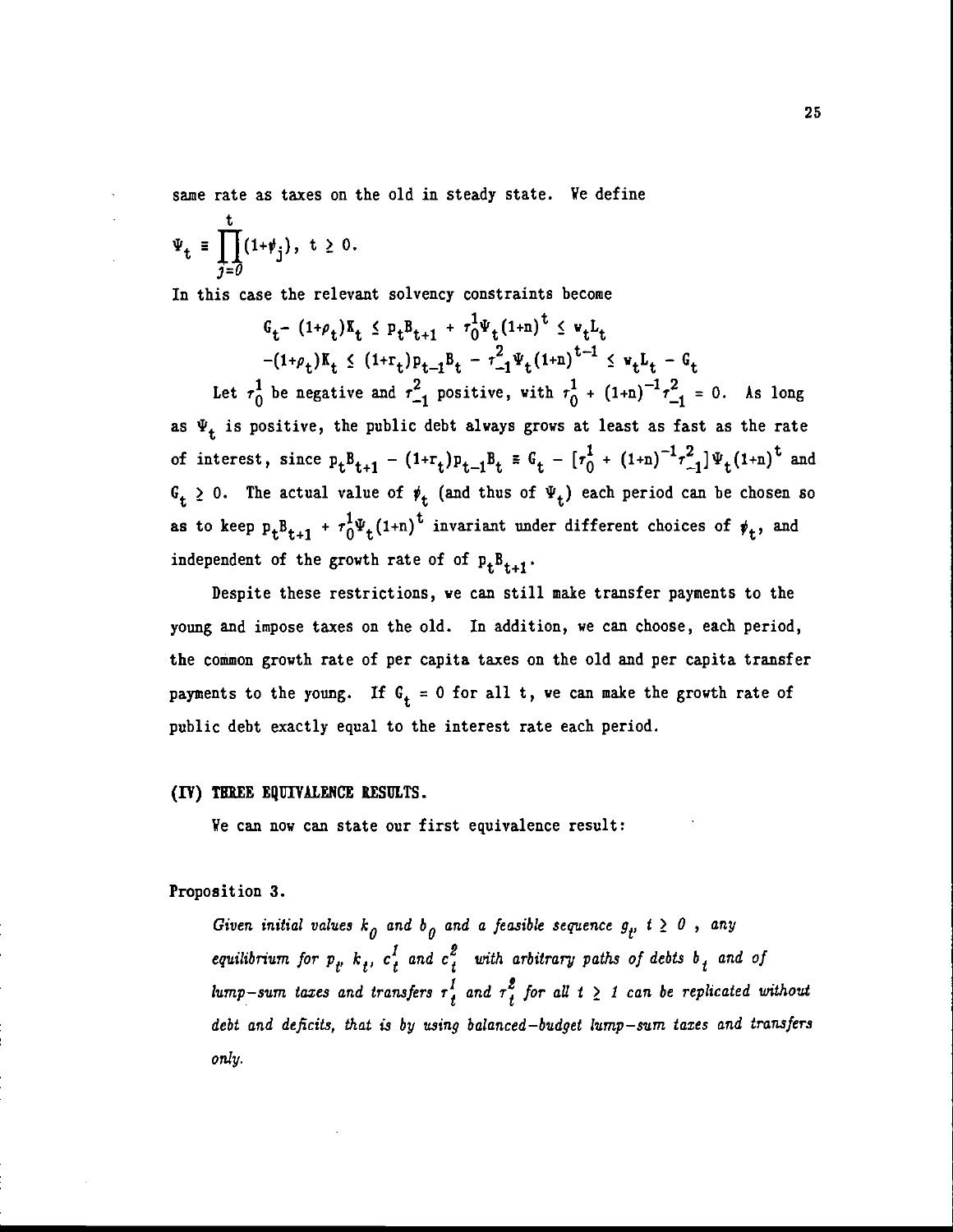What this means is that, in a deterministic model, any intergenerational redistribution that can be supported by debt and taxes can also be supported just with taxes and without debt. In the stochastic case it is true in addition that any intergenerational insurance supported with public debt, unbalanced budgets and age and generation—dependent lump—sum taxes can also be provided with a balanced budget and without public debt.

**Proof:** An equilibrium is characterized for all  $t \geq 0$  by equations (III.16) to (111.20), the government solvency constraint given in (III.8a, b, and c) and initial conditions  $k_0$  and  $b_0$ . We rewrite the first two inequalities of the solvency constraint as follows:

$$
(IV.1a) \qquad (1+\omega_{t+1})(1+n)p_t b_{t+1} + \theta_t^{-1} \tau_t^1 \leq f(k_t) - k_t f'(k_t)
$$

or

(IV.1b) 
$$
(1+r_t)p_{t-1}b_t - (1+\omega_{t+1})^{-1}(1+n)^{-1}r_{t-1}^2 \le f(k_t) - k_t f'(k_t) - g_t
$$
  
(IV.2a)  $(1+\omega_{t+1})(1+n)p_t b_{t+1} + \theta_t^{-1}r_t^1 \ge g_t - (1+\rho_t)k_t$ 

or

(IV.2b) 
$$
(1+r_t)p_{t-1}b_t - (1+\nu_{t+1})^{-1}(1+n)^{-1}r_{t-1}^2 \ge -(1+\rho_t)k_t
$$

The proof is direct and constructive. We first consider a "reference equilibrium" supported by given sequences of taxes and debt, denoted by single overbars. Next we propose an alternative set of sequences of taxes and debt (denoted by double overbars), which include the balanced—budget, zero public debt sequences. Finally, we check by direct computation that the double overbar sequences support the same equilibrium sequences of consumption and capital accumulation as the single overbar sequences (note that exhaustive public spending is the same under both policies). Formally, consider paths  $\overline{b}_t$ ,  $\overline{t}_t^1$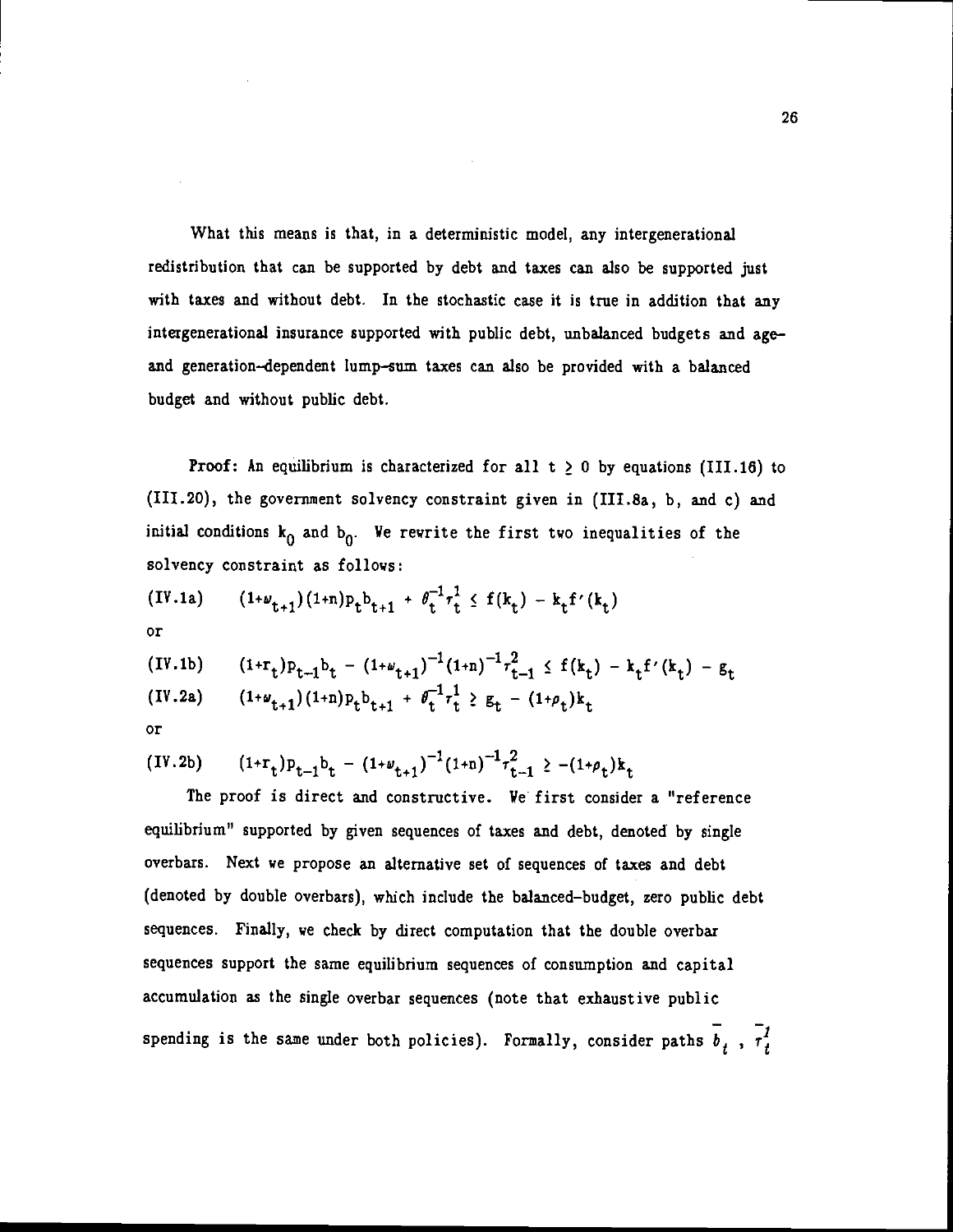and  $\overline{r}_t^2$  for all  $t \ge 0$  that support equilibrium paths  $p_t$ ,  $k_t$ ,  $c_t^1$  and  $c_t^2$  for all  $t \geq 1$  for given  $k_0$  and  $b_{\theta}$ . We show that for any other set of debt paths  $\overline{b}_t$ ,  $t \geq 1$ , there exists associated paths for lump-sum taxes and transfers  $\overline{\tau}_t^1$  and  $\overline{\tau}_t^2$ , t  $\geq$  0 that support the same equilibrium paths  $p_t$ ,  $k_t$ ,  $c_t^1$  and  $c_t^2$ for  $t \geq 1$ . Let the double overbar debt and tax sequences satisfy (IV.3) and (IV.4)

(IV.3) 
$$
p_t(\bar{b}_{t+1} - \bar{b}_{t+1}) = \left| \frac{1}{1+n} \right| \theta_{t+1}^{-1} \left[ \overline{\tau}_t^1(\Theta_t) - \overline{\tau}_t^1 \right] \text{ for all } t \ge 0
$$

(IV.4) 
$$
\left[\tau_{t}^{2} - \tau_{t}^{2}(\Theta_{t})\right] = \tau_{t+1}(\Theta_{t+1})\left[\bar{b}_{t+1} - b_{t+1}\right]\theta_{t+1}(1+n)
$$

Equations (IV.3) and (IY.4) imply (IV.5)

(IV.5) 
$$
- \left[ \overline{r}_t^1 - \overline{r}_t^1(\Theta_t) \right] = \frac{P_t}{\tau_{t+1}(\Theta_{t+1})} \left[ \overline{r}_t^2 - \overline{r}_t^2(\Theta_{t+1}) \right]
$$

$$
\equiv \frac{1}{1 + \overline{r}_{t+1}} \left[ \overline{r}_t^2 - \overline{r}_t^2(\Theta_{t+1}) \right] \text{ for all } t \ge 0 \text{ as}
$$

Equation (IV.3) ensures that the economy—wide capital market equilibrium condition (III.19) will be satisfied for the same values of  $p_t$ ,  $c_t^f$  ,  $c_t^g$  and  $k_t$ (and therefore also the same values of  $v_i$  ). Equation (IV.4) ensures that the budget constraint of the old in period t given in (111.18) will be satisfied for the same values of  $c_i^2$ ,  $k_{t+1}$  and  $r_{t+1}$ . It is easily verified that the government budget identity in (111.20) will also be satisfied under the double overbar policies. Finally, it is obvious that if the government solvency constraint is satisfied for the single overbar policy it will also be satisfied for the double overbar policy.

The remaining equilibrium conditions (111.16), and (111.17) also hold under the double overbar policy. To get Proposition 1 we set  $\bar{b}_t = 0$  for all  $t \geq 1.0$ 

Thus any equilibrium with government debt and deficits can be replicated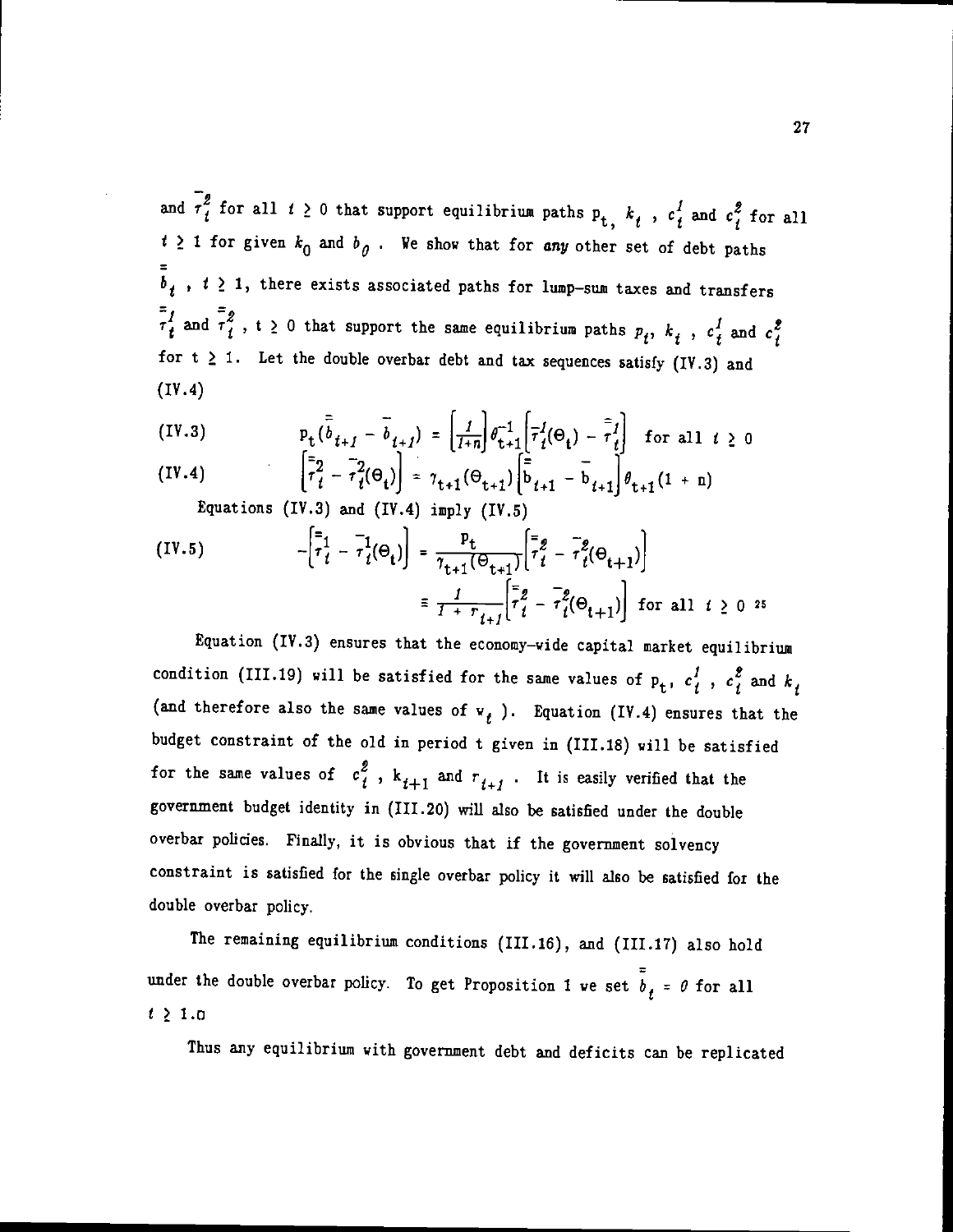by an economy in which the government budget is balanced period—by—period (and the stock of debt is zero) by appropriate age—specific lump—sum taxes and transfers.

It can be checked easily that, if the conventional government solvency constraint (111.3) is satisfied under the single overbar policy, it is also satisfied under the double overbar policy. The validity of Proposition 3, unlike that of Proposition 4 and its Corollaries belov, is therefore not dependent on the acceptability of our generalized solvency constraint. The reason is that under the double overbar policy in the proof of Proposition 2, taxes and transfers are not in any way restricted.

Proposition 3 is a generalization of the well—known proposition that an equilibrium with positive public debt financed by taxes on the young is equivalent to a balanced budget, pay—as—you—go (or unfunded) social security retirement scheme in which lump—sum taxes on the young are paid out as lump—sum transfers to the old. Calvo and Obstfeld [1988a,b] proved it for a non—stochastic model.

### Corollary 1.

With unrestricted lump-sum taxes and transfers, public debt is redundant or "inessential", that is, it does not permit additional equilibria to be supported.

### Corollary 2.

With unrestricted taxes and transfers. Ponzi finance is "inessential", that is, it does not permit additional equilibria to be supported.

28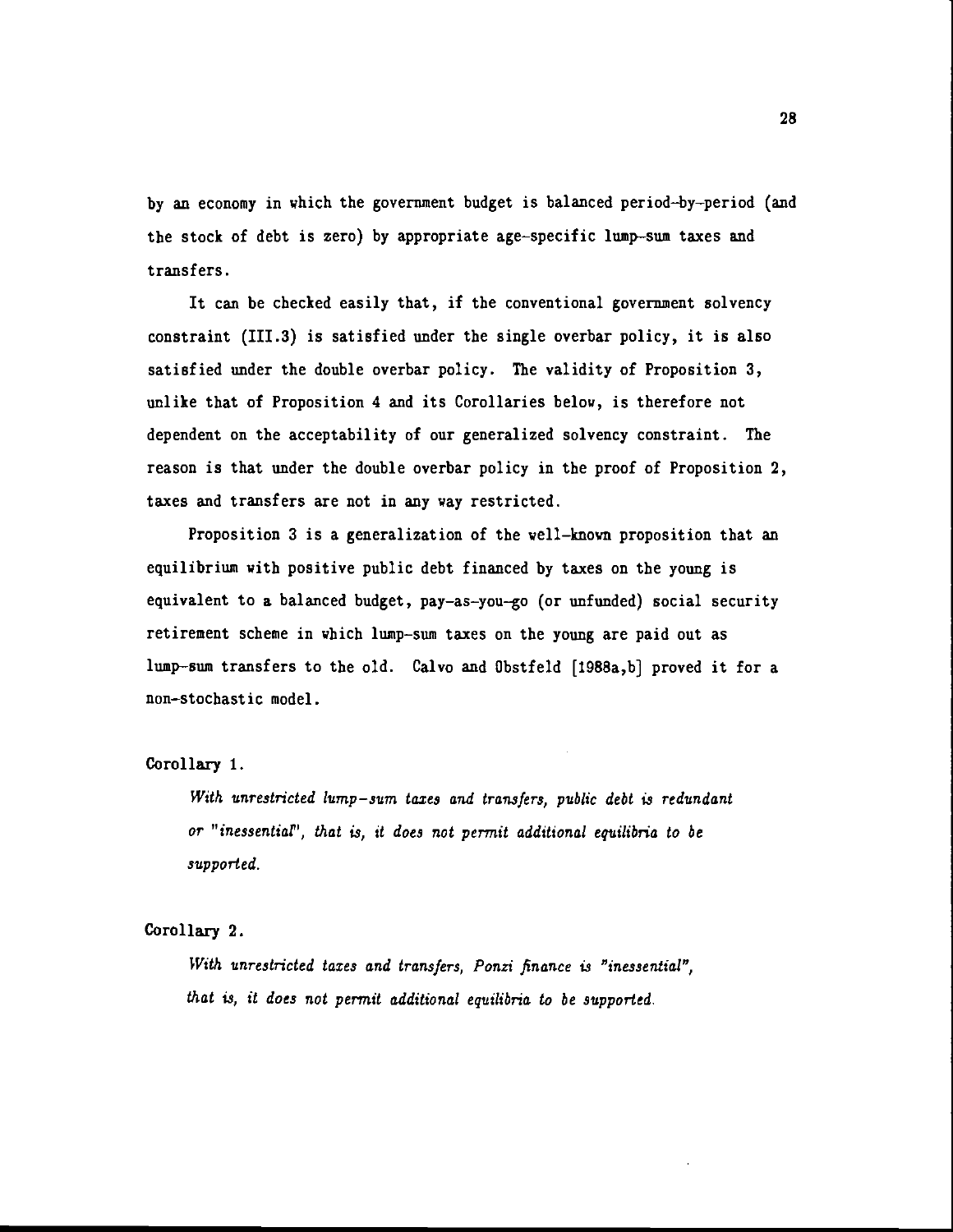#### Proposition 4.

Given an initial value  $k_{\theta}$  and a sequence of exhaustive public spending  $g_{\mu}$ ,  $t \geq 0$ , any equilibrium for  $p_t$ ,  $k_t$ ,  $c_t^f$  and  $c_{t-1}^g$  for all  $t \geq 0$  supported by age- and time—dependent lump—sum taxes and transfers but without public debt and with balanced public sector budgets, can also be supported with age—independent (equal per capita for both generations alive in any given period) lump—sum taxes and transfers, provided unbalanced public sector budgets are allowed.

This means that any intergenerational redistribution and intergenerational insurance supported with balanced—budget age—dependent lump—sum taxes and transfers, can also be supported with age—independent lump—sum taxes and tranfers but with unbalanced public sector budgets. Note that, from Proposition 3, there is no loss of generality in taking the benchmark equilibrium of Proposition 4 to have a balanced budget and zero public debt.

We shall give a detailed proof only for the case where the unbalanced budget, age-independent tax-transfer policy involves equal per capita taxes on both generations alive in any given period (Case 2b) of our taxonomy in Section III. The proofs for equal taxes per generation (Case 2a) and equal taxes per efficiency unit of labor (Case 2c) are virtually identical.

Proof: Variables with single overbars represent the benchmark balanced—budget policy with age—dependent taxes and transfers. Variables with double overbars represent the age-independent tax/transfer case with an unbalanced budget. Note that  $\overline{b}_t = 0$ ,  $\overline{\tau}_t^1 = -(1 + n)^{-1} \overline{\tau}_{t-1}^2 + \theta_t \overline{\epsilon}_t$  and  $\overline{\tau}_{t-1}^2 = \overline{\tau}_t^1 = \overline{\tau}_t$  for all  $t \geq 0$ .

From equation (111.18) it follows that, if equivalence holds, it must be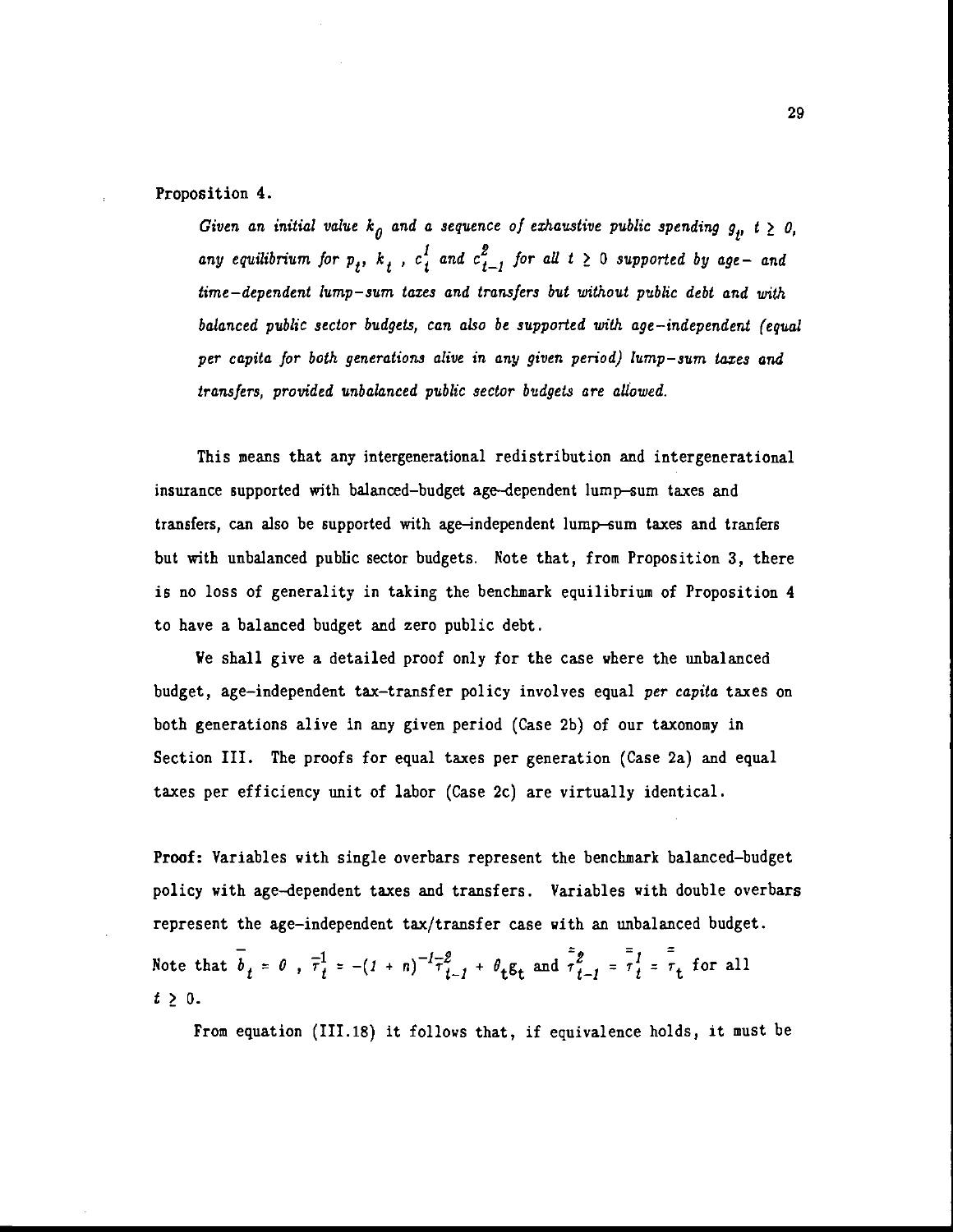true that

(IV.7) 
$$
p_t \bar{b}_{t+1} = (1 + r_{t+1})^{-1} \theta_{t+1}^{-1} (\bar{r}_{t+1}^1 + \bar{r}_{t+1} (1+n))^{-1} - \theta_{t+1} \mathbf{g}_{t+1}
$$
  
From (IV.7) and the government's single-period budget identity, (or

equivalently from the economy—wide capital market equilibrium condition (111.19)), it follows that, if the double overbar regime supports the same equilibria as the single overbar regime, it must be true that (IV.8) holds.

(IV.8) 
$$
p_t \bar{b}_{t+1} = (1 + n)^{-1} \theta_{t+1}^{-1} [\bar{\tau}_t^1 - \bar{\bar{\tau}}_t]
$$

For any  $\bar{\tau}_t^1$  is is clear that a value of  $\bar{\bar{\tau}}_t$  can be found to satisfy (IV.7) and (IV.8). The other equilibrium conditions (111.16) and (111.17) are also satisfied under the double overbar regime. The solvency constraint under the single overbar regime is

$$
(IV.9) \qquad \qquad \theta_t^{-1} \bar{\tau}_t^1 \leq f(k_t) - k_t f'(k_t)
$$

and

(IV.10) 
$$
\theta_t^{-1} \overline{\tau}_t^1 \ge g_t - (1 + \rho_t) k_t
$$

Under the double overbar regime the solvency constraint is

(IV.11) 
$$
p_t \bar{b}_{t+1} + (1 + n)^{-1} \theta_{t+1}^{-1} \bar{f}_t^1 \leq f(k_t) - k_t f'(k_t)
$$

and

(IV.12) 
$$
p_t \bar{b}_{t+1} + (1 + n)^{-1} \theta_{t+1}^{-1} \bar{r}_t^1 \ge g_t - (1 + \rho_t) k_t
$$

It is clear from (IY.S) that if the solvency constraint is satisfied under the single over—bar regime ((IV.9) and (IV.10) hold), then it will also be satisfied under the double overbar regime ((IV.11) and (IV.12) hold).  $\square$ 

While this completes the proof of Proposition 4, it is instructive to investigate the behavior of taxes and of the public debt under the double overbar regime. It turns out that Ponzi finance of a special kind (the sequence of government debt will have infinite subsequences that grow faster than the rate of interest forever if the population growth rate is positive),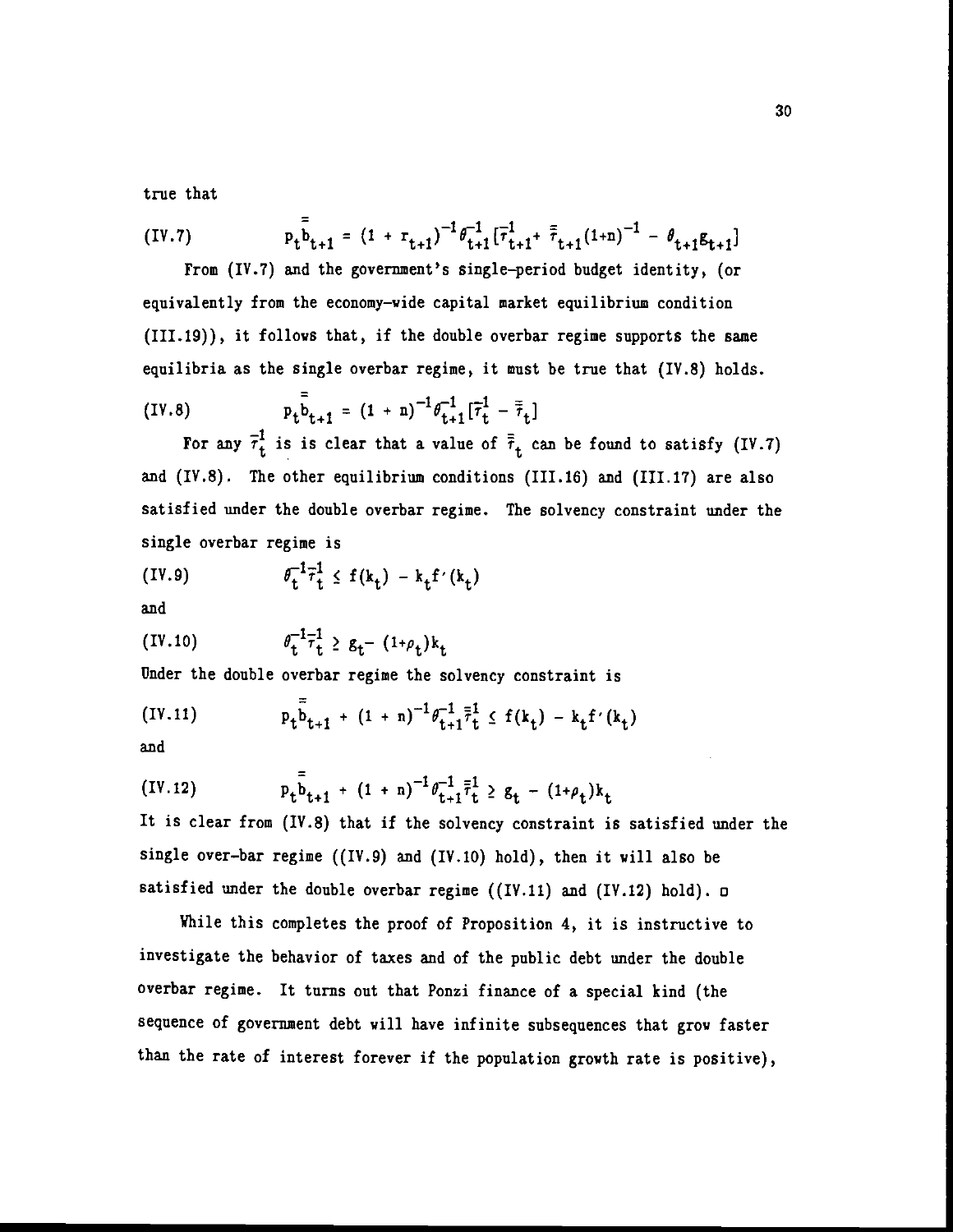will in general be necessary for the age-independent tax-transfer regime to support the same equilibria as the unrestricted tax—transfer regime. Ponzi finance is therefore essential under the restricted tax—transfer scheme.

Equations (IV.7) and  $(IV.8)$  imply

$$
(IV.13) \qquad \qquad \bar{\bar{\tau}}_{t+1} = - (1 + r_{t+1}) \bar{\bar{\tau}}_t + (1 + r_{t+1}) \bar{\tau}_t^1 - (1 + n) \bar{\tau}_{t+1}^1 + (1 + n) \theta_{t+1} g_{t+1}
$$

At a given rate of interest, the unfunded balanced—budget social security scheme (the single overbar scheme) increases the period t+1 value of the lifetime resources of a representative member of generation  $t$  by  $-(1 + r_{t+1})\overline{r}_{t}^{1} + (1 + n)\overline{r}_{t+1}^{1} - (1+n)\theta_{t+1}\mathbf{g}_{t+1}$ . The unbalanced budget scheme with the age-independent taxes (the double overbar scheme) adds the amount -  $(1 + r_{t+1})\bar{\bar{r}}_t$  to the period t+1 value of the lifetime resources of a representative member of generation t. Equation (IY.13) equates the two.

Note that the homogeneous part of equation (IV.13) changes sign each period (imparting a saw-tooth pattern) and grows at a proportional rate  $1 + r$ in absolute value. The saw—tooth pattern of tax receipts is passed on to the value of the per capita debt through the government budget identity under the double overbar policy, given in (IV.14) below.

$$
(IV.14) \t p_t \bar{b}_{t+1} = (1+\omega_{t+1})^{-1} (1+n)^{-1} (1+r_t) p_{t-1} \bar{b}_t + (1+\omega_{t+1})^{-1} (1+n)^{-1} g_t - (1+\omega_{t+1})^{-1} (1+n)^{-2} \theta_t^{-1} (2+n) \bar{r}_t
$$

Equations (IV.8) and (IV.14) imply that

(IV.15) 
$$
p_t \bar{b}_{t+1} = -(1 + \omega_{t+1})^{-1} (I + r_t) p_{t-1} \bar{b}_t - (1 + \omega_{t+1})^{-1} g_t + (1 + n)^{-1} \theta_{t+1}^{-1} (2 + n) \bar{r}_t^{1} (\Theta_t)
$$

Equation (IV.15) can be rewritten as

(IV.16) 
$$
p_t \bar{B}_{t+1} = -(1+n) (1+r_t) p_{t-1} \bar{B}_t - (1+n) G_t + (2+n) \bar{\tau}_t^1 L_t
$$

The value of the public debt under the age-independent tax, unbalanced budget policy,  $p_tB_{t+1}$ , is likely to zig-zag from a positive value in one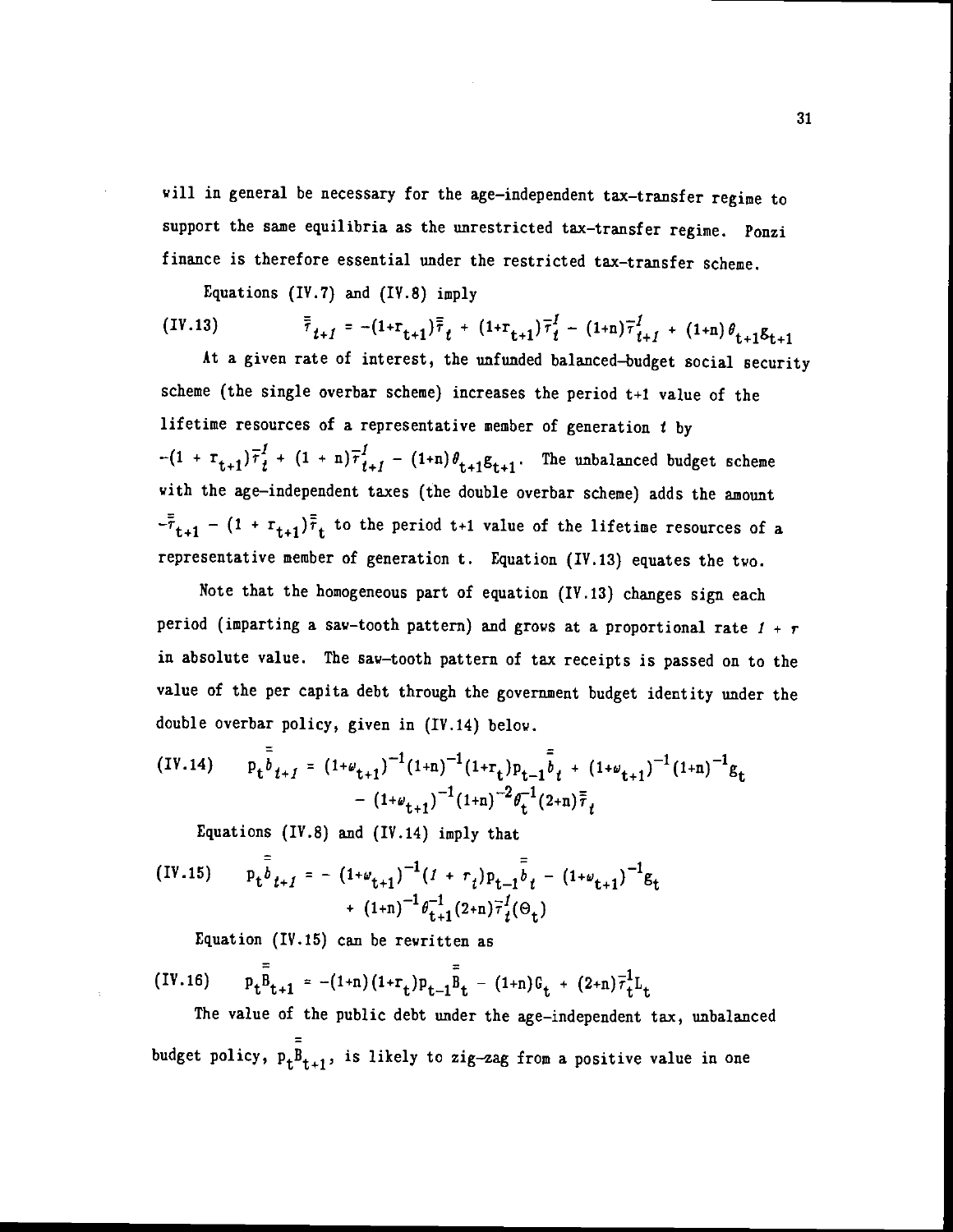period to a negative value in the next. If, for instance,  $\bar{\tau}_t^I$  and  $L_t$  were constant over time, the saw—tooth pattern of the public debt, with debt in the homogeneous equation of (IV.16) having a growth factor of  $-(1+r_t)$  each period, (as signaled in Calvo and Obstfeld [1988bJ for an economy without population growth or productivity growth) is immediately apparent.

Over a two—period horizon, the public debt evolves according to  $(V.17)$   $p_t B_{t+2} = (1+n)^2 (1+r_{t+1})(1+r_t) p_{t-1} B_t - (1+n) [G_{t+1} - (1+n) (1+r_{t+1}) G_t]$ +  $(2+n)\left[\overline{\tau}_{t+1}^1 - (1+r_{t+1})\overline{\tau}_t^1\right]$ 

Consider the simple example where  $G_{t+1} = G_t = 0$  and  $\overline{\tau}_{t+1}^1 = \overline{\tau}_t^1 = \overline{\tau}^1$  for all  $t \geq 0$ . Equation (IV.17) simplifies to

$$
p_t \bar{B}_{t+2} = (1+n)^2 (1+r_{t+1}) (1+r_t) p_{t-1} \bar{B}_t - (2+n) r_{t+1} \bar{r} L_{t+1}
$$

When  $\bar{\tau}$  is negative (the balanced-budget scheme redistributes from the old to the young) and  $r_{t+1}$  is non-negative, the public debt will, over a two—period horizon grow at a proportional rate at least equal to the sum of the real interest rate and the growth rate of population. If n is non—negative, the sequence of the public debt will therefore have infinite subsequences that are characterized by Ponzi finance. Public credit too will, over a two—period interval, grow at a rate asymptotically equal to the sum of the interest rate and the growth rate of population. Note that "subsequence Ponzi finance" is "essential" in this case.

The total resource transfer of the young generation to the government under the double overbar regime evolves according to

$$
p_t \bar{B}_{t+1} + \bar{\bar{\tau}}_t L_t = -(1+n)(1+r_t)(p_{t-1} \bar{B}_t + \bar{\bar{\tau}}_{t-1} L_{t-1}) + \bar{\tau}_t^1 L_t + (1+n)(1+r_t) \bar{\tau}_{t-1}^1 L_{t-1})
$$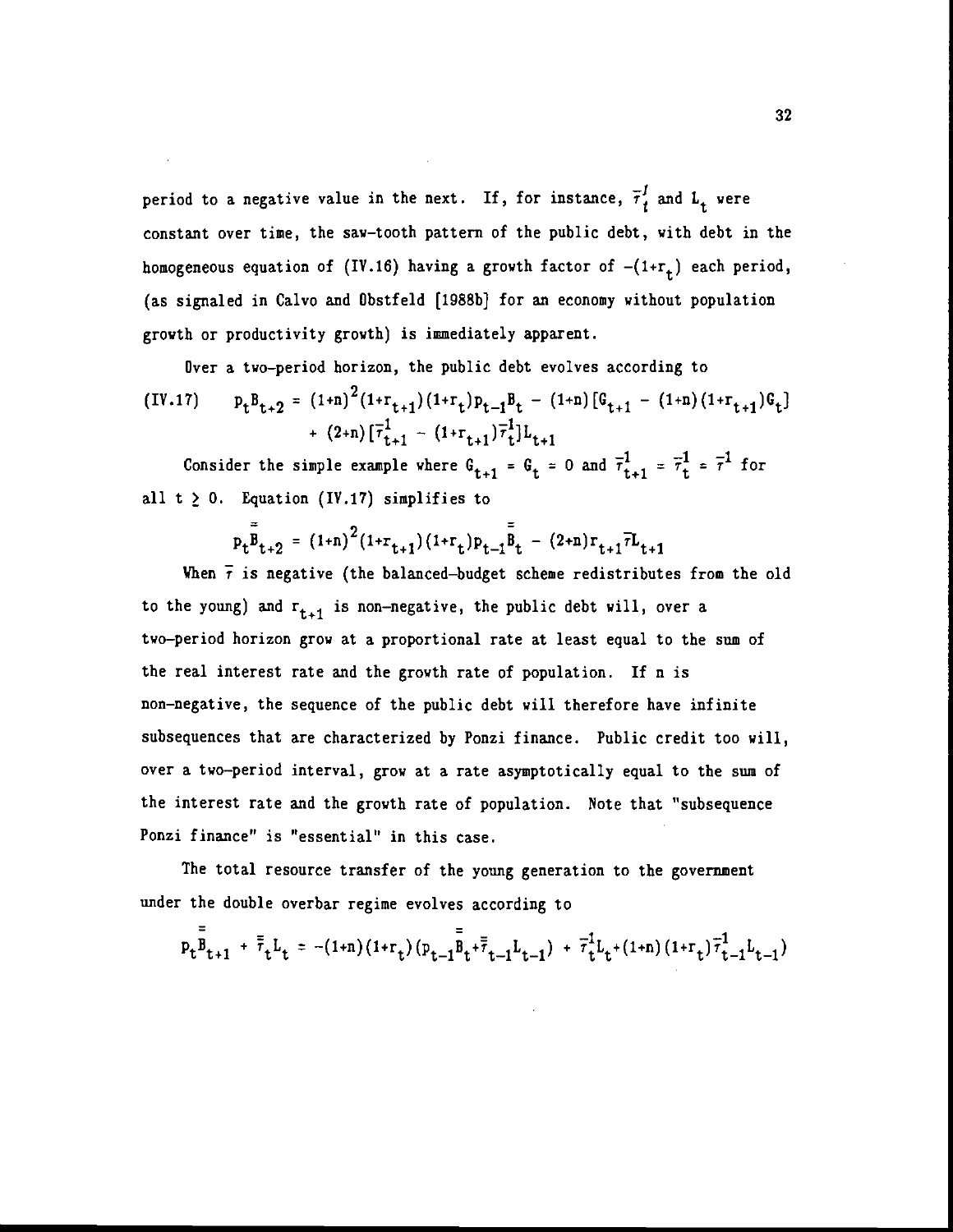Corollary 1.

Proposition 4. holds when the restriction that per capita taxes are equal for both generations alive in any given period is replaced by the restriction that taxes per generation alive in any given period are equal.

When the age-restricted tax policy is given by Case 2a of Section III, that is by equal taxes or transfers per generation, or  $\bar{\bar{r}}_t^1$  (1+n) =  $\bar{\bar{r}}_{t-1}^2$ , the public debt path that supports any balanced budget equilibrium with unrestricted taxes and transfers is given by

(IV.18)  $p_t \bar{B}_{t+1} = -(1+r_t)p_{t-1} \bar{B}_t - G_t + 2\bar{r}_t^1 L_t$ 

In the simple example when  $\overline{\tau}_{t}^{1} = \overline{\tau}^{1}$  for all t and  $L_{t}$  is constant, the public debt (and the public credit) will, over a two period horizon, grow asymptotically at the rate of interest. Subsequence Ponzi finance is again "essential".

The total resource transfer of the young generation to the government under the double overbar regime evolves according to

$$
p_t \bar{B}_{t+1} + \bar{\bar{\tau}}_t L_t = -(1+r_t) (p_{t-1} \bar{B}_t + \bar{\bar{\tau}}_{t-1} L_{t-1}) + \bar{\tau}_t^1 L_t + (1+r_t) \bar{\tau}_{t-1}^1 L_{t-1}
$$

Corollary 2.

Proposition 4. holds when the restriction that per capita taxes are equal for both generations alive in any given period is replaced by the restriction that taxes per efficiency unit of labor in any given period are equal.

When the age-restricted tax policy is given by Case 2c of Section III,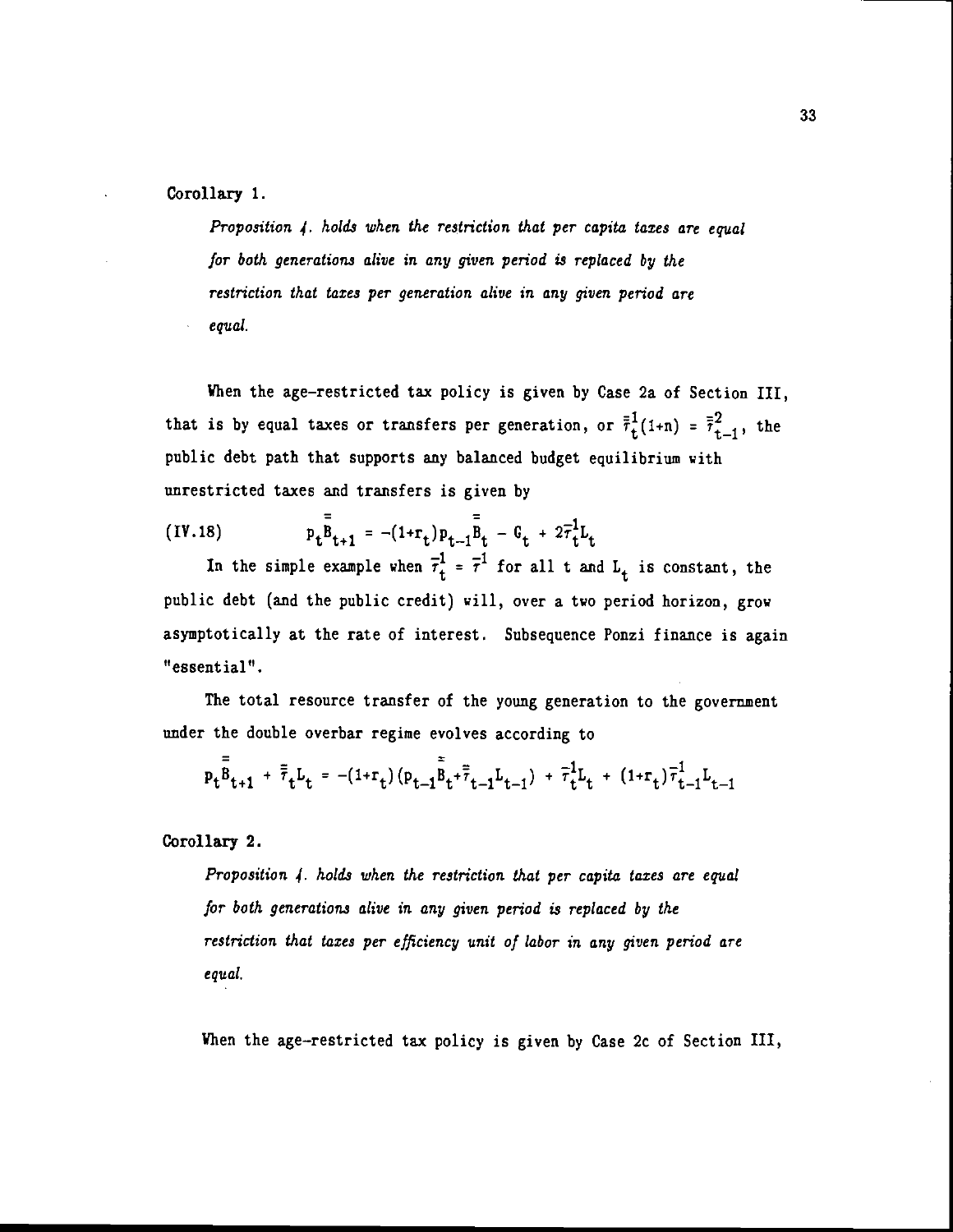that is by equal taxes or transfers per unit of efficiency labor, or  $\bar{\bar{r}}_t^1 = (1 + \nu_t) \bar{\bar{r}}_{t-1}^2$ , the public debt path that supports any balanced budget equilibrium with unrestricted taxes and transfers is given by

$$
(IV.19) \quad p_t \bar{B}_{t+1} = -(1+\omega_t)(1+n)(1+r_t)p_{t-1} \bar{B}_t - (1+\omega_t)(1+n)G_t + [2+n+\omega_t(1+n)]\bar{\tau}_t^1L_t
$$

Again taking the simple example where  $G_t = 0$  and  $\bar{\tau}_t^1 = \bar{\tau}^1$  for all  $t \ge 0$ , it is easily seen that over a 2—period interval, the public debt (and the public credit) will asymptotically grow at the sum of the interest rate, the growth rate of population and the growth rate of productivity. If the growth rate of efficiency labor is non—negative, Ponzi finance will be feasible and "essential".

The total resource transfer of the young generation to the government under the double overbar regime evolves according to

$$
p_t \bar{B}_{t+1} + \bar{\bar{\tau}}_t L_t = -(1+\omega_t) (1+n) (1+r_t) (p_{t-1} \bar{B}_t + \bar{\bar{\tau}}_{t-1} L_{t-1}) + \bar{\tau}_t^1 L_t + (1+\omega_t) (1+n) (1+r_t) \bar{\tau}_{t-1}^1 L_{t-1}
$$

Proposition 5.

Given an initial value  $k_0$  and a sequence of exhaustive public spending  $g_{\mu}$  $\geq$  0, any equilibrium for  $p_t$ ,  $k_t$ ,  $c_t^t$  and  $c_{t-1}^z$  for all  $t \geq 0$  that can be supported with a balanced budget and unrestricted lump—sum taxes and transfers, can aLso be supported with taxes and transfers that are required to have the same sign during the lifetime of each generation, provided unbalanced budgets are allowed.

Proof: Under the balanced budget (single overbar) reference policy,  $\bar{B}_t = 0$  and  $\bar{\tau}_t^1 L_t + \bar{\tau}_{t-1}^2 L_{t-1} = G_t$  for all  $t \geq 0$ . Under the double overbar policy, we have  $p_t\bar{B}_{t+1} = (1+r_t)p_{t-1}\bar{B}_t + G_t - \bar{r}_t^1L_t - \bar{r}_{t-1}^2L_{t-1}$  and  $\bar{r}_t^2 = \lambda_t\bar{r}_t^1$ ,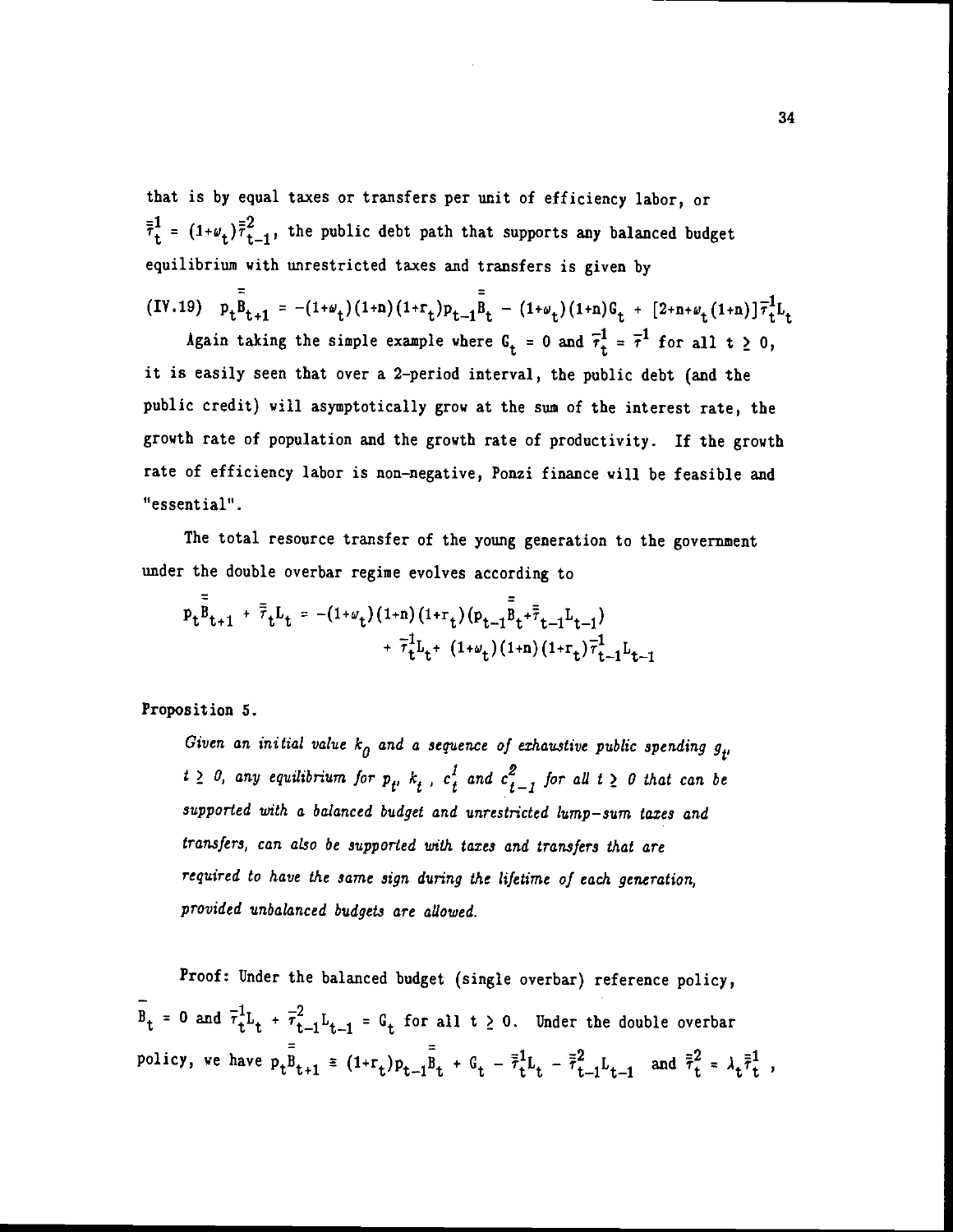$\lambda_t > 0$  for all t  $\geq 0$ . For the two policies to support the same equilibrium (and for the double overbar policy to satisfy the solvency constraint if the single overbar policy satisfies it) it must be the case that  $p_t \overline{B}_{t+1} + \overline{\overline{\tau}}_t^1 L_t = \overline{\tau}_t^1$ (or equivalently that  $(1+r_t)p_{t-1}\bar{B}_t - \bar{r}_{t-1}^2L_{t-1} = -\bar{r}_{t-1}^2L_{t-1}$ ).

The behavior of the public debt under the double overbar policy is governed by

 $(V.20)$   $P_{t-1} = \frac{1}{2} \left[1 + \frac{1}{2} + \lambda_{t-1}\right]^{-1} \left[\overline{r}_t^1 L_t + \lambda_{t-1} \overline{r}_t^1 L_{t-1} - G_t\right]$ Noting that

$$
(IV.21) \t\t p_{t-1} \bar{B}_t + \bar{t}^1_{t-1} L_{t-1} = \bar{t}^1_{t-1} L_{t-1} ,
$$

we see that equations (IV.20) and (IY.21) can be satisfied through the appropriate choice of (positive or negative) values for  $P_{t-1}P_{t}$  and  $\bar{t}_{t-1}^1$ , for any given positive value of  $\lambda_{t-1}$  and exogenously given feasible values of  $\bar{\tau}_t^1$ .  $\bar{\tau}_{t-1}^1$  and  $G_t$ .

Consider, for instance, the special case where  $\lambda_t = 1$ , that is there either has to be an equal tax or an equal transfer each period over the lifetime of each generation. Equation (IY.20) then simplifies to

 $p_{t-1}\bar{B}_t = (2+r_t)^{-1} [\bar{\tau}_t^1 L_t + \bar{\tau}_{t-1}^1 L_{t-1} - G_t]$ 

Since the stock of debt can be negative as well as positive, the restriction that  $\bar{\bar{r}}_t^1$  and  $\bar{\bar{r}}_t^2$  must have the same sign (or even be equal), does not prevent the government from replicating any equilibrium supported by a balanced budget policy with unrestricted taxes and transfers.

Since, by assumption, taxes paid to the government cannot change sign over the life cycle, Ponzi finance is only possible under the double overbar policy if the interest rate is below the growth rate of efficiency labor. This is obvious from (IV.20), as  $\overline{\tau}_{t}^{1}L_{t} + \lambda_{t-1}\overline{\tau}_{t-1}^{1}L_{t-1} - G_{t}$  cannot have a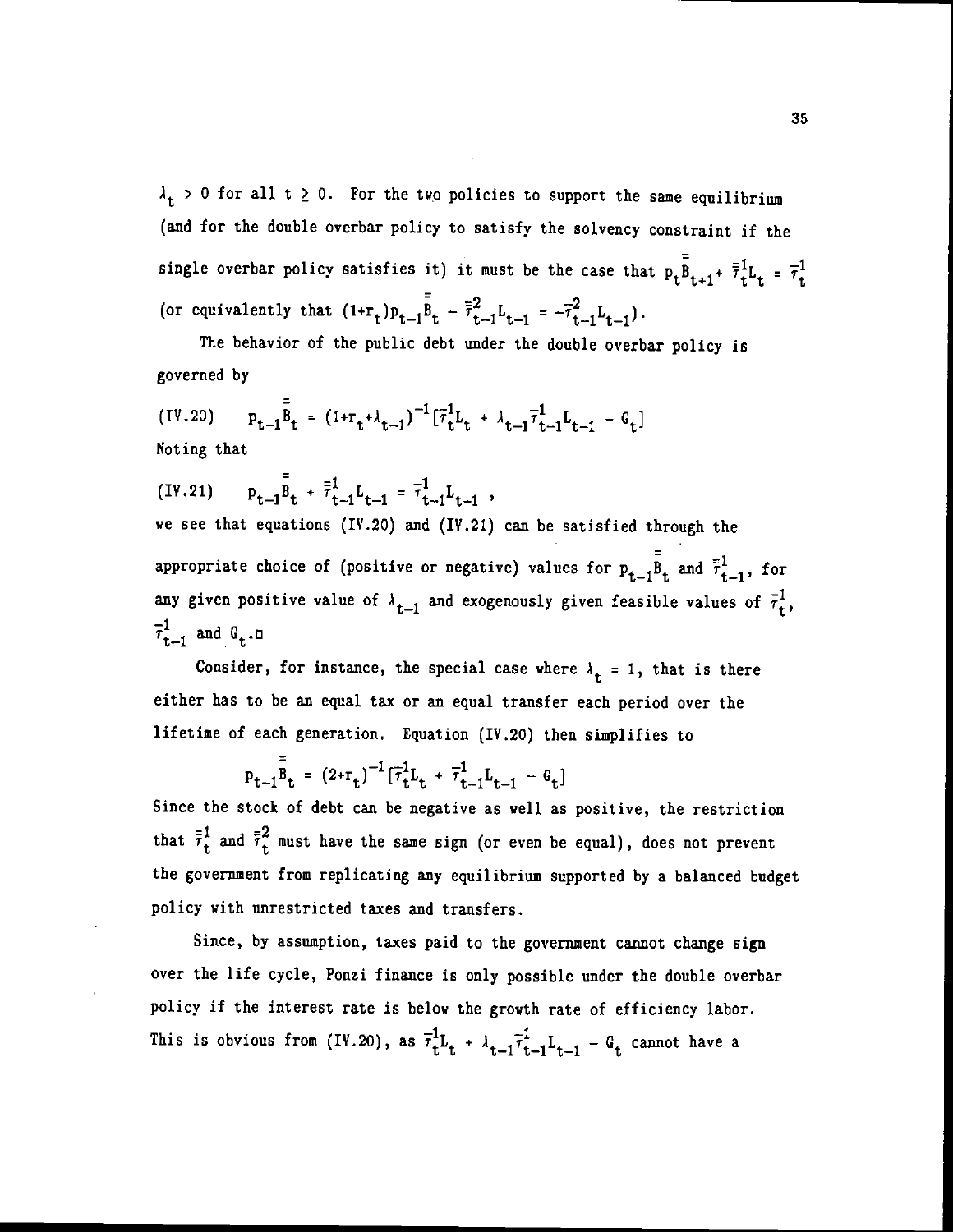long—run growth rate in excess of the growth rate of efficiency labor.

Proposition 3 states that public debt and deficits (and by implication Ponzi finance) are redundant policy instruments as long as the fiscal authority has unrestricted age—specific lump—sum taxes and transfers. Proposition 4 and its two Corollaries and Proposition 5 emphasize that a fiscal authority with a restricted tax—transfer instrumentarium may be able to use public debt and deficits as perfect substitutes for the missing age—specific taxes and transfers, provided the government solvency constraint is specified as in (III.Sa,b and c). Essential (subsequence) Ponzi finance may be a feature of these government borrowing and lending strategies (vide Proposition 4 and its Corollaries).

Our approach to government solvency has implications for the empirical approaches to testing for government solvency (see e.g. Hamilton and Flavin [1986], Wilcox [1989], Corsetti [1990], Grilli [1990] and Buiter and Patel [1991]). All these papers used variants of the convergence—in—expectation version of the conventional solvency criterion given in (III.3b), involving the long—run behavior of the discounted public debt, that is, they tested  $\lim_{\delta_{t-1}\downarrow T}$  $T \rightarrow \infty$   $t \rightarrow 1+T$ ,  $r \rightarrow T+T$   $t+T$  $(1+n)^{-1}$ lim $_A^1$ <sub>T-in</sub> $A$ <sub>t-1+T</sub> $_1^B$ <sub>t+T</sub> = 0 (or its expectational counterpart).

We have seen that even in economies in which the long—run rate of interest exceeds the long—run growth rate of efficiency labor, Ponzi finance may be feasible. As long as (1) the tax burden can vary freely over the life cycle of each generation (specifically if they can make net positive transfer payments to a generation when it is young and impose a net positive tax when it is old, and (2) the transfers and taxes can grow at least as fast as the rate of interest, the potential for Ponzi finance exists. Note that the empirically unlikely zig—zag pattern of the debt need not occur when the two

36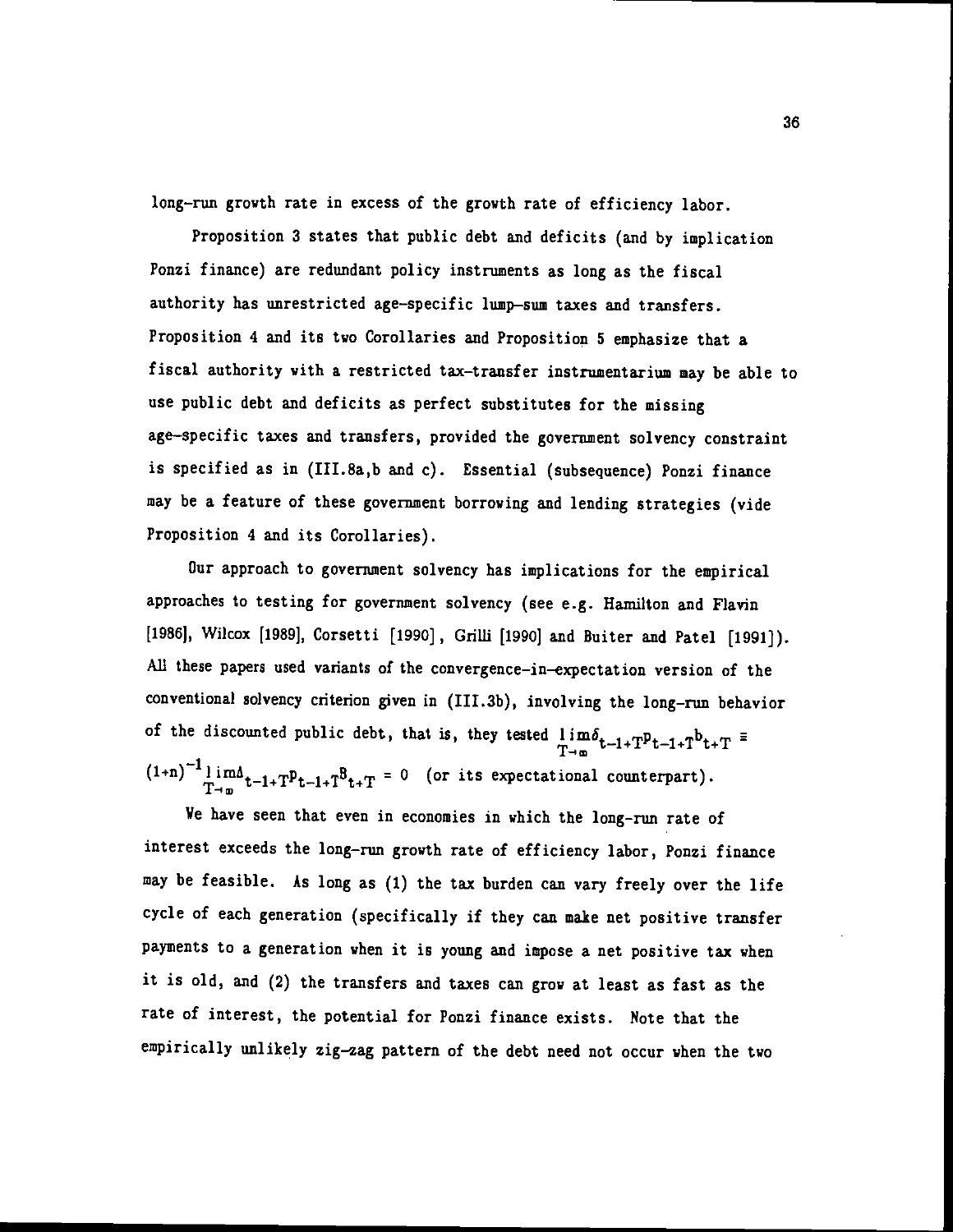generations alive during any given period can be treated differently by the tax—transfer system (see the proof of Proposition 5).

## (V) CONCLUSION.

Merely looking at the stock of public debt, without attempting to evaluate the total impact of the fiscal—financial policy nles on what Auerbach, Cokhale and Kotlikoff [1991] have called the "generational accounts" can be very misleading as an indicator of the degree of financial crowding out pressure in the economy. We shoved that, given a sufficiently rich tax—transfer menu, the government could achieve any desired intergenerational redistribution and insurance with public debt, without it or indeed with public credit. It is when tax—transfer options are constrained that the option of public borrowing or lending becomes valuable, both for intergenerational redistribution and for intergenerational insurance.

The tax—smoothing proposition demonstrates how public debt can be useful for conventional (not uncertainty—related) efficiency reasons in the absence of non—distortionary taxes and transfers. Our paper complements this by shoving how public debt can be useful in the pursuit of distributional objectives and efficient intergenerational insurance schemes, if there is a restricted menu of lump—sum taxes and transfers.

An important part in the proof of the proposition that government debt can be used to take over the intergenerational redistribution and insurance roles of missing age—specific taxes and transfers, was our specification of the government solvency constraint. A government is solvent if is does not pursue policies that force the private sector into bankruptcy when there exists an alternative policy that would not do so. The private sector is bankrupt when the non—negativity constraints on consumption by the young,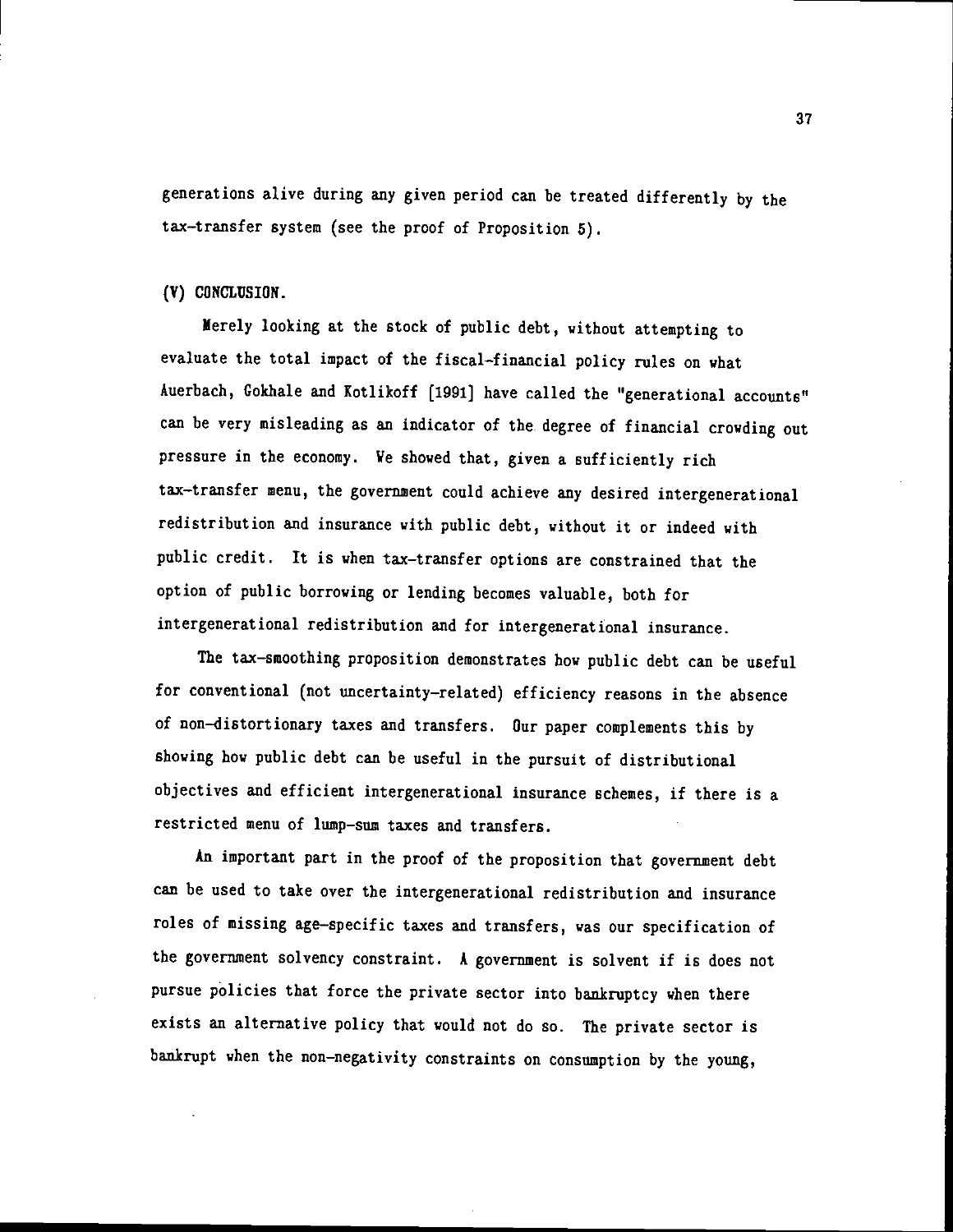consumption by the old or the capital stock become binding. The stock of public debt is limited by the condition that the total amount of resources taken by the government from the young, whether through borrowing or through taxes, cannot exceed the wage income of the young. The stock of public credit is likewise limited by the condition that the total amount of resources taken by the government from the old, whether through the old servicing their debt to the government or through taxes, cannot exceed the capital income of the old.

Provided the government can make net transfer payments to a generation when it is young and impose net taxes on that generation when it is old, and provided these transfer payments and taxes can grow at least at the rate of interest, Ponzi finance is possible, regardless of the relationship between the interest rate and the growth rate, and regardless of whether or not the economy is dynamically inefficient or Pareto efficient. If either of these assumptions is violated, our solvency constraint implies (when the long—run interest rate exceeds the long—run growth rate of efficiency labor) that the conventional solvency constraint applies: the sequence of public debt discounted at the rate of interest converges to zero.

38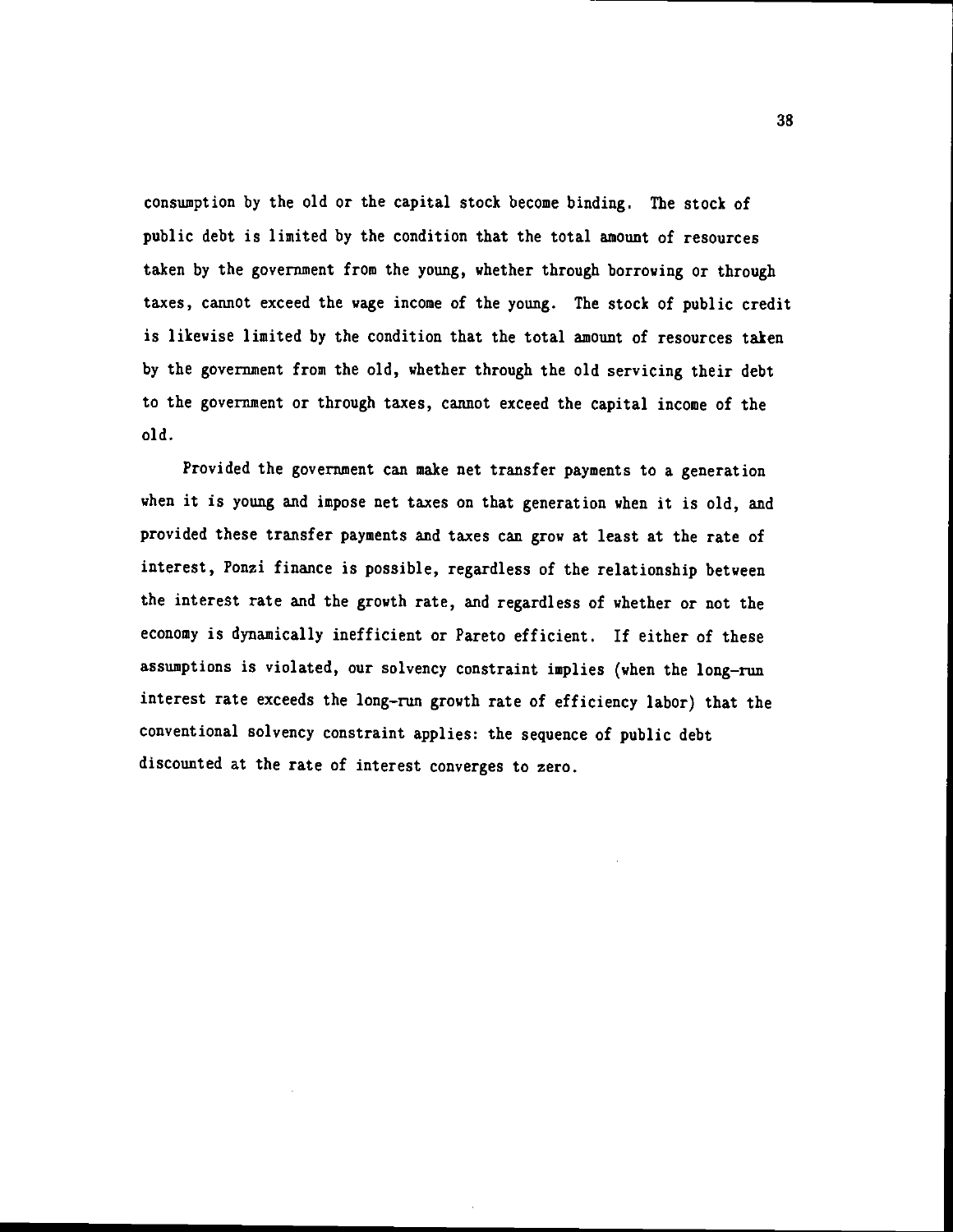#### **REFERENCES**

- Abel, Andrew B. [1988], "The Implications of Insurance for the Efficacy of Fiscal Policy", NBER Working Paper No. 2517, February.
- Auerbach, Alan J., Jagadeesh Cokhale and Laurence J. Kotlikoff [1991), "Generational Accounts— A meaningful Alternative to Deficit Accounting", NBER Working Paper No. 3589, January.
- Barro, Robert J. [1976] , "Reply to Feldstein and Buchanan", Journal of Political Economy, 84, April, pp. 343-49.
	- [1979], "On the Determination of the Public Debt", Journal of  $\texttt{r}_\texttt{out}$   $\texttt{r}_\texttt{c}$  and  $\texttt{r}_\texttt{out}$ ,  $\texttt{r}_\texttt{out}$ ,  $\texttt{r}_\texttt{out}$ ,  $\texttt{r}_\texttt{out}$ ,  $\texttt{r}_\texttt{out}$ ,  $\texttt{r}_\texttt{out}$ ,  $\texttt{r}_\texttt{out}$ ,  $\texttt{r}_\texttt{out}$ ,  $\texttt{r}_\texttt{out}$ ,  $\texttt{r}_\texttt{out}$ ,  $\texttt{r}_\texttt{out}$ ,  $\texttt{r}_\texttt{$
- Blanchard, O.J., Jean Claude Chouraqui, Robert P. Ragemann, and Nicola Sartor, "The sustainability of fiscal policy: new answers to an old question", OECD Economic Studies, No. 15, pp. 7-36, Autumn, pp. 7-36.
- Blanchard, 0. 3. and P. Veil [1992] , "Dynamic Efficiency, The Riskless Rate, and Debt Ponzi Games Under Uncertainty", NBER Working Paper No. 3992, February.
- Bohn, Henning [1990], "Sustainability of Budget Deficits in a Stochastic Economy", Mimeo, Department of Finance, The Wharton School, University of Pennsylvania.

[1991], "The sustainability of budget deficits with lump-sum and with income-based taxation", Journal of Money, Credit and Banking, 23, No. 3, Pt. 2, August, pp. 580-604.

- Buiter, Willem H. [1985], "A guide to public sector debt and deficits", Economic Policy, 1, November, pp. 13-79.
	- [1990) , "Debt Neutrality, Redistribution and Consumer Heterogeneity: A Survey and Some Extensions", in William C. Brainard, William D. Nordhaus and Harold W. Watts eds, Money, Maaoeconomics and Economic Policy, MIT Press, Cambridge MA; also in V.11. Buiter, Principles of Budgetary and Financial Policy, pp. 183—222, MIT Press, Cambridge, MA.
- and Kenneth M. Kletzer [1990], "Fiscal Policy, Interdependence and Efficiency", NBER Working Paper No. 3328, April.
- and and [1991], "The Welfare Economics of Cooperative and Noncooperative Fiscal Policy," Journal of Economic Dynamics and Control, 15, pp. 215—244.
- and Urjit R. Patel [1992], "Debt, deficits and inflation: An Application to the public finances of India", Journal of Public Economics, forthcoming.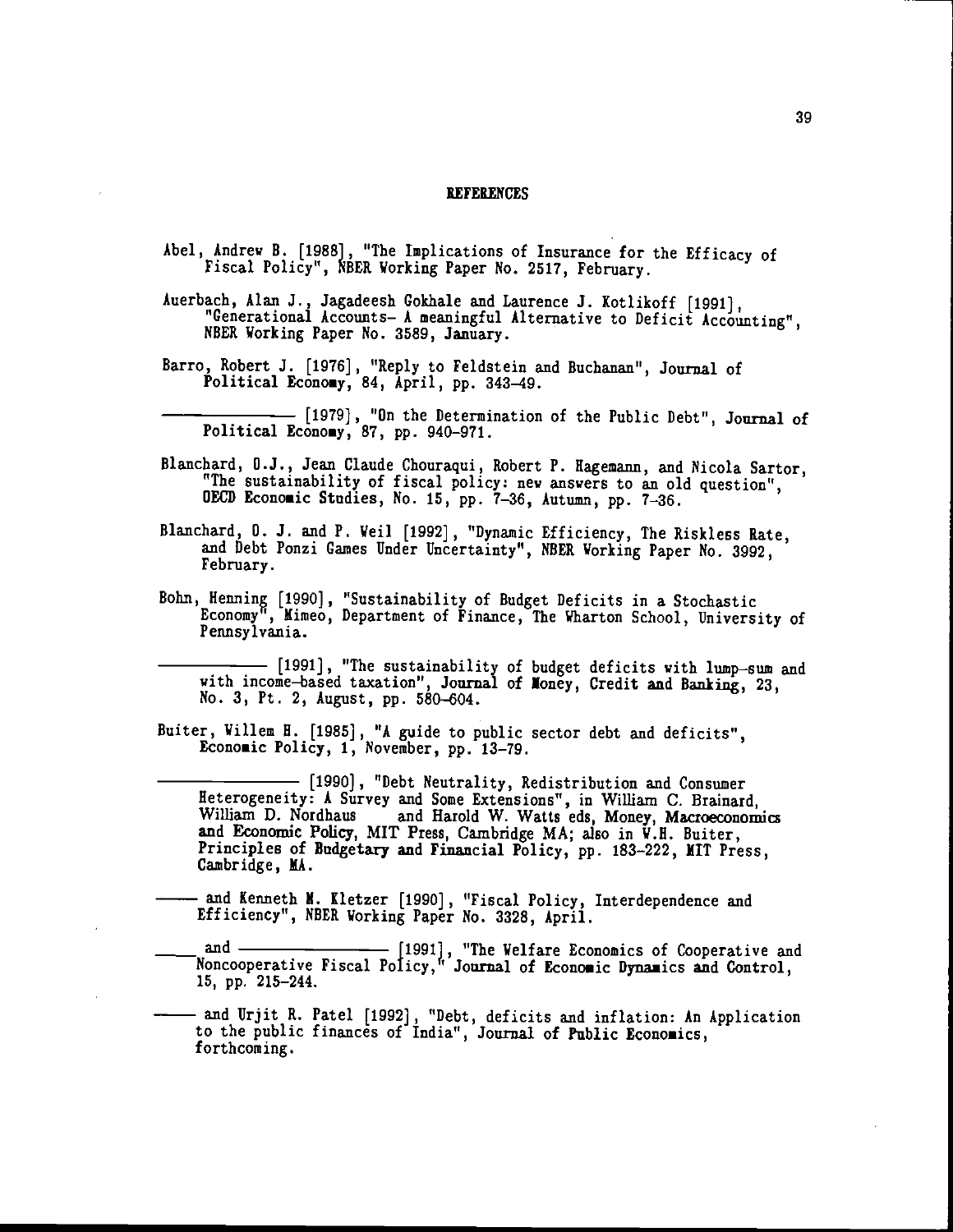- Calvo, Guillermo A. and Maurice Obstfeld [1988a], "Optimal Time-Consistent Fiscal Policy with Finite Lifetimes," Econometrica 56(2), March, 411-432.
- and [1988b], "Optimal Time-Consistent Fiscal Policy with Finite Lifetimes: Analysis and Extensions", in E. Helpman, A. Razin and E. Sadka (eds.), Economic Effects of the Government Budget, 163-198, MIT Press, Cambridge, MA.
- Corsetti, Giancarlo [1990], "Testing for solvency of the public sector: An application to Italy', Yale University, Economic growth Center Discussion raper No. 617, September.
- Diamond, Peter A. [1965], "National Debt in a Neo—Classical Growth Model," American Economic Review 55 1126-1150.
- Eaton, J. and H. Rosen [1980], Taxation, Human Capital and Uncertainty", American Economic Review, 70, pp. 705-715.
- Enders, V. and H.E. Lapan [1982], "Social Security Taxation and Intergenerational Risk Sharing", International Economic Review, 23, pp. 647-658.
- Feldstein, Martin [1988], "The Effects of Fiscal Policies When Incomes are Uncertain: A Contradiction to Ricardian Equivalence", American Economic Review, 78, pp. 14—23.

- [1989], "Imperfect Annuities Markets, Unintended Bequests, and the Optimal Age Structure of Social Security Benefits.", NBER Working Paper No. 2820, January.

- Fischer, Stanley [1983] , "Welfare aspects of government issue of indexed bonds", in R. Dornbusch and M. H. Simonsen, Inflation, Debt, and Indexation, The MIT Press, Cambridge, MA, pp. 223—246.
- Gale, Douglas [1990], "The efficient design of public debt", in R. Dornbusch and M. Draghi eds. Issnes in Debt Management, forthcoming.
- Gordon, Roger H. and Hal R. Varian [1988], "Intergenerational Risk Sharing", Journal of Public Economics, 37, pp. 185-202.
- Grilli, V. [1989], "Seigniorage in Europe", in M. de Cecco and A. Giovannini eds. A European Central Bank?, Cambridge University Press, Cambridge U.K., pp. 53—79.
- Hamilton, J.D. and M.A. Flavin [1986], "On the limitations of government borrowing: A framework for empirical testing", American Economic Review, 76, September, pp. 808-819.
- Hayashi, Fumio, Joseph Altonji and Laurence Kotlikoff [1991], "Risk-Sharing, Altruism, and the Factor Structure of Consumption", NBER Working Paper No. 3834, September.
- Kaplow, Louis [1991], "A note on taxation as social insurance for uncertain labor income", NBER Working Paper No. 3708, May.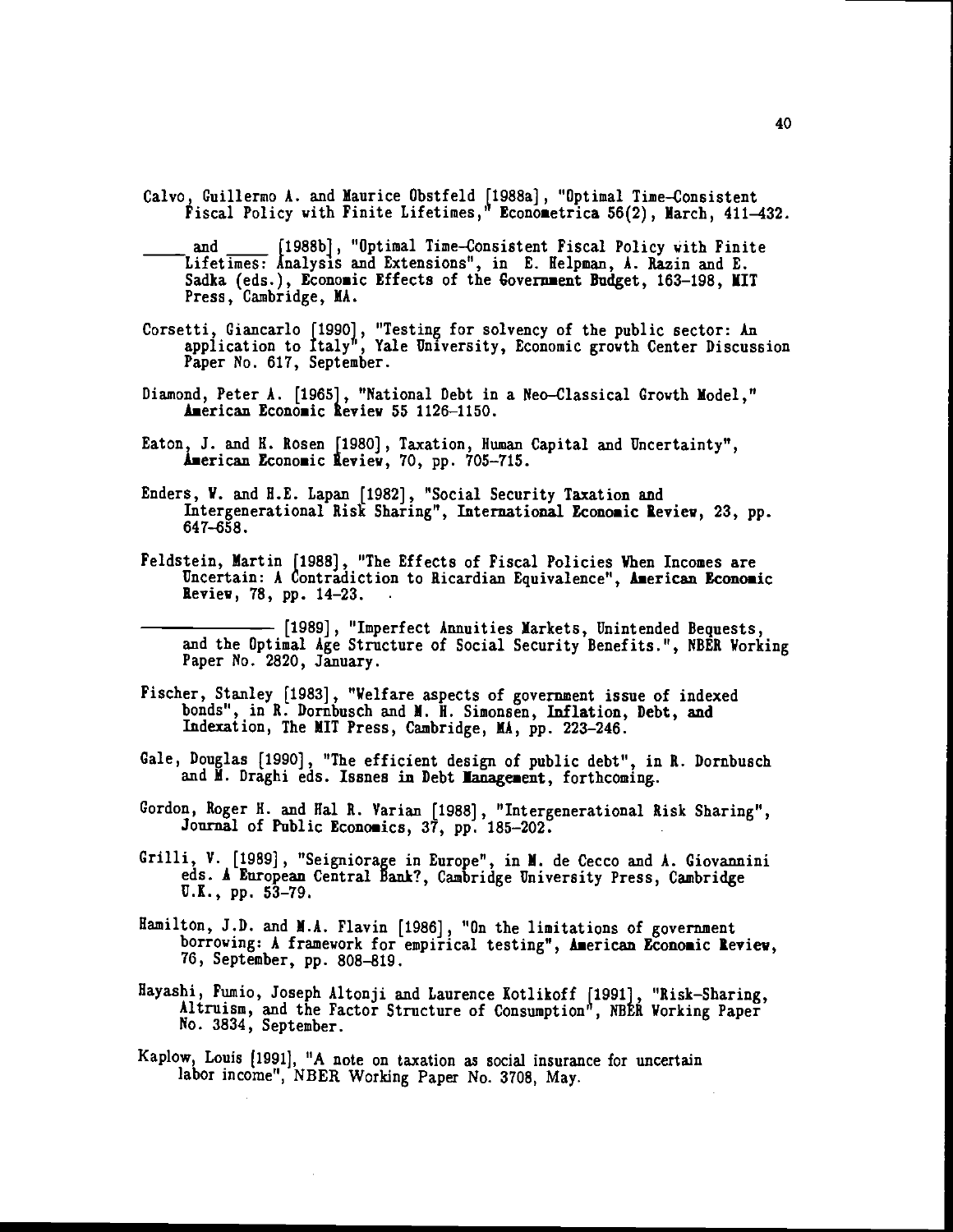- Kimball, Miles S. and N. Gregory Mankiw [1989], "Precautionary Saving and the Timing of Taxes", Journal of Political Economy, 97, pp. 863-879.
- Kremers, Jeroen [1989], "U.S. Federal Indebtedness and the Conduct of Fiscal Policy, Journal of Monetary Economics, 23, pp. 219-38.
- McCallum, Bennett T. [1984}, "Are bond—financed deficits inflationary? A Ricardian analysis", Journal of Political Economy, 92, February, pp.<br>123-135
- Merton, R.C. [1984], "On the Role of Social Security as a Means for Efficient Risk-Bearing in an Economy where Human Capital is not Tradable", in Zvi Bodie and John Shoven, Eds. Financial Aspects of the United States Pension System, University of Chicago Press, Chicago, Ill.
- O'Connell, Stephen A. and Stephen P. Zeldes [1988], "Rational Ponzi Games" International Economic Review, 29, pp. 431—450.
- Pagano, Marco [1988), "The management of public debt and financial markets", in F.Giavazzi and L. Spaventa eds. High Public Debt: the Italian Experience, Cambridge University Press, pp. 135—166.
- Samuelson, Paul A. (1958], "An exact consumption—loan model of interest with or without the social contrivance of money", Journal of Political Economy, 66, pp. 467—482.
- Shell, Karl [1971], "Notes on the Economics of Infinity", Journal of Political Economy, 79, pp. 1002—1011.
- Spaventa, L. [1987], "The grovth of public debt: sustainability, fiscal rules, and monetary rules", IIF Staff Papers, 34.

[1988], "Discussion", in F.Giavazzi and L. Spaventa eds. High Public Debt: the Italian Experience, Cambridge University Press, pp. 173-176.

- Stiglitz, J. f1983] , "On the Relevance or Irrelevance of Public Financial Policy: Indexation, Price Rigidities, and Optimal Monetary Policies", in K. Dornbusch and Mario Henrique Simonsen, eds. Inflation, Debt and Indention, MIT Press, Cambridge, IA., pp. 183—222.
- Varian, H.R. [1980J, "Redistributive taxation as social insurance", Journal of Public Economics, 17, pp. 49—68.
- Vilcox, D.V. [1989] , The sustainability of government deficits: Implications of the present value borrowing constraint", Journal of Money, Credit and Banking, 21, August, pp. 291—306.
- Vilson, Charles A. [1981], "Equilibrium in dynamic models with an infinity of agents", Journal of Economic Theory, 24, pp. 95—111.
- Zilcha, Itzhak [1990] , "Dynamic Efficiency in Overlapping Generations Models with Stochastic Production", Journal of Economic Theory, 52, pp. 364—379.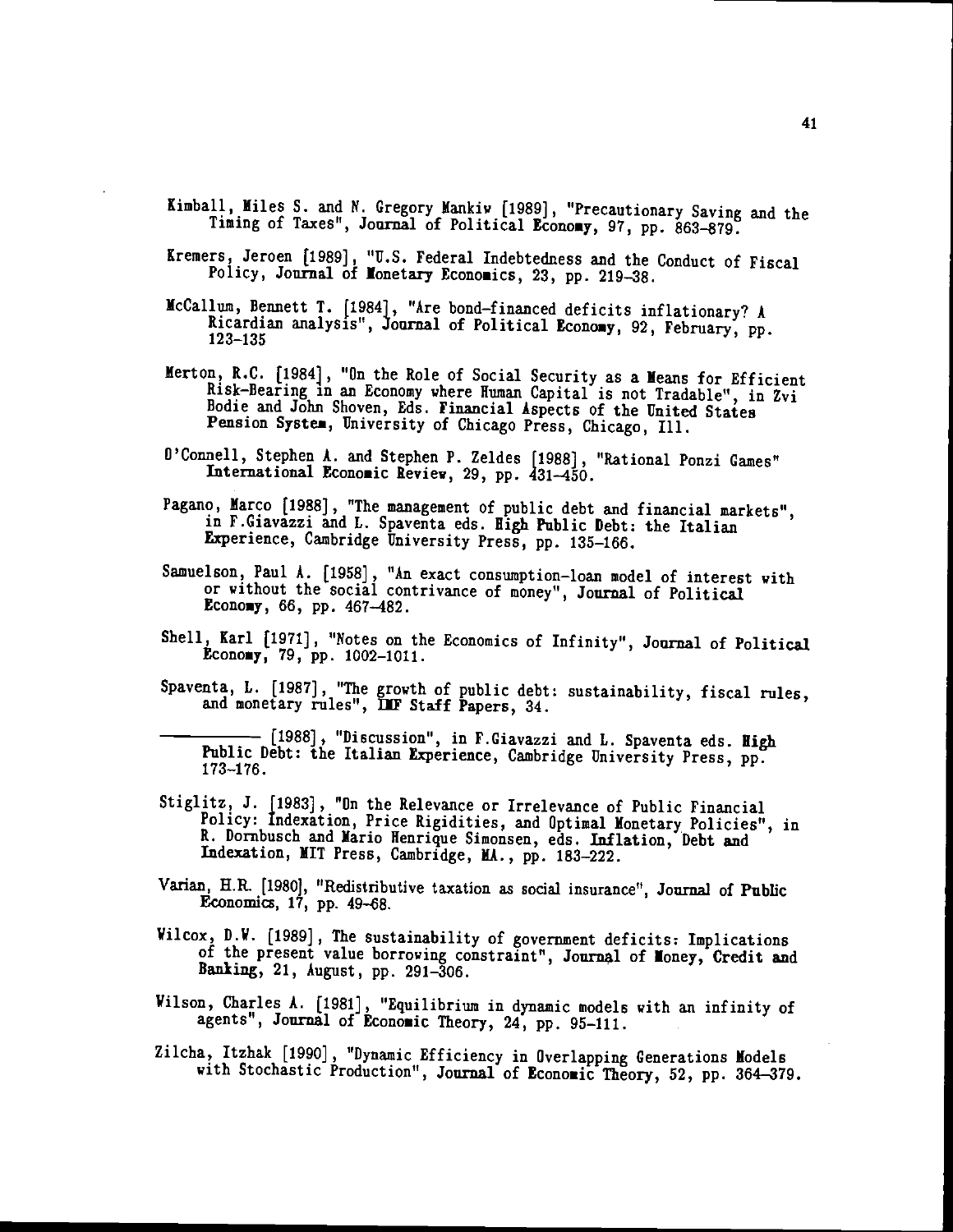**NOTES** 

With distortionary (non-lump-sum) taxes and transfers, real equilibria<br>will almost always be affected by the ability, offered by unbalanced budgets,<br>to vary the pattern over time of the excess burdens associated with the u distortionary instruments. See e.g. Barro [1979].

2See Buiter [1990] for a discussion of the roles of different kinds of heterogeneity in a number of standard OLG models.

31t is the institution of government that must be infinite—lived, not any particular set of incumbent politicians. Specifically, what is required that a government does not repudiate the debt incurred by its predecessors.

4Earlier versions of these propositions can be found in Buiter and Kletzer [1990, 1991].

'For an analysis of private intergenerational risk sharing motivated through altruism see Hayashi, Altonji and Kotlikoff [1991].

<sup>6</sup>Apart from the incomplete market participation that is intrinsic to OLG models without the institution of hereditary slavery, more standard types OLG models without the institution of hereditary slavery, more standard types of insurance market failures can also create a potential welfare—improving role for taxes, transfer payments and public debt. For instance, in the presence of uncertain lifetimes (a feature that is absent from our model), a compulsory social security retirement scheme can provide an annuity that those provided by the voluntary private annuities market which is adversely affected by adverse selection (see Abel [1988] and Feldstein (1989)). Eaton and Rosen [1980], Varian [1980], Feldstein [1988], Kimball and Mankiw [1989] and Kaplow [1991] <sup>11</sup><br>discuss how income taxation can serve as social insurance against uncertainties in labor income. The positive and welfare consequences of such social insurance will of course depend on the availability and nature of private insurance arrangements and the reasons for the absence of a set of complete insurance markets. Typically, adverse selection problems can be mitigated by compulsory social insurance through the tax-transfer mechanism while moral hazard problems affect efficient public provision of insurance as much as private provision.

7Alloving for longer maturity debt would add notation but would not affect the equivalence results.

'The single—period utility function v is twice continuously differentiable, strictly concave, increasing in  $c^1$  and  $c^2$  and satisfies the Inada conditions.

5Since taxes, coupon payments and the marginal product of capital can be stochastic, it may not be possible to satisfy (II.3a,b) for non-negative values of  $c<sub>+</sub><sup>1</sup>$ and/or  $c_t^2$ . While labor productivity and the marginal product of capital are assumed to be positive, it may not be possible to satisfy the constraints  $c_t^1 \geq 0$ ,  $c_{t-1}^2 \geq 0$ ,  $K_{t+1} \geq 0$  and  $G_t \geq 0$  for arbitrary public debt, tax and transfer sequences. Our government solvency constraint is in fact exactly the constraint that households are not forced into bankruptcy by government policy.

Note that for arbitrary government policies, private bankruptcy might occur even if individuals cannot borrow from the government  $(b^d \ge 0)$ , because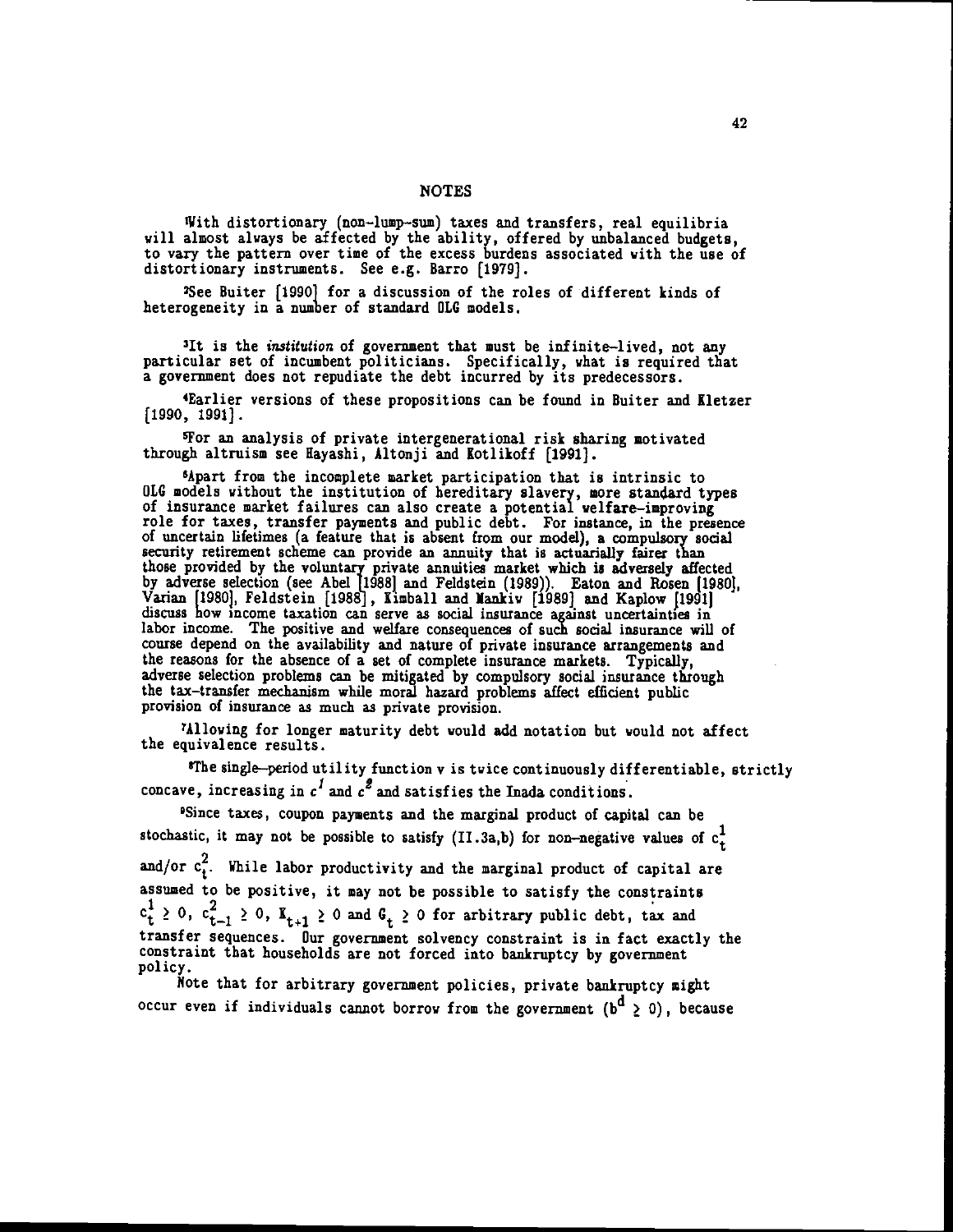even without private debt to the government, the old might not have enough resources to pay the stochastic taxes. If the constraints  $c_t^1, c_t^2 \geq 0$  were imposed, even non-contingent debt issued by private individuals ( $b^d < 0$ ) would in general be risky debt, with gross rate of return  $1 + r_{t+1}$  if there is no bankruptcy  $(c_t^2 > 0)$  and gross rate of return max{0,  $[(1 + \rho_{t+1})k_{t+1}^d - \tau_t^2]/(-b_{t+1}^d)]$ <br>otherwise. With or without private debt to the government, the old might not otherwise. With or without private debt to the government, the old might not<br>have enough resources to pay taxes. Assuming that taxes owed to the government<br>have the same priority as interest owed to the government, actual interest paid by the old would be given by  $\min\{\tau_t^2 + \tau_{t+1}b_{t+1}^d, (1 + \rho_{t+1})k_{t+1}^d\}.$ It is even possible that the young would not be able to pay their taxes. This would be the case if  $w_t$  plus the maximal amount the young could borrow were less than

 $\tau_t^1$ . Allowing for this would greatly complicate the exposition but would not affect our equivalence results, as long as taxes and interest owed would be subject to the same treatment.

<sup>10</sup>We do not impose the constraints  $k^d \geq 0$  and  $b^d \geq 0$ . Since in the household decision problem  $k^u$  stands for equity, that is ownership claims to the stock of physical capital, there is no reason the household cannot go short in it. We could also allow households to issue state—contingent debt. What we are implicitly assuming in our formal model is that the debt they issue is identical to government debt. The introduction of private debt does therefore not increase the asset menu.

11The consumer's optimum will be turn out to be interior because (1) the utility function satisfies the Inada conditions, (2) the wage rate, the gross return on debt and the gross return on capital are positive and (3) government policy does not drive consumers to bankruptcy. Equations (II.4a,b) anticipate points (2) and (3), which are introduced later in Section II, respectively in Section III.

'2Note that when debt is riskless, (II.4a,b) imply the familiar risk premium for capital formula :  $E_t \rho_{t+1} = r_{t+1} - \frac{\text{Cov}_t[\rho_{t+1}, v'(c_t^2)]}{\text{Cov}_t}$ , where  $\text{Cov}_t$  denotes the  $E_t v'(c_t)$ 

conditional variance operator.

'3Public consumption can be an argument in the private utility function. As long as it enters in an additively separable way, it will not affect the first—order conditions for private consumption. Since we are interested in characterizing feasible fiscal strategies rather than optimal ones, we model public consumption as a pure waste of resources. Public sector capital formation could be added to our list of fiscal instruments in a straightforward manner and is omitted only because of space limitations.

<sup>14</sup>Often the weaker solvency criterion that (III.3) hold in expectation only, is imposed for stochastic models, that is  $E_t$   $\lim_{T\to\infty} \delta_{t-1+T}P_{t-1+T}b_{t+T}$ 

 $E_t$   $\lim_{T\to\infty}$   $\Delta_{t-1+T}P_{t-1+T}B_{t+T} = 0$ . Bohn [1990] argues quite convincingly,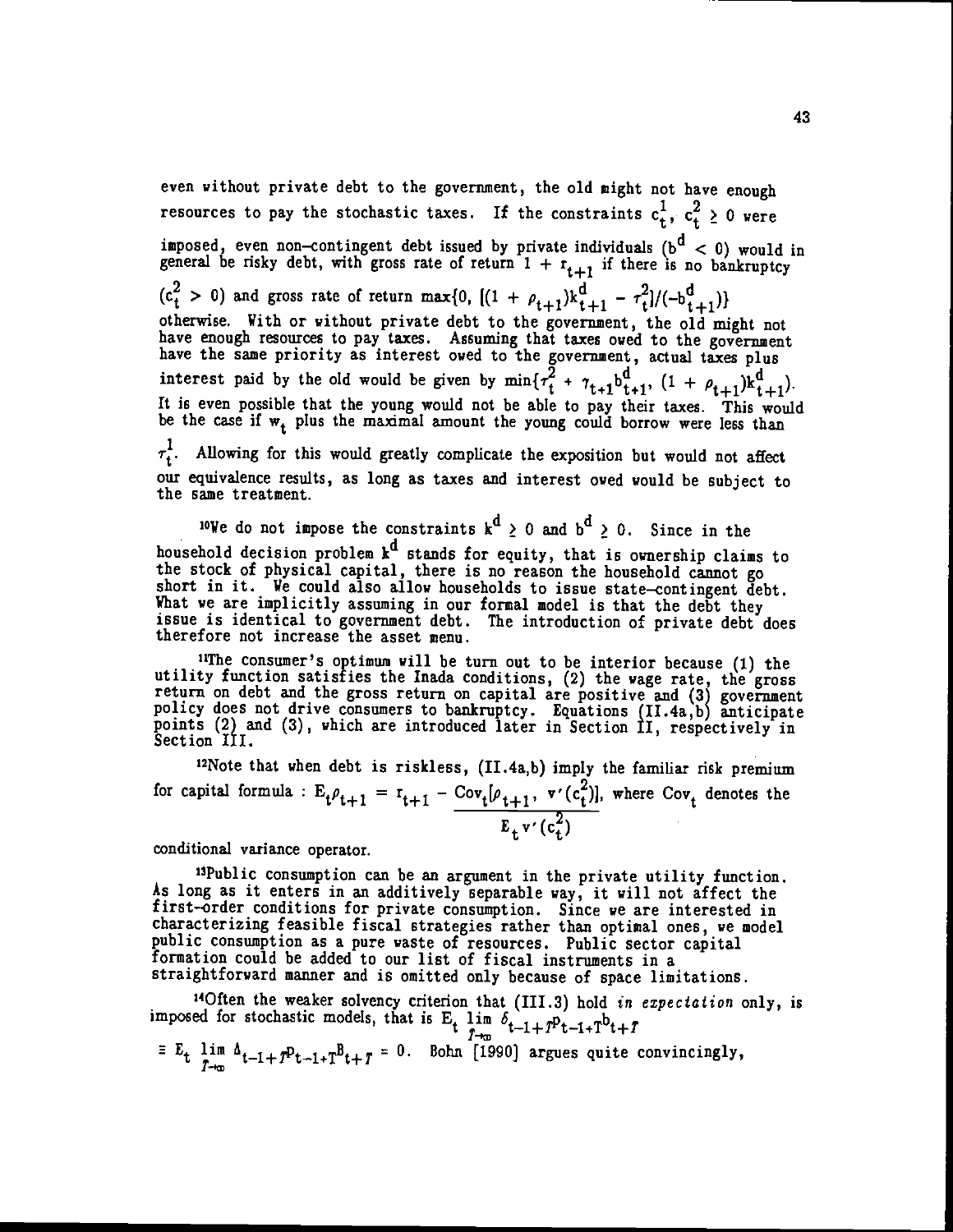however, that the solvency criterion should apply to all realizations of the discounted debt process, and not just to its mathematical expectation. See also Blanchard and Weil [1992].

<sup>15</sup>When only the expectation of the discounted debt is required to go to zero in the limit, equation (III.4) is replaced by

$$
\delta_{t-1}P_{t-1}b_t = E_t \lim_{T \to \infty} \left[ \sum_{i=0}^{t-1} (\theta_{t+i+1})^{-1} \left[ \frac{\tau_{t+i}^i}{1+n} + \left[ \frac{1}{1+n} \right]^2 \tau_{t+i-1}^2 - \frac{E_{t+i}}{1+n} \right] \delta_{t+i} \right]
$$

161f we extended the government financial liability menu, say by allowing longer maturity debt, the definition would have to be adapted to the specific set of government debt instruments allowed. The statement that the government never runs a primary surplus, always defines Ponzi finance.

<sup>17</sup>This is in the spirit of  $0$ 'Connell and Zeldes  $[1988]$ , who point out that in order for the government to run a "rational" Ponzi scheme, a rational private sector must be willing to be at the receiving end of such a scheme.

<sup>18</sup>Note that in our model both the wage rate and the marginal product of capital are positive, because of we restrict the level of labor—augmenting productivity to be postive. Without a government sector, private bankruptcy would therefore not occur. If the technology were to permit private bankruptcy even without a government, our solvency constraint would be modified as follows. The government does not select sequences for taxes, transfer payments, debt and exhaustive spending that will cause the non—negativity constraints on consumption by both generations and on the capital stock to become binding if there exist alternative sequences of the government instruments that would avoid this.

'9Note that the total transfer to the government by the young during period t evolves according to

$$
p_t B_{t+1}^{**} + r_t^{1**} L_t = (1 + r_t) (p_{t-1} B_{t-1}^{**} + r_{t-1}^{1*} L_{t-1}) + [(1 + n) r_t^{1*} - (1 + r_t) r_{t-1}^{1*}] L_{t-1}
$$

"Note that such a tax is not perceived by those investing in government debt as a "tax on debt" affecting expected returns from holding debt, even if the tax is fully anticipated. It is perceived as lump—sum, that is the amount paid is perceived as independent of the actions of the tax payer, including her portfolio choice.

21lcCallum's specification of the private sector solvency constraint (which is not well motivated) still implies that the long—rim growth rate of the public debt must the less than the private rate of time preference.

$$
^{220}r, \text{ equivalently, if } \lim_{t\to\infty} \{\Delta_t \big[ (g_t - (1+f'(k_t))k_t) \theta_t - \tau_t^1 \big](1+n)^t \} = 0,
$$
\n
$$
^{23}Strictly speaking this should be  $\lim_{t\to\infty} \inf_{t'\leq t\leq m} \{\Delta_t p_t B_{t+1}\} \leq 0$  and  
\n $\lim_{t\to\infty} \sup_{t'\leq t\leq m} \{\Delta_t p_t B_{t+1}\} \geq 0$ . If the  $\lim_{t\to\infty} \inf_{t\in\infty} \text{ and the } \lim_{t\to\infty} \text{ are both equal to}$   
\nzero then  $\lim_{t\to\infty} \Delta_t p_t B_{t+1} = 0$ .
$$

24What we require, strictly speaking, is the the sequences of taxes and